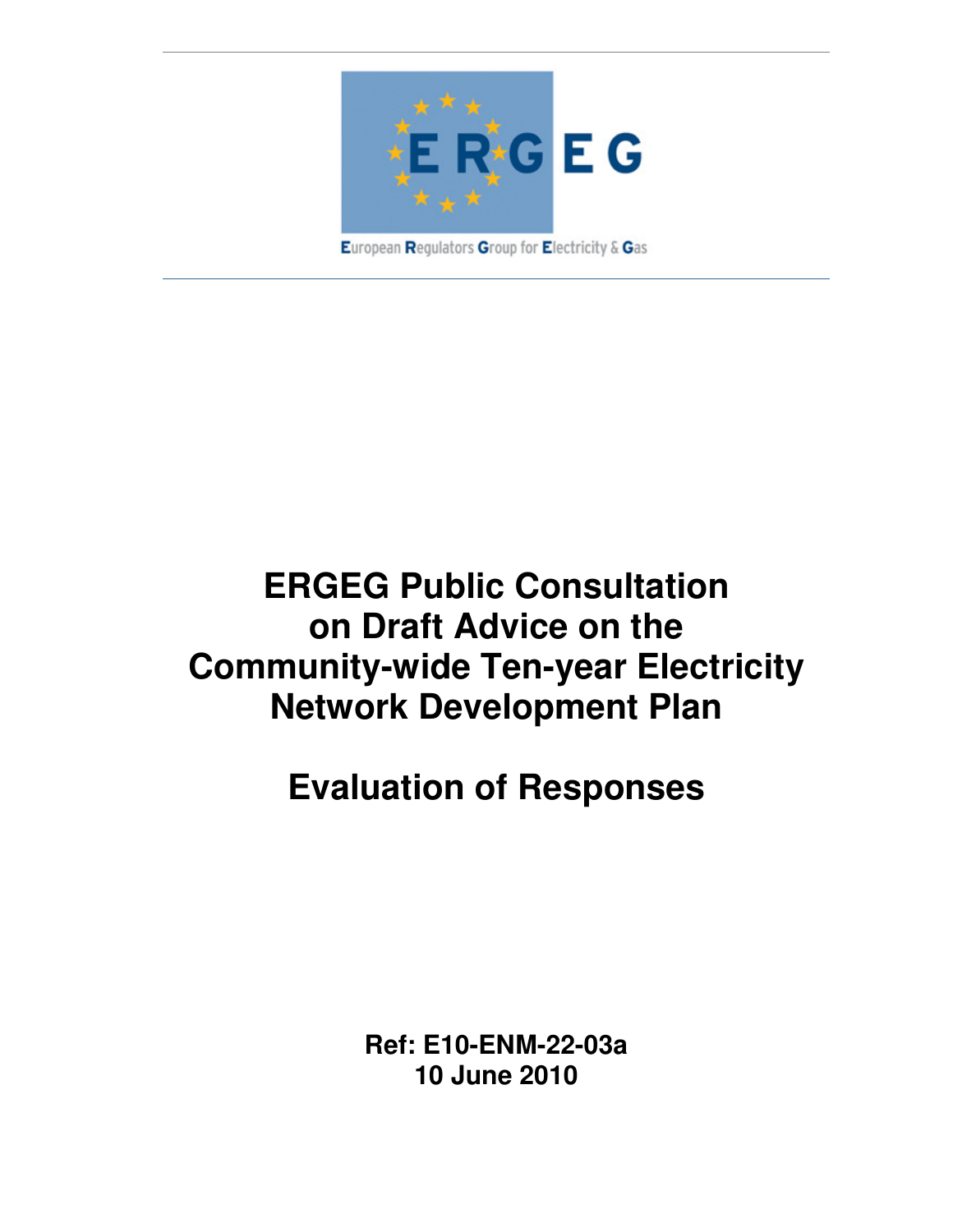

#### **INFORMATION PAGE**

#### **Abstract**

On 17 December 2009, ERGEG launched a public consultation on its Draft Advice on the Community-wide Ten-year Electricity Network Development Plan (Ref: E09- ENM-16-03). The draft advice outlined ERGEG's draft advice for the development of the Community-wide ten-year development plan, in accordance with the legislative requirements, as guidance for ENTSO-E's work in this area during the interim period.

This document (E10-ENM-22-03a) accompanies the final ERGEG advice (E10- ENM-22-03) and provides the evaluation of the responses to the public consultation on the Draft Advice. Section 1.3 includes a list of the respondents.

## **Target Audience**

Transmission system operators, energy suppliers, traders, electricity customers, electricity industry, consumer representative groups, power exchanges, academics and other interested parties are the target audience for this discussion paper.

#### **Related Documents**

CEER/ERGEG documents

- "ERGEG Draft Advice on the Community-wide Ten-year Electricity Network Development Plan", 10 December 2009, Ref: E09-ENM-16-03 http://www.energyregulators.eu/portal/page/portal/EER\_HOME/EER\_CONSULT/CLOSED%20PUBLIC%20 CONSULTATIONS/ELECTRICITY/electricity%2010 year%20ntwk%20dev%20plan/CD/E09-ENM-16-03%20CW-Ten%20Year%20Plan\_10%20Dec%202009.pdf
- "ERGEG Guidelines on Consultation Practices", 11 March 2009, Ref. E07-EP-16- 03.http://www.energy-regulators.eu/portal/page/portal/EER\_HOME/EER\_CONSULT/E07- EP-16-03\_PC-Guidelines\_2009-Mar-11.pdf

External Documents

• Directive 2009/72/EC of the European Parliament and of the Council of 13 July 2009 concerning common rules for the internal market in electricity and repealing Directive 2003/54/EC. http://eur-

lex.europa.eu/LexUriServ/LexUriServ.do?uri=OJ:L:2009:211:0055:0093:EN:PDF

- Regulation (EC) No 713/2009 of the European Parliament and of the Council of 13 July 2009 establishing an Agency for the Cooperation of Energy Regulators. http://eurlex.europa.eu/LexUriServ/LexUriServ.do?uri=OJ:L:2009:211:0001:0014:EN:PDF
- Regulation (EC) No 714/2009 of the European Parliament and of the Council of 13 July 2009 on conditions for access to the network for cross-border exchanges in electricity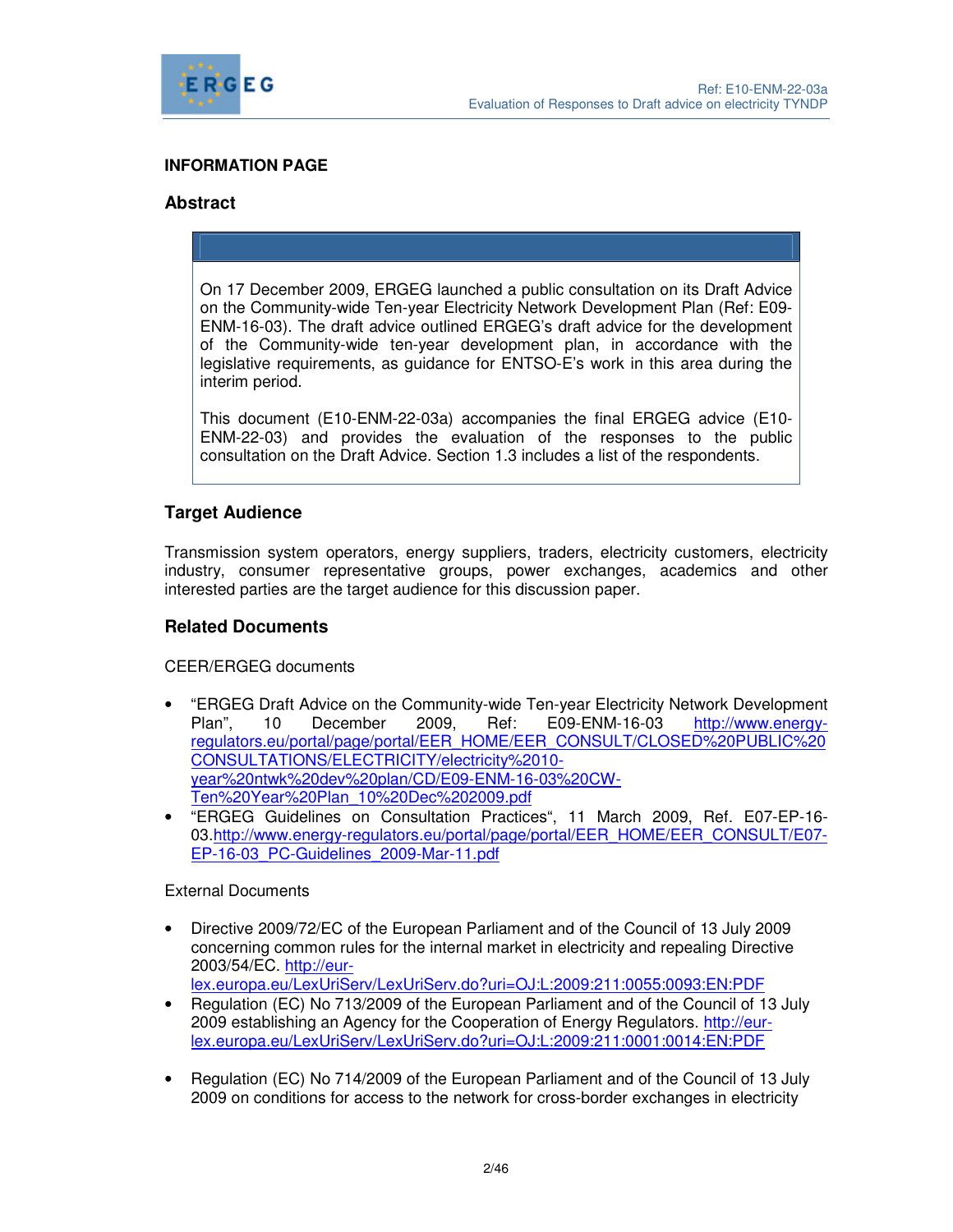

and repealing Regulation (EC) No 1228/2003. http://eur-lex.europa.eu/LexUriServ/LexUri Serv.do?uri=OJ:L:2009:211:0015:0035:EN:PDF

• Decision No 1364/2006/EC of the European Parliament and of the Council of 6 September 2006 laying down guidelines for trans-European energy networks and repealing Decision 96/391/EC and Decision No 1229/2003/EC. http://eurlex.europa.eu/LexUriServ/LexUriServ.do?uri=OJ:L:2006:262:0001:0023:EN:PDF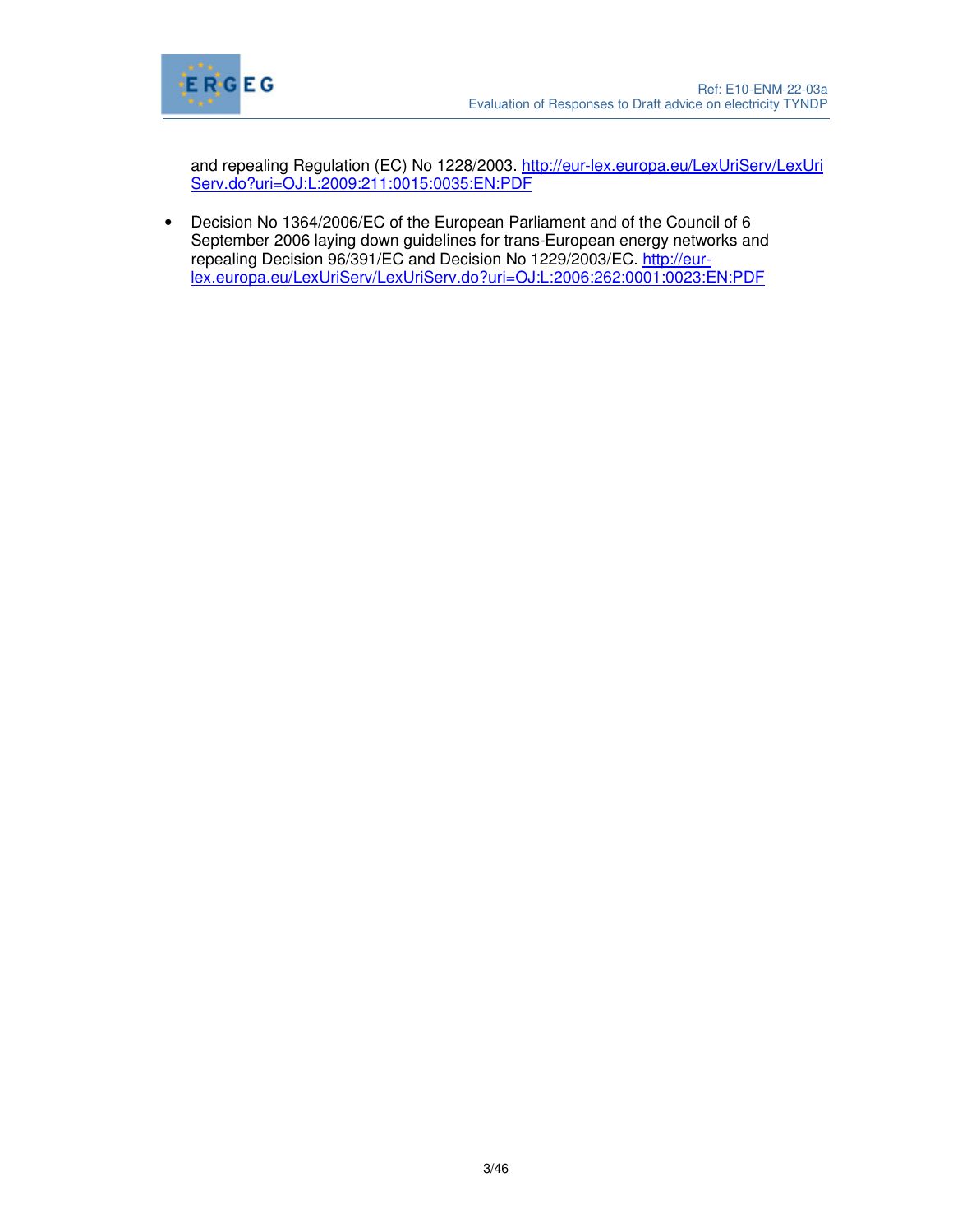

# **Table of Contents**

| 1              |        |                                                                         |  |
|----------------|--------|-------------------------------------------------------------------------|--|
|                |        |                                                                         |  |
|                |        |                                                                         |  |
|                |        |                                                                         |  |
| $\overline{2}$ |        |                                                                         |  |
|                |        |                                                                         |  |
|                |        |                                                                         |  |
|                | 2.2.1  |                                                                         |  |
|                | 2.2.2  |                                                                         |  |
|                | 2.2.3  |                                                                         |  |
|                | 2.2.4  |                                                                         |  |
|                | 2.2.5  |                                                                         |  |
|                | 2.2.6  |                                                                         |  |
|                | 2.2.7  |                                                                         |  |
|                | 2.2.8  |                                                                         |  |
|                | 2.2.9  |                                                                         |  |
|                | 2.2.10 |                                                                         |  |
|                | 2.2.11 |                                                                         |  |
|                | 2.2.12 | Nordenergi (The joint collaboration between the Nordic associations for |  |
|                | 2.2.13 | International federation of industrial energy consumers (IFIEC) 28      |  |
|                | 2.2.14 |                                                                         |  |
|                | 2.2.15 | GEODE "the European association representing the interest of energy     |  |
|                | 2.2.16 |                                                                         |  |
|                | 2.2.17 |                                                                         |  |
|                | 2.2.18 |                                                                         |  |
|                | 2.2.19 |                                                                         |  |
|                | 2.2.20 |                                                                         |  |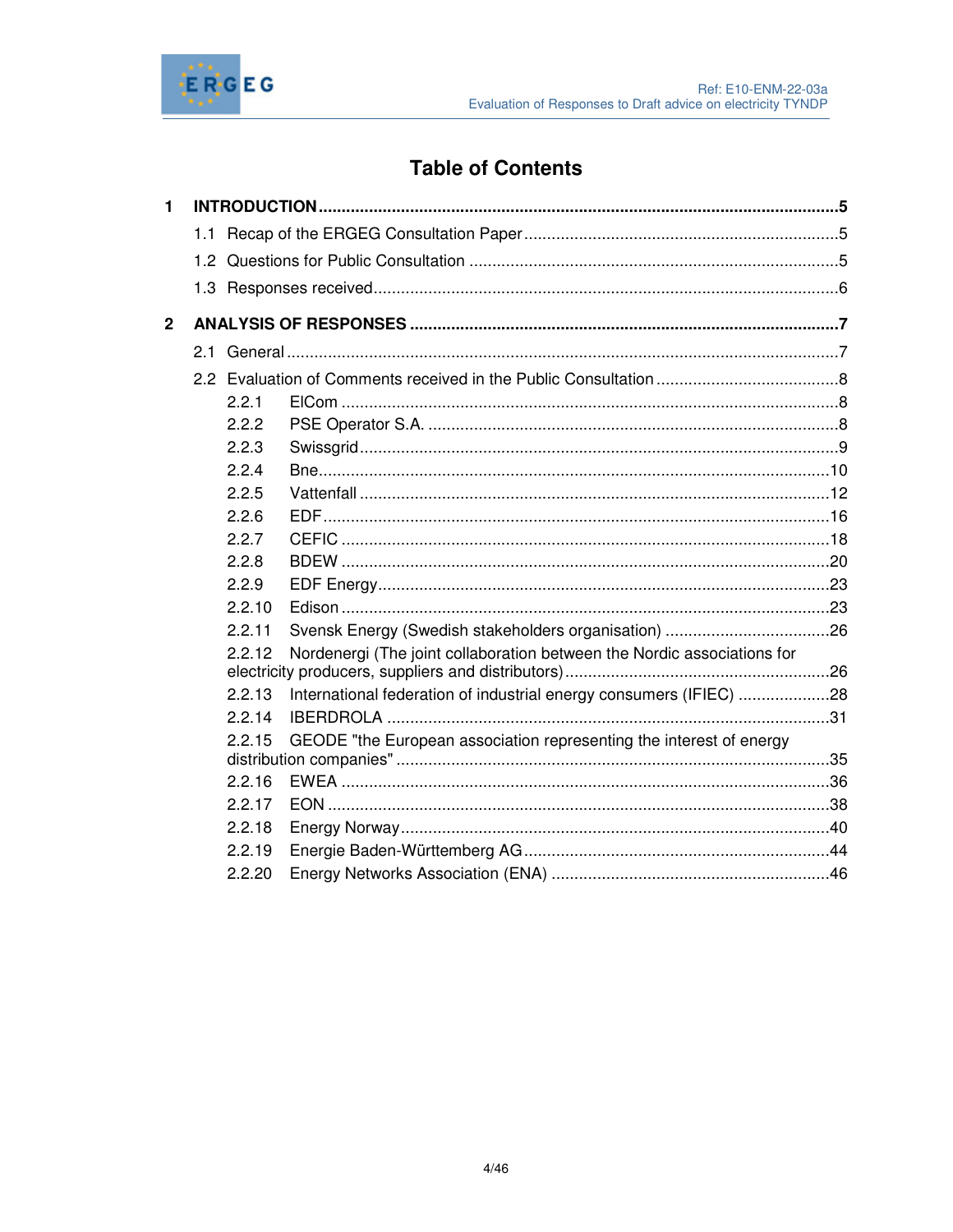

# **1 Introduction**

### **1.1 Recap of the ERGEG Consultation Paper**

This document contains the evaluation by ERGEG of the comments received during the ERGEG public consultation on the Draft Advice on the Community-wide Ten-year Electricity Network Development Plan (TYNDP).

The public consultation was held from 17 December 2009 to 25 February 2010. The purpose of the public consultation was to provide ERGEG with the basis for the future EU-wide framework supporting the technical rules and codes of the EU synchronous areas on operational security.

#### **1.2 Questions for Public Consultation**

In addition to inviting stakeholders and market participants to provide general comments to the consultation and participate in the discussions on the document, ERGEG asked the respondents a number of specific issues related to the scope and applicability of the document.

The respondents where invited to provide comments on the following questions:

- 1. The document presents the regulators' view on the planning process to achieve a non-binding Community-wide network development plan. Does this view contribute to the objectives set in Section 2 and especially transparency of planning? What should be added / deleted within the planning process in this respect?
- 2. The document describes the contents of the Community-wide network development plan. Does it reflect the topics needed for the plan? What should be added / deleted within the contents of the plan?
- 3. The document addresses the European generation adequacy outlook. What should be added / deleted in this respect when ERGEG gives its advice?
- 4. The document describes the topics (existing and decided infrastructure, identification of future bottlenecks in the network, identified investment projects, technical and economic description of the investment projects) for the assessment of resilience of the system. Is this description appropriate? Should it be changed and if so, how?
- 5. The document sets out criteria for regulatory opinion. Are these criteria clear and unambiguous? If not, how should they be amended?
- 6. Compatibility between the national, regional and Community-wide ten-year network development plans shall be ensured. How can this compatibility be measured and evaluated? How may inconsistencies be identified?
- 7. The Agency monitors the implementation of the Community-wide ten-year network development plan. Are there any specific issues to be taken into account in monitoring besides those described in the document?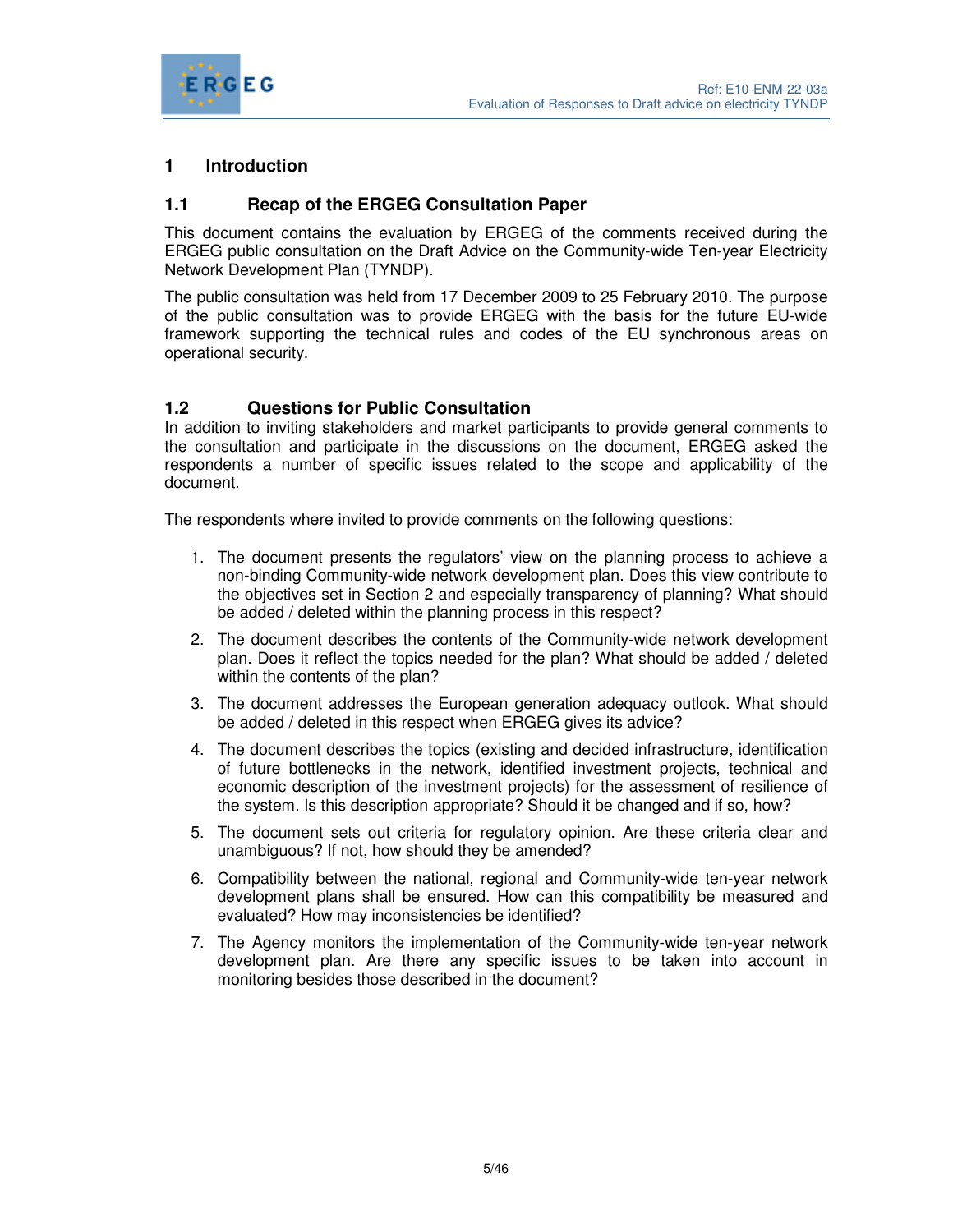

# **1.3 Responses received**

21 responses were received from the following organisations:

| Organisation                                                                  | Abbreviated name     |
|-------------------------------------------------------------------------------|----------------------|
| Bundesverband der Energie- und Wasserwirtschaft e.V.                          | <b>BDEW</b>          |
| <b>Bundesverband Neuer Energieanbieter</b>                                    | <b>BNE</b>           |
| <b>EDF Energy</b>                                                             | <b>EDF Energy</b>    |
| Edison spa                                                                    | Edison               |
| <b>Electricity de France</b>                                                  | <b>EDF</b>           |
| Energie Baden-Württemberg AG                                                  | EnBW                 |
| <b>Energy Networks Association</b>                                            | <b>ENA</b>           |
| <b>Energy Norway</b>                                                          | <b>Energy Norway</b> |
| <b>EON</b>                                                                    | <b>EON</b>           |
| European Chemical Industry Council                                            | <b>CEFIC</b>         |
| European Network of Transmission System Operators for<br>Electricity          | <b>ENTSO-E</b>       |
| European Wind Energy Association                                              | <b>EWEA</b>          |
| GEODE - European independent distribution companies of gas<br>and electricity | <b>GEODE</b>         |
| Iberdrola                                                                     | Iberdrola            |
| International Federation of Industrial Energy Consumers                       | <b>IFIEC</b>         |
| Nordenergi                                                                    | Nordenergi           |
| <b>PSE Operator</b>                                                           | <b>PSE Operator</b>  |
| Svensk Energi                                                                 | Svensk Energi        |
| <b>Swiss Federal Electricity Commission</b>                                   | <b>EICOM</b>         |
| Swissgrid                                                                     | Swissgrid            |
| Vattenfall                                                                    | Vattenfall           |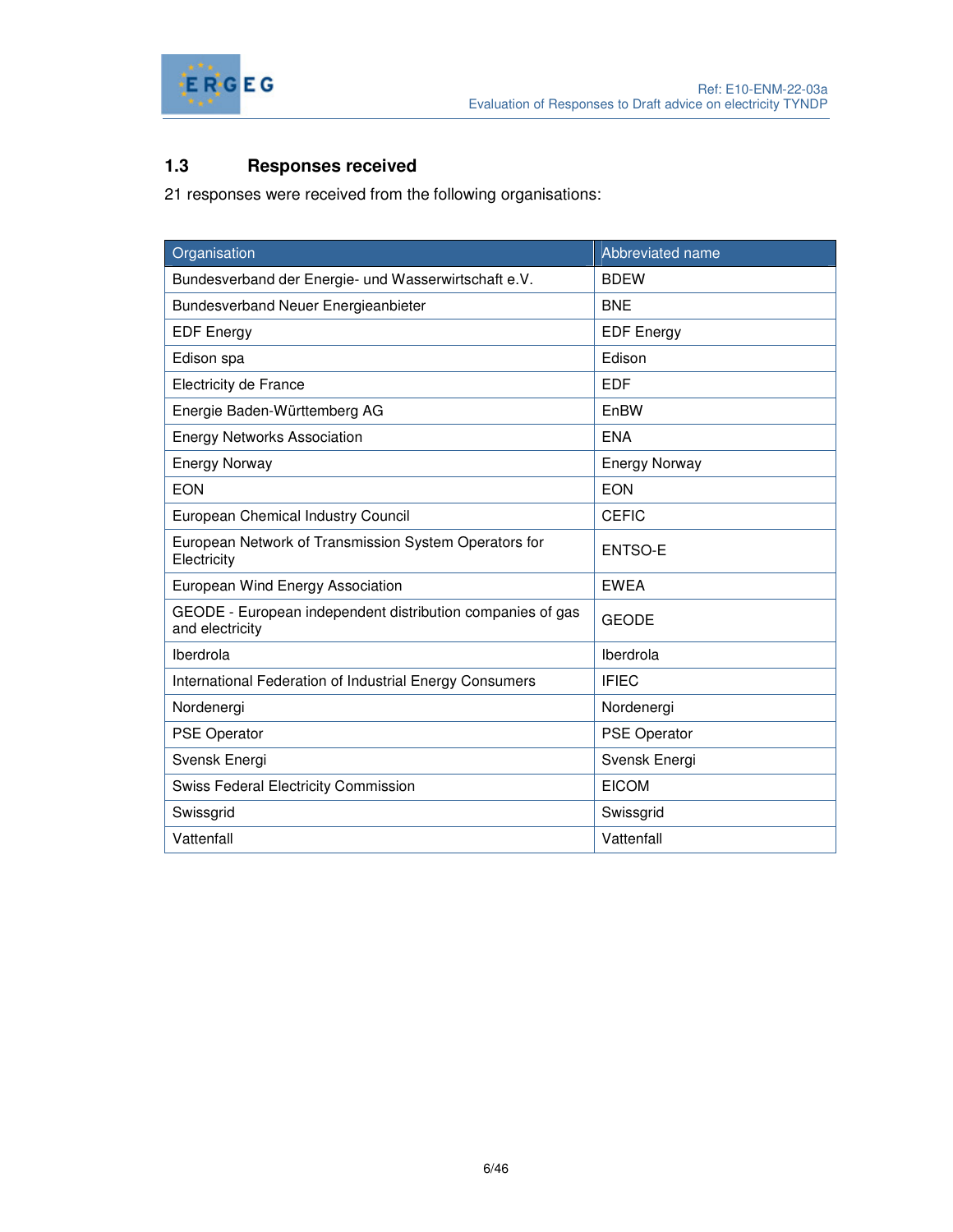

# **2 Analysis of Responses**

### **2.1 General**

ERGEG has evaluated the comments provided in the public consultation, principally in terms of their applicability and consistency. For each comment, the following evaluation template has been used:



The positively evaluated comments from public consultation will be incorporated into the final ERGEG advice.

This section contains the evaluation of all the comments, organised according to the abovementioned template and assigned to the relevant organisations or stakeholders. The reference text of the Advice on the Community-wide Ten-year Electricity Network Development Plan is the one from the ERGEG public consultation. The comments have been quoted with their original format and contents as submitted by the organisations and stakeholders. The evaluation also contains the additional modifications to the advice, proposed by ERGEG following the public consultation, that were not delivered by any organisation or stakeholder, but were instead additionally recognised as needed and justified by ERGEG.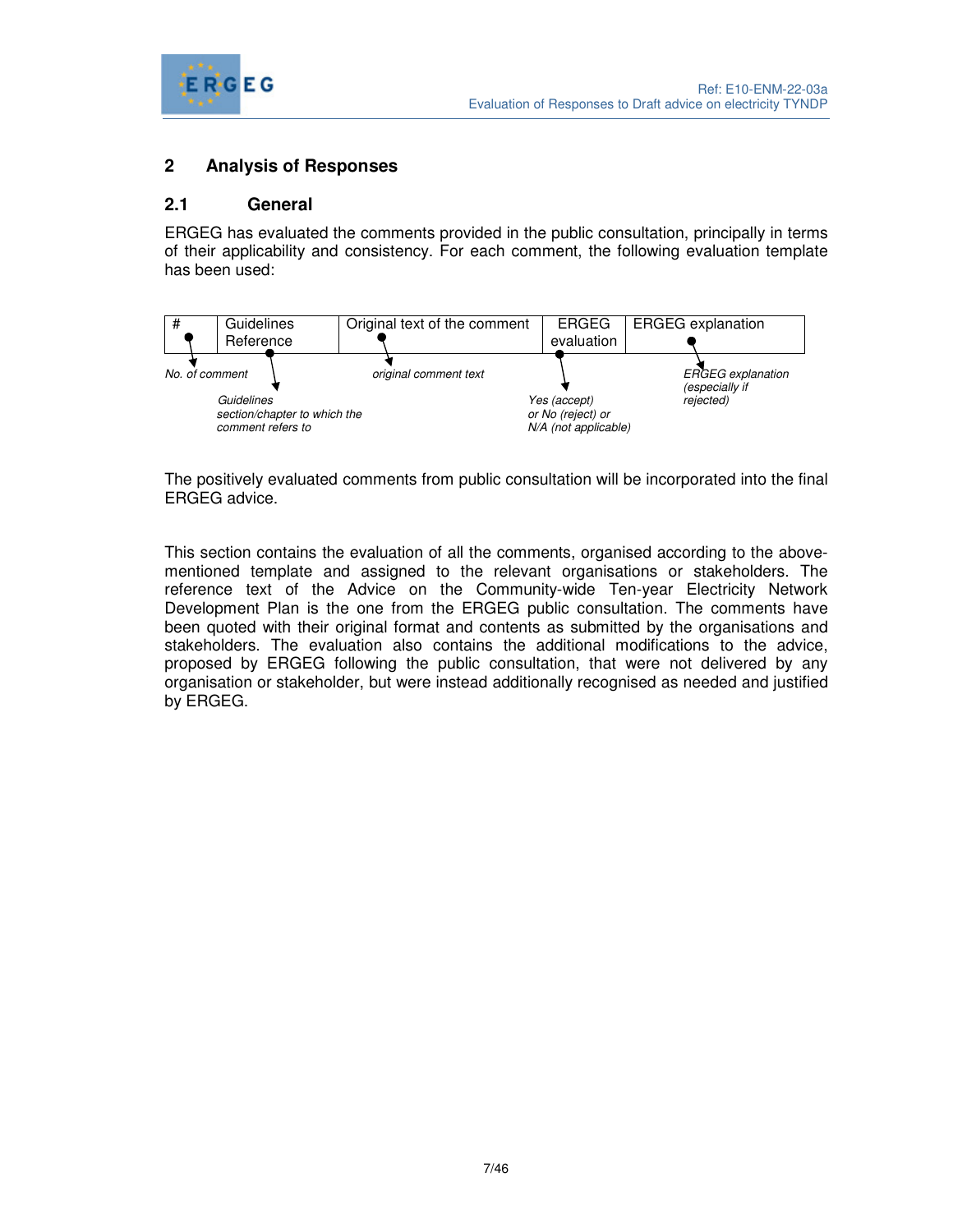

# **2.2 Evaluation of Comments received in the Public Consultation**

|    | 2.2.1 ElCom             |                                                                                                                                                                                                                                                                                                                                                                                                                                     |                            |                                                                                         |
|----|-------------------------|-------------------------------------------------------------------------------------------------------------------------------------------------------------------------------------------------------------------------------------------------------------------------------------------------------------------------------------------------------------------------------------------------------------------------------------|----------------------------|-----------------------------------------------------------------------------------------|
| No | Chapter /<br>section    | <b>Comment</b>                                                                                                                                                                                                                                                                                                                                                                                                                      | <b>Include</b><br>(Yes/No) | <b>Explanation</b>                                                                      |
| 1. | Question 1              | No information is provided how non EU member<br>states shall be integrated in the process of network<br>development.                                                                                                                                                                                                                                                                                                                | <b>Yes</b>                 | See comment no. 1 from swissgrid.                                                       |
| 2. | Question 2              | National and regional criteria can be different within<br>Europe. A regional approach is adequate.                                                                                                                                                                                                                                                                                                                                  | <b>No</b>                  | This advice is for the community plan an a community<br>approach is adequate            |
| 3. | Question 5              | EICom is not in line with the objectives. The<br>objective of the TYNDP shall be to lead to a well<br>designed power system as described at the end of<br>chapter 7 (reduction of physical congestions and<br>efficient market integration).                                                                                                                                                                                        | Yes                        | See comment no. 1 from PSE Operator S.A.                                                |
| 4. | Question 6              | Socioeconomic conditions differ from region to<br>region. Regional approach is supported.                                                                                                                                                                                                                                                                                                                                           | N/A                        | see 2                                                                                   |
| 5. | Question 7              | EICom is confident that appropriate coordination<br>mechanisms with the NRAs will be found.                                                                                                                                                                                                                                                                                                                                         | N/A                        | General comment.                                                                        |
|    | 2.2.2 PSE Operator S.A. |                                                                                                                                                                                                                                                                                                                                                                                                                                     |                            |                                                                                         |
| No | Chapter /<br>section    | <b>Comment</b>                                                                                                                                                                                                                                                                                                                                                                                                                      | <b>Include</b><br>(Yes/No) | <b>Explanation</b>                                                                      |
| 1. | Question 5              | Beside the objective of the TYNDP to eliminate the<br>physical congestion where it is considered to hinder<br>the development of the cross-border trade and<br>market integration the TSOs are according to Article<br>12 of Directive 2009/72/EC responsible for<br>contributing to security of supply through adequate<br>transmission capacity and system reliability and the<br>essential objective is to safeguard security of | Yes                        | Included additional sentence in chapter 7.<br>Safeguard security of supply<br>$\bullet$ |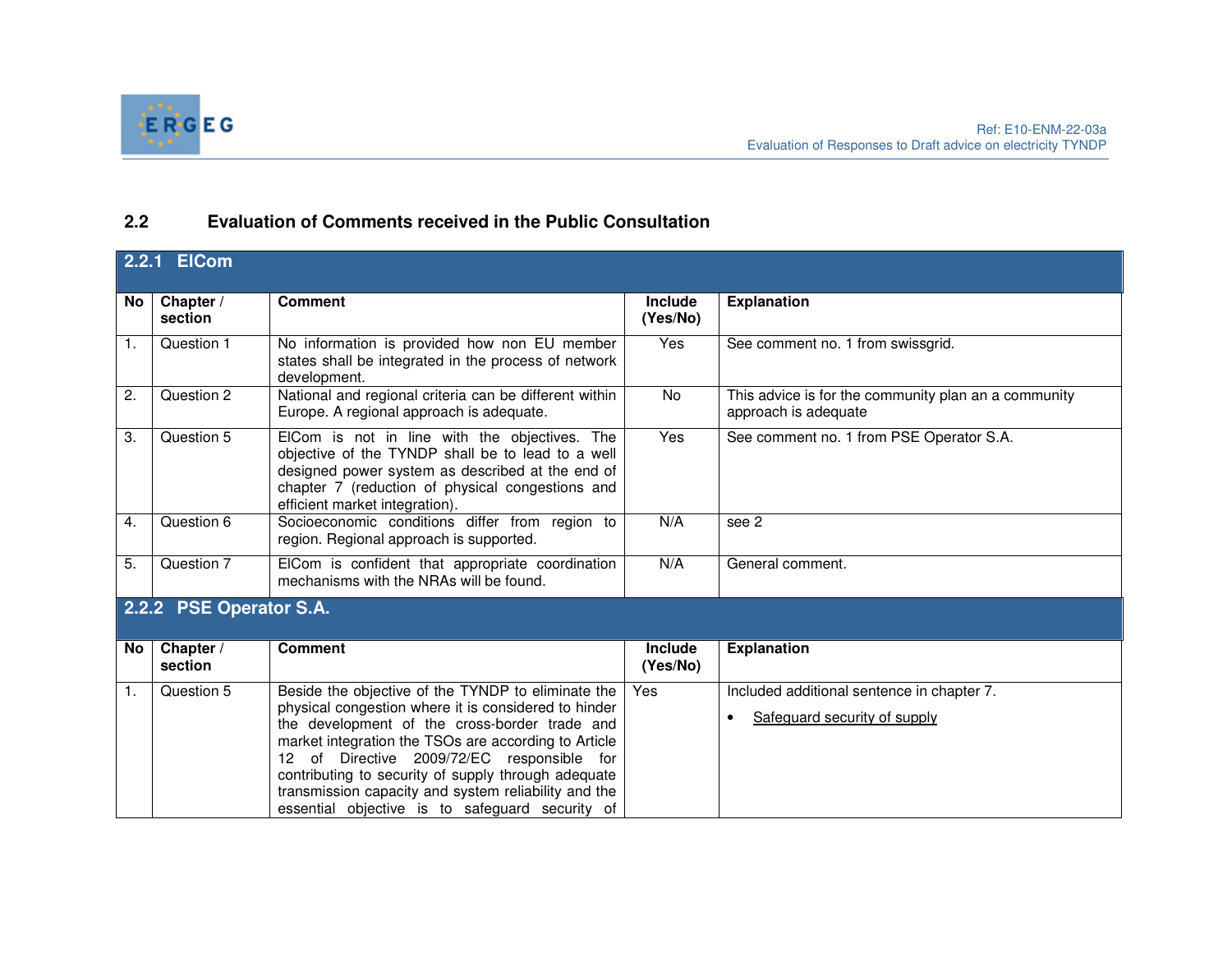

|                  |                 | electricity supply first and foremost within our<br>national system. This basic rule should be taking<br>into account in the process of adopting and<br>implementing the Community-wide ten-year network<br>development plan and should be mention in<br>ERGEG's draft advice. |                |                                                                                                                                                                                                                                                                 |
|------------------|-----------------|--------------------------------------------------------------------------------------------------------------------------------------------------------------------------------------------------------------------------------------------------------------------------------|----------------|-----------------------------------------------------------------------------------------------------------------------------------------------------------------------------------------------------------------------------------------------------------------|
|                  | 2.2.3 Swissgrid |                                                                                                                                                                                                                                                                                |                |                                                                                                                                                                                                                                                                 |
| No l             | Chapter /       | <b>Comment</b>                                                                                                                                                                                                                                                                 | <b>Include</b> | <b>Explanation</b>                                                                                                                                                                                                                                              |
|                  | section         |                                                                                                                                                                                                                                                                                | (Yes/No)       |                                                                                                                                                                                                                                                                 |
| $\mathbf{1}$ .   | Question 1      | General agreement.<br>It should be considered that the European electricity<br>grid is a very close connected system. It is therefore<br>necessary to involve the parties depending on their<br>functional connection to the system and not on their<br>political membership.  | Yes            | TYNDP advice describes a process that should include the<br>European grid system as a whole.<br>New sentence included in chapter 5.3<br>Further, it is necessary to involve relevant stakeholders<br>depending also on the functional connection to the system. |
| 2.               | Question 2      | The implemented market models in Europe have<br>many drawbacks especially concerning the lack of<br>adequate location signals for generation.                                                                                                                                  | <b>No</b>      | It is not the task of the TYNDP to create a new market<br>model or to provide i.e. signals for new generation.                                                                                                                                                  |
| 3.               | Question 3      | Consider obligations for producers to deliver the<br>most reliable information to the TSOs as necessary.                                                                                                                                                                       | No             | The obligation to deliver information for stakeholders is<br>already stated in chapter 4.                                                                                                                                                                       |
| $\overline{4}$ . | Question 3      | It must be mentioned that there are additionally<br>heavy uncertainties concerning the political and<br>public acceptance of specific technologies, e.g.<br>nuclear energy for electricity generation.                                                                         | N/A            | Political and public acceptance is outside the scope of the<br>advice. ENTSO-E must define criteria for generation<br>adequacy that have to consider uncertainties.                                                                                             |
| 5.               | Question 4      | The difficulty will be to agree on an acceptable level<br>of congestions in cross border trade.                                                                                                                                                                                | N/A            | General comment.                                                                                                                                                                                                                                                |
| 6.               | Question 5      | Missing is security of supply as criteria.                                                                                                                                                                                                                                     | Yes            | See comment no. 1 from PSE Operator S.A.                                                                                                                                                                                                                        |
| 7.               | Question 5      | Regulators should provide a regulatory framework<br>which incentivises grid infrastructure                                                                                                                                                                                     | N/A            | Regulatory framework is important but not part of this<br>advice.                                                                                                                                                                                               |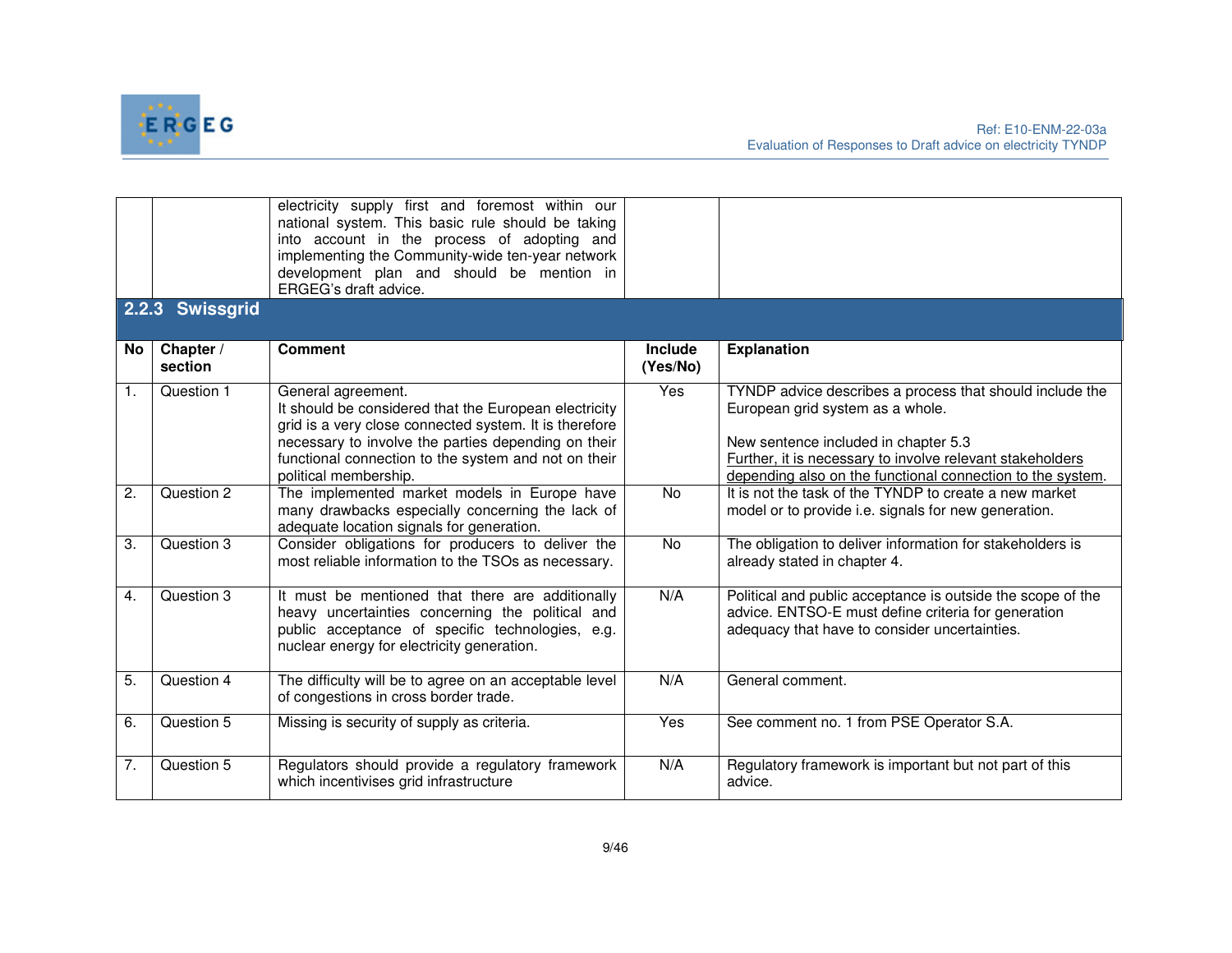

| $\overline{8}$ . | Question 6          | It is necessary that rough guidelines for grid<br>planning are defined top-down in a centralized<br>approach and that all affected parties are<br>appropriately involved. It also should be possible for<br>affected parties to veto development plans.<br>Additionally the detailed planning of the grid should<br>be made on national level. | <b>No</b> | It is important to ensure that stakeholders and different<br>parties are involved when developing projects for the plan.<br>If a project is important at European level it should still be<br>included in the plan.<br>There shall be a detailed planning in the community plan<br>for cross-border projects because these are the projects<br>that need to be adjusted Europe-wide and that could even<br>possibly lead to changes in the national plans. |  |
|------------------|---------------------|------------------------------------------------------------------------------------------------------------------------------------------------------------------------------------------------------------------------------------------------------------------------------------------------------------------------------------------------|-----------|------------------------------------------------------------------------------------------------------------------------------------------------------------------------------------------------------------------------------------------------------------------------------------------------------------------------------------------------------------------------------------------------------------------------------------------------------------|--|
| 9.               | Question 7          | It should be considered that TSOs are in the first<br>place bound to national law.                                                                                                                                                                                                                                                             | N/A       | National laws should comply with the European regulation.                                                                                                                                                                                                                                                                                                                                                                                                  |  |
| 10.              | Question 7          | National authorities should be involved<br>all<br>in<br>decisions and plans as early as possible.                                                                                                                                                                                                                                              | <b>No</b> | The advice already states that all affected parties should be<br>involved where necessary.                                                                                                                                                                                                                                                                                                                                                                 |  |
|                  | 2.2.4 Bne           |                                                                                                                                                                                                                                                                                                                                                |           |                                                                                                                                                                                                                                                                                                                                                                                                                                                            |  |
| No               | Chapter /           | <b>Comment</b>                                                                                                                                                                                                                                                                                                                                 | Include   | <b>Explanation</b>                                                                                                                                                                                                                                                                                                                                                                                                                                         |  |
|                  | section             |                                                                                                                                                                                                                                                                                                                                                | (Yes/No)  |                                                                                                                                                                                                                                                                                                                                                                                                                                                            |  |
| 1.               | Question 1<br>(4.5) | Unconfined authorisation is not appropriate and<br>disproportionate to the benefits that can be<br>expected. Most of the required information is<br>already known to TSO (i.e. requests for grid-access)<br>or publicly available. It is in No way acceptable to<br>give TSOs access to trade-secrets of the<br>stakeholders.                  | No        | Especially for longer planning time period, the TSOs need<br>to be allowed to ask for information as they i.e. will have No<br>requests for grid access for 5 to 10 years from now. Of<br>course, the data needs to be handled with great care.                                                                                                                                                                                                            |  |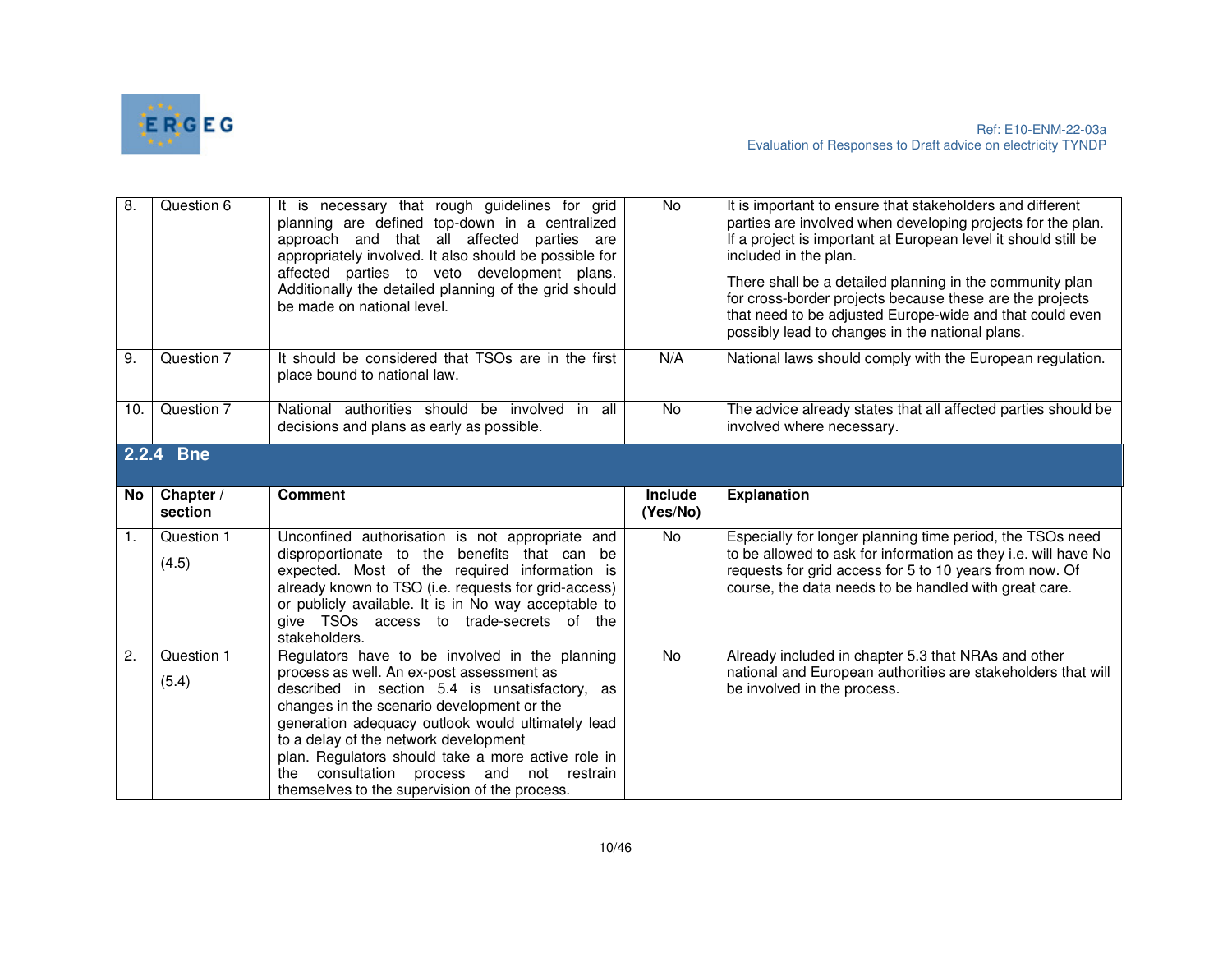

| 3. | Question 2<br>(6.2)   | In that scenario development it is suggested to add<br>the (change of the) geographical distribution of<br>generation and consumption as an issue to be<br>considered.                                                                                                                                                                                               | Yes | Chapter 6.2 gives just the minimum to be considered. In the<br>5 <sup>th</sup> paragraph, an additional bullet point is added: (change<br>of) geographical distribution of generation and<br>consumption.                                                                                                                          |
|----|-----------------------|----------------------------------------------------------------------------------------------------------------------------------------------------------------------------------------------------------------------------------------------------------------------------------------------------------------------------------------------------------------------|-----|------------------------------------------------------------------------------------------------------------------------------------------------------------------------------------------------------------------------------------------------------------------------------------------------------------------------------------|
| 4. | Question 3<br>(6.3)   | The generation adequacy outlook should include an<br>assessment of the availability of balancing power.                                                                                                                                                                                                                                                              | No  | This is already implied in the last 2 paragraphs.                                                                                                                                                                                                                                                                                  |
| 5. | Question 4<br>(6.6.3) | Besides alternative investments, there are always<br>several technical options for the main investment<br>projects. Those alternatives have to be reviewed<br>likewise because some of these options could be<br>more easily implemented than others (e.g. cable vs.<br>aerial line). The economic consequences for those<br>options have to be stated and compared. | Yes | Included in chapter 6.6.3 that alternative investments also<br>includes technical options.<br>Added ", taking in account feasibility issues."<br>and "The economic impacts of alternative investments and<br>of technical risks on projects should therefore also be<br>stated."                                                   |
| 6. | Question 5            | Regulatory opinion should not only assess the form<br>but also the content of the ten-year network plan.<br>Inadequate scenario development or generation<br>outlooks entail inadequate tenyear plans.                                                                                                                                                               | Yes | The first sentence of chapter 7 paragraph 4 was adapted:<br>The Agency, when forming its opinion on the plan, will<br>evaluate each step and assumed outcome of all parts of<br>the TYNDP process described in this advice including<br>especially whether the following processes and issues<br>have been executed and fulfilled: |
| 7. | Question 5            | Regulators have to ensure the high quality of the<br>TYNDP as will have high significance for the NRAs<br>in their assessment of investment plans of grid<br>operators and will be of great importance when<br>taken<br>the<br>legal<br>are<br>against<br>measures<br>implementation of projects.                                                                    | N/A | General comment.                                                                                                                                                                                                                                                                                                                   |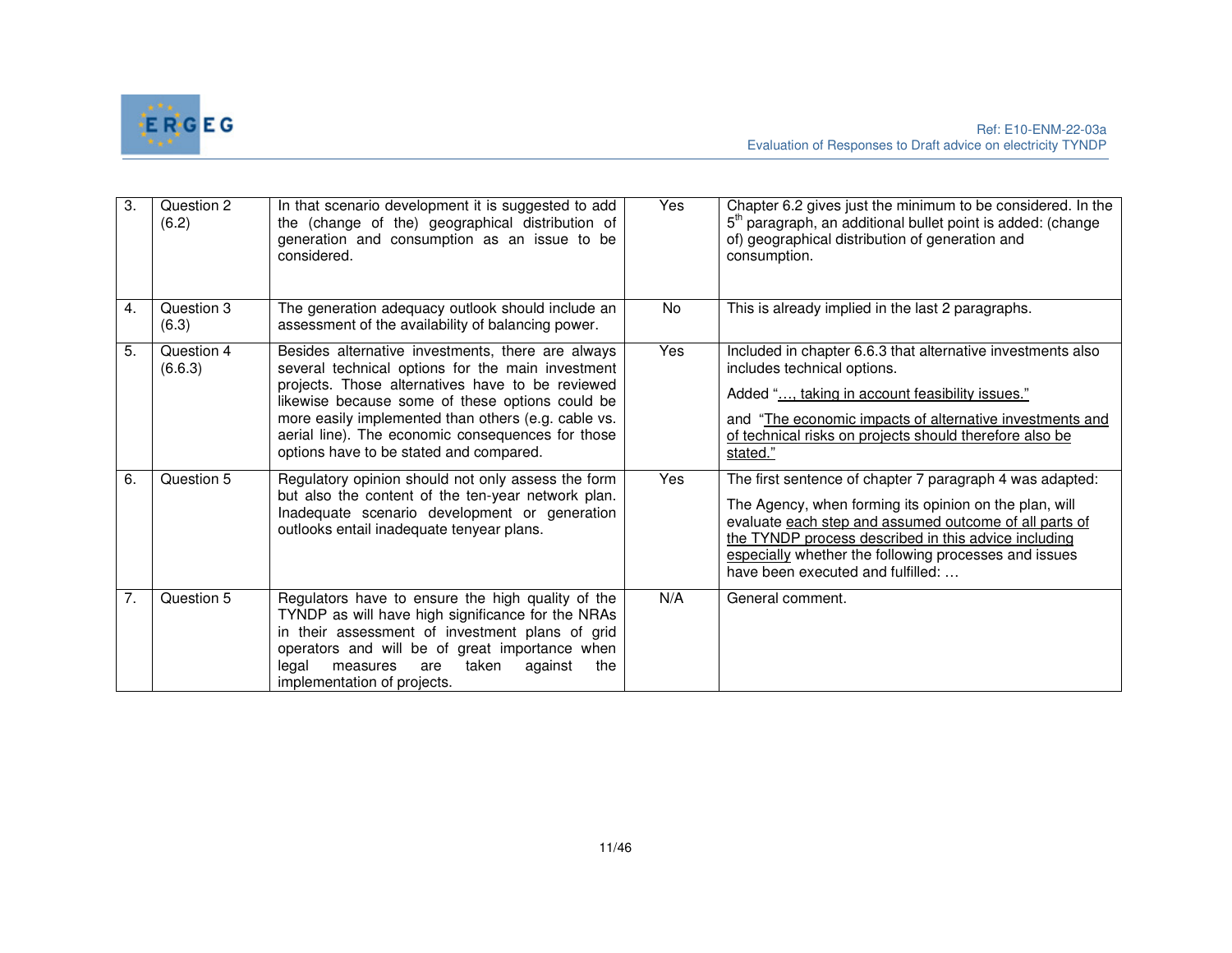

|                  | 2.2.5 Vattenfall     |                                                                                                                                                                                                                                                                                                                                                                                                                                                                                                                                                                                       |                            |                                                                                  |  |
|------------------|----------------------|---------------------------------------------------------------------------------------------------------------------------------------------------------------------------------------------------------------------------------------------------------------------------------------------------------------------------------------------------------------------------------------------------------------------------------------------------------------------------------------------------------------------------------------------------------------------------------------|----------------------------|----------------------------------------------------------------------------------|--|
| No l             | Chapter /<br>section | <b>Comment</b>                                                                                                                                                                                                                                                                                                                                                                                                                                                                                                                                                                        | <b>Include</b><br>(Yes/No) | <b>Explanation</b>                                                               |  |
| 1.               | General<br>comment   | Regulators and the Commission are urged to jointly<br>appoint a coordinator with the mission to follow-up<br>on the operations and development of the European<br>transmission grids. One of the main tasks of the<br>coordinator could be to work on best practice for<br>licensing and concessions of infrastructure<br>development projects.<br>it is important that ACER and the national regulatory<br>offices as far as possible build competences and<br>resources enabling regulators to develop the right<br>set of process and criteria to evaluate ENTSO-E's<br>proposals. | N/A                        | General comment.                                                                 |  |
| 2.               |                      | ERGEG is urged to ensure that the published<br>material includes information and calculations on<br>the individual control areas so that the consistency<br>check bottom-up versus top-down is transparently<br>described for regulatory approval.<br>ERGEG, should explicitly require ENTSO-E in an<br>annex or similar, to include and publish the national<br>considerations/-analyis made by individual TSOs as<br>input to the TYNDP.                                                                                                                                            | No                         | The TYNDP shall publish a community wide approach on<br>detailed regional plans. |  |
| $\overline{3}$ . |                      | ERGEG is urged to work for an implementation of<br>formal requirement for the unbundled TSOs to<br>develop TYNDPs under the supervision of the<br>respective national regulator.                                                                                                                                                                                                                                                                                                                                                                                                      | N/A                        | Important statement but not able to be included in the<br>advice.                |  |
| 4.               |                      | Regulation must offer incentives and conditions<br>which make investments attractive. Additionally<br>licensing procedures must be accelerated and<br>harmonized internationally. Regulators should use<br>their influence to politics to ensure designing a<br>suitable legal framework for TSOs. In a similar way                                                                                                                                                                                                                                                                   | N/A                        | General comment, not applicable for the advice.                                  |  |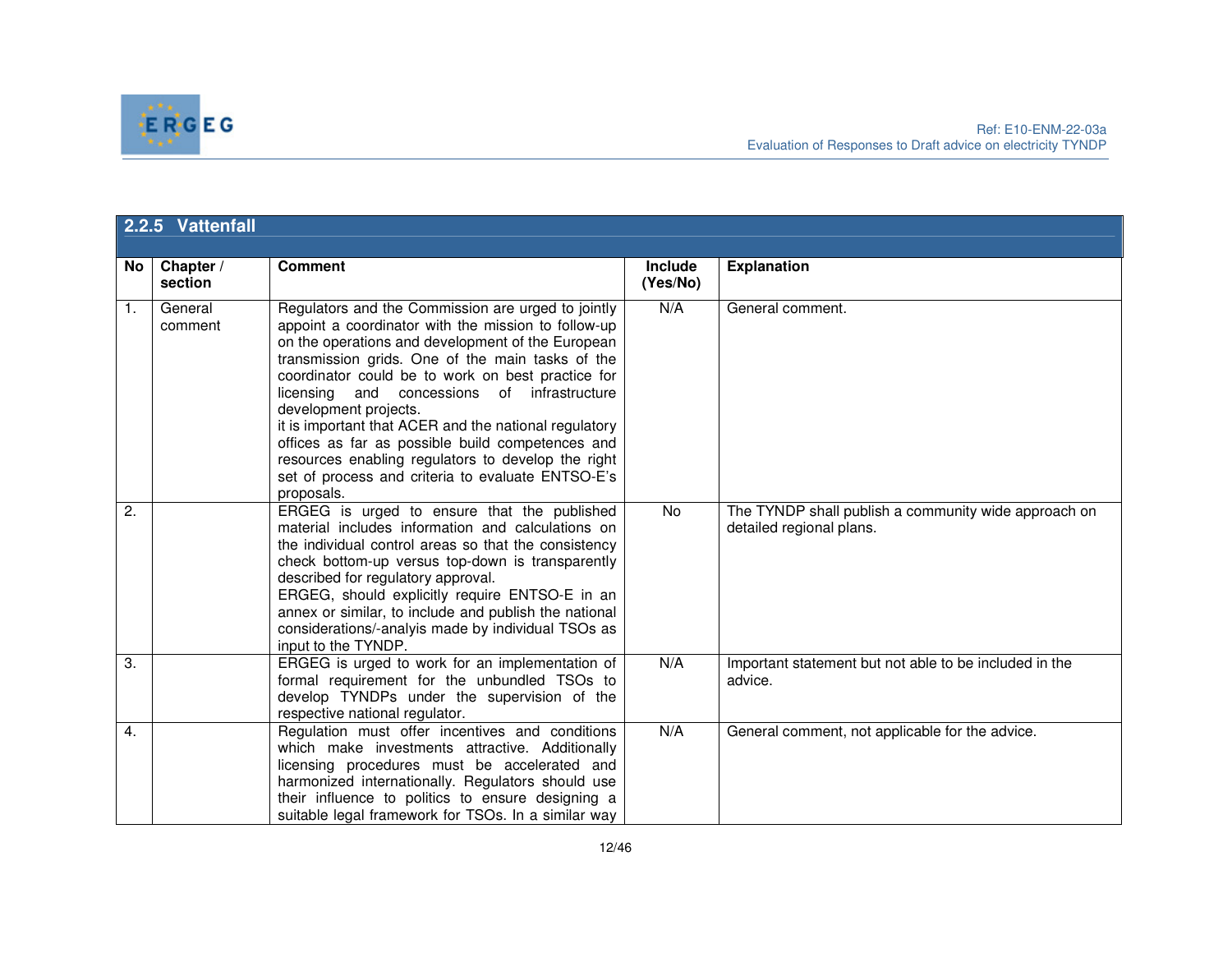

|    |                     | regulators should play a more active role in the<br>public debate about new transmission lines in order<br>to support public acceptance.                                                                                                                                                                                                                                     |           |                                                                                                                                                                                                                                                                                                                                                                                      |
|----|---------------------|------------------------------------------------------------------------------------------------------------------------------------------------------------------------------------------------------------------------------------------------------------------------------------------------------------------------------------------------------------------------------|-----------|--------------------------------------------------------------------------------------------------------------------------------------------------------------------------------------------------------------------------------------------------------------------------------------------------------------------------------------------------------------------------------------|
| 5. | Question 1          | The TYNDP lacks a consistent reporting from the<br>TSOs on the current use of the transmission grid,<br>where bottlenecks are located, the amount of time<br>that certain areas are congested, and the reasons<br>for the congestion. It should clearly be a part of a<br>development plan to map the current status of<br>operations of the infrastructure to be developed. | Yes       | Added to chapter 6.1<br>Furthermore, a consistent reporting on the current use of<br>the transmission grid, the location of bottlenecks, the<br>amount of time that certain areas are congested and the<br>reasons for the congestion must be included in the plan.<br>And added to chapter 6.6.1<br>Main current bottlenecks and impacts on cross-<br>border transmission capacity; |
| 6. |                     | The criteria for making the choice of which projects<br>are considered should be published.                                                                                                                                                                                                                                                                                  | No        | Everything that is described in chapter 6 shall be part of the<br>TYNDP. Choice of projects is included.                                                                                                                                                                                                                                                                             |
| 7. |                     | A description on how the project is financed is<br>added as a criterion under section 2 in the draft.<br>This will increase transparency with regards to<br>whether or not the outlook for financing has been<br>used as informal selection criteria.                                                                                                                        | <b>No</b> | Financing and cost sharing should not be an important<br>issue on the long term planning. This might be an obstacle<br>to ensure that all important projects are included.                                                                                                                                                                                                           |
| 8. | Question 2<br>6.5.2 | All benefits and costs that are included in the<br>investment calculation should be transparently<br>described. The economic criteria listed under<br>section 6.5.2 should<br>preferably<br>also include                                                                                                                                                                     | Yes       | In chapter 6.5.2<br>Economic criteria must be based on socio-economic<br>evaluation of the benefits and costs of the possible                                                                                                                                                                                                                                                        |
|    |                     | "distribution of benefits".                                                                                                                                                                                                                                                                                                                                                  |           | investments at European level.<br>Changed to:                                                                                                                                                                                                                                                                                                                                        |
|    |                     |                                                                                                                                                                                                                                                                                                                                                                              |           | Economic criteria should assess the European social<br>welfare arising from possible investments in order to select<br>optimal solutions. These solutions must be based on socio-<br>economic evaluation, at European level, of the benefits and<br>costs of the proposed investments. Cost and benefits must<br>be properly described.                                              |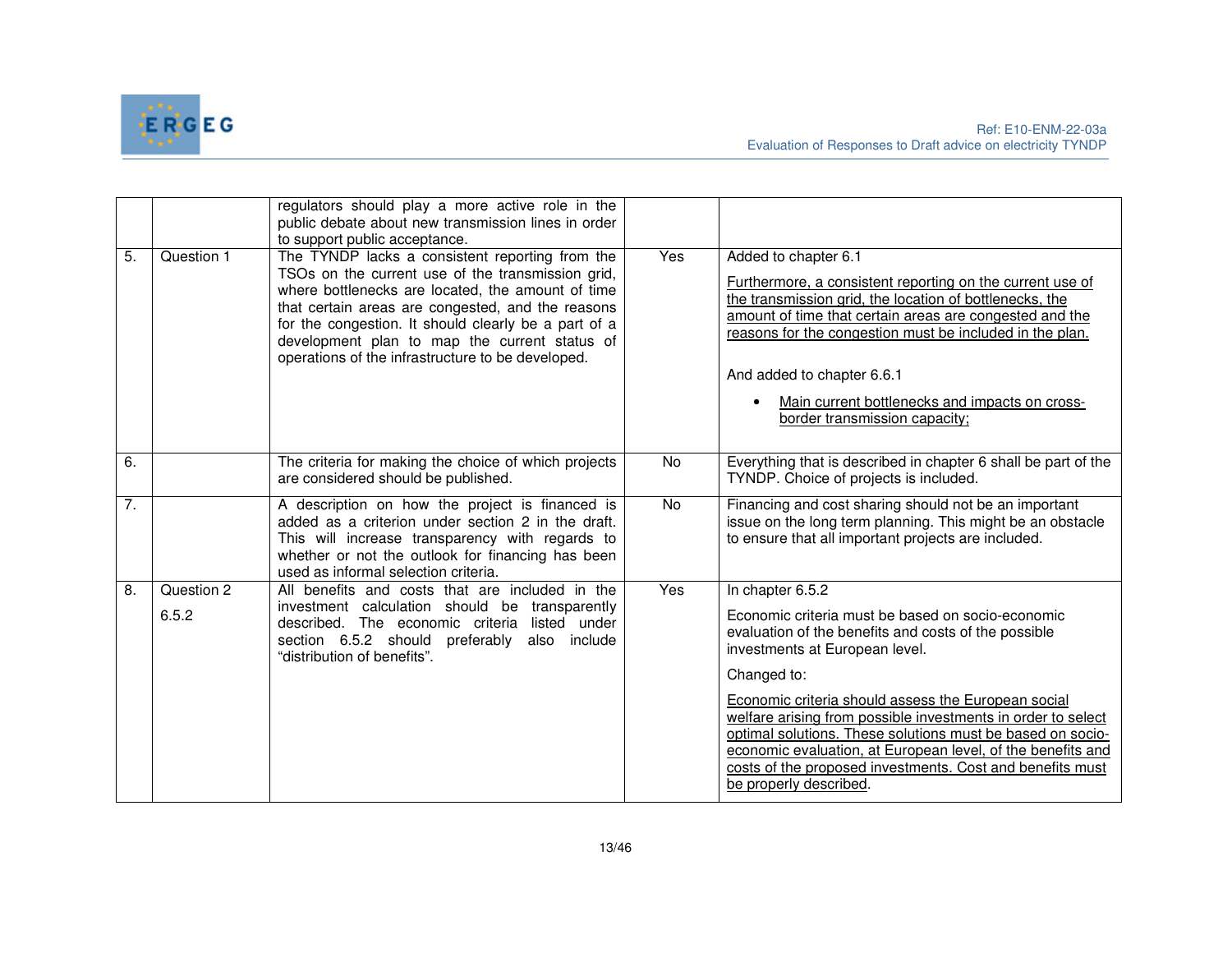

| $\overline{9}$ . | $\overline{2}$ . | The draft advice should benefit from including the<br>regulatory opinion on how they perceive certain<br>benefits to be quantified or evaluated in a qualitative<br>setting.                                                                                                                                                                                                                                                                                | No        | The advice includes the minimum.                                                                                                                                                                                                                                                   |
|------------------|------------------|-------------------------------------------------------------------------------------------------------------------------------------------------------------------------------------------------------------------------------------------------------------------------------------------------------------------------------------------------------------------------------------------------------------------------------------------------------------|-----------|------------------------------------------------------------------------------------------------------------------------------------------------------------------------------------------------------------------------------------------------------------------------------------|
| 10.              | 6.5.2            | As the regulator is approving the investment it is<br>recommendable that she also define the economic<br>criteria for the socio economic evaluations.                                                                                                                                                                                                                                                                                                       | N/A       | Outside scope.                                                                                                                                                                                                                                                                     |
| 11.              |                  | In order to ensure full transparency, ERGEG,<br>should explicitly require ENTSO-E in an annex or<br>similar, to include and publish the national<br>considerations/analysis made by individual TSOs as<br>input to the 10 year development plans.                                                                                                                                                                                                           | Partially | National plans will also must be made available - from<br>ENTSO-E's web pages. The list of investment project<br>should be included as an annex. Included in chapter 8.                                                                                                            |
| 12.              |                  | In the earlier development of the infrastructure,<br>gains were made by connecting for example hydro-<br>based systems with thermal systems. In the spirit of<br>the 20-20-20-goals the first development plans<br>should discuss the issue of how CO2-neutral<br>generation should reach systems which have a<br>deficit of such generation, and how crowding out of<br>such CO2-neutral resources when the renewables<br>targets are met, can be avoided. | N/A       | This is not an issue of the TYNDP.                                                                                                                                                                                                                                                 |
| 13.              |                  | The community wide TYNDP should include a<br>proper sensitivity analysis that reveals how the<br>proposed investments are affected by different<br>assumptions.                                                                                                                                                                                                                                                                                             | Partially | See later comment from Nordenergi.<br>Added to chapter 6.6.3: "This analysis should be driven in<br>relation to corresponding scenarios and to that end should<br>highlight, where appropriate, the sensitivity of the<br>investments needs depending on the different scenarios." |
| 14.              | Question 3       | Thus the demand to disclose investment plans may<br>be too far reaching, unless kept strictly confidential.                                                                                                                                                                                                                                                                                                                                                 | No        | Nothing published shall include strictly confidential<br>information but this should be clear to all parties so nothing<br>needs to be added to the advice.                                                                                                                        |
| 15.              |                  | Stakeholders should<br>accommodate<br>the<br>data<br>collection process by providing information on<br>already decided and licensed projects as these are<br>already publicly available but may be costly for the<br>TSO to collect.                                                                                                                                                                                                                        | No        | Chapter 4.5 already states that.                                                                                                                                                                                                                                                   |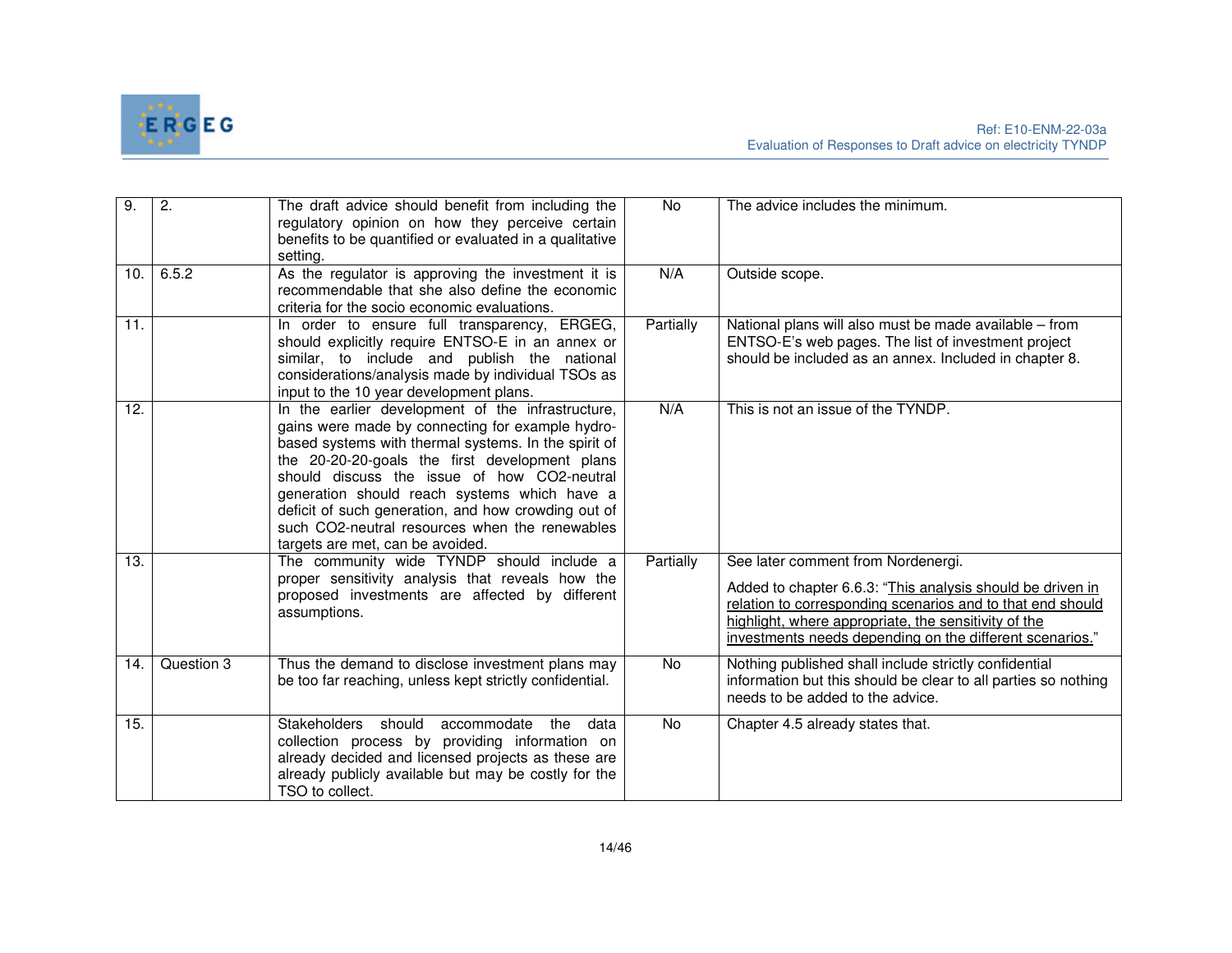

| 16. |                     | It is the stakeholders' responsibility to argue for or<br>against the scenarios put forward by the TSOs.<br>Whether a stakeholder has strong enough<br>arguments to change the scenarios must be<br>determined by the regulators. However, as long as<br>the stakeholders' plans are not licensed the process<br>as envisioned by ERGEG invites to strategic data<br>disclosure (cheap talk in economic lingo) to affect<br>the shaping of the TYNDP. | <b>No</b> | ERGEG/ACER will have to give a detailed look on the<br>scenarios taking stakeholders opinion into consideration.                                                                                                                                                                                                                                                                                                                                                        |
|-----|---------------------|-------------------------------------------------------------------------------------------------------------------------------------------------------------------------------------------------------------------------------------------------------------------------------------------------------------------------------------------------------------------------------------------------------------------------------------------------------|-----------|-------------------------------------------------------------------------------------------------------------------------------------------------------------------------------------------------------------------------------------------------------------------------------------------------------------------------------------------------------------------------------------------------------------------------------------------------------------------------|
| 17. |                     | The evaluation of generation adequacy should be<br>extended to comprise also a zero alternative. This<br>alternative should address the uncertainty that<br>decided and planned generation and transmission<br>projects are not carried out. The paper must further<br>clarify the criteria for judging a potential future<br>investment to be considered as planned or decided.                                                                      | <b>No</b> | Only realistic alternatives shall be addressed.                                                                                                                                                                                                                                                                                                                                                                                                                         |
| 18. |                     | The plan should explicitly show what technical and<br>policy measures will be used to meet extreme<br>situations and the future need for balancing power<br>within an area as these issues will be more critical<br>as the energy system approaches the 20-20-20<br>targets.                                                                                                                                                                          | No        | General comment, as it is clear that the 20-20-20 targets<br>are not the only problems to be solved.                                                                                                                                                                                                                                                                                                                                                                    |
| 19. | Question 4<br>6.6.1 | Section 6.6.1 should be extended to in addition to<br>interconnections also include transmission usage<br>and congestions within every TSO control area.                                                                                                                                                                                                                                                                                              | Partially | Projects within a control area should only be included if<br>they are important for cross-border issues. The rest is up to<br>the national plans.<br>Added in chapter 6.6.3:<br>"In particular, this should include investment needs on<br>upstream internal network, without which the efforts for<br>integration of the European electricity market would result<br>in limited gains. The project owner of identified projects<br>should be included when available." |
| 20. | Question 6          | ERGEG and the national regulators are urged to<br>strengthen the legislation beyond what is said in the<br>directive by requiring of the TSOs that national<br>plans is produced annually also in member states                                                                                                                                                                                                                                       | N/A       | General comment on legislation and regulators business.                                                                                                                                                                                                                                                                                                                                                                                                                 |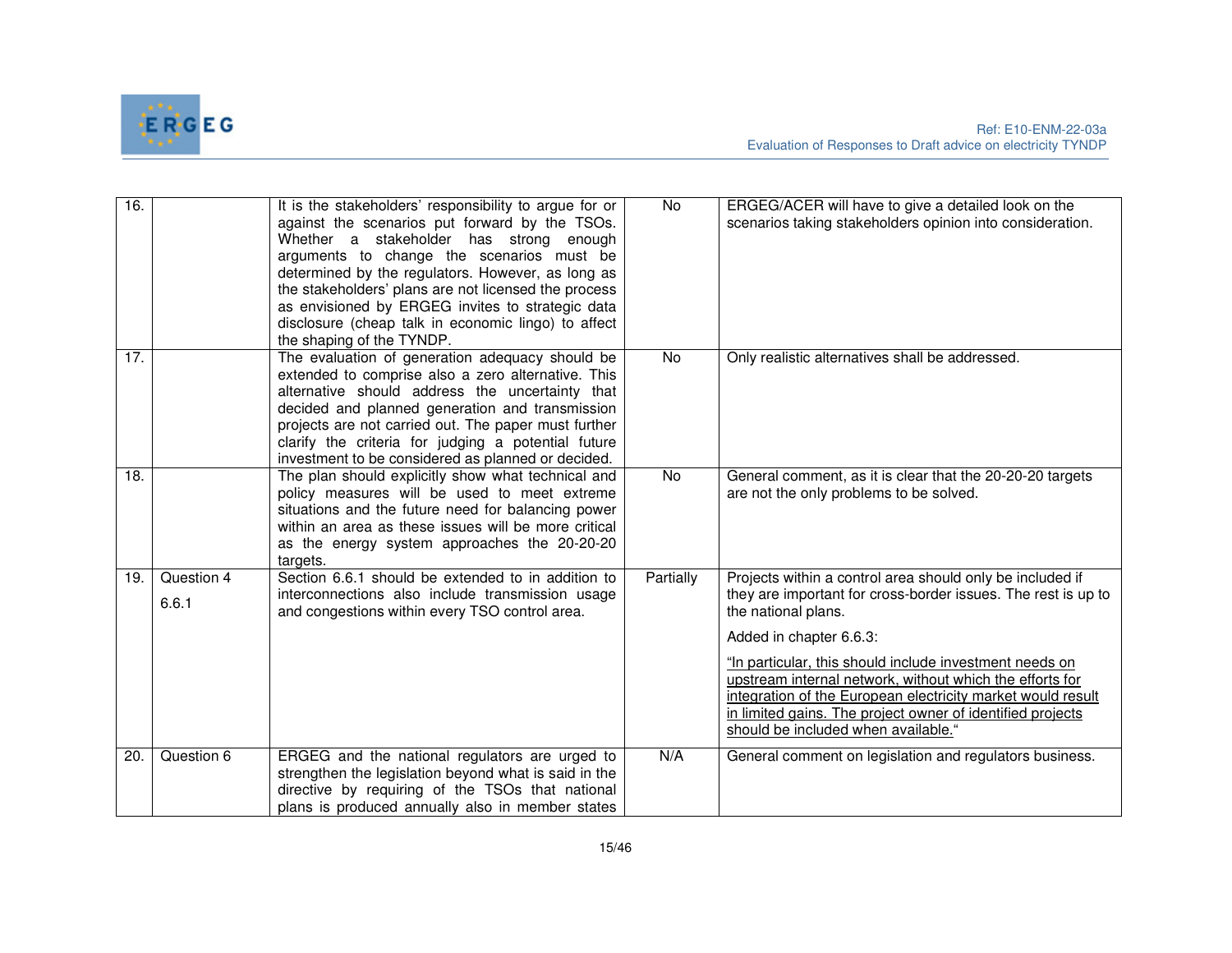

|                   |                      | with ownership unbundled TSOs.                                                                                                                                                                                                                                                                                                                                                                                              |                            |                                                                                              |
|-------------------|----------------------|-----------------------------------------------------------------------------------------------------------------------------------------------------------------------------------------------------------------------------------------------------------------------------------------------------------------------------------------------------------------------------------------------------------------------------|----------------------------|----------------------------------------------------------------------------------------------|
| $\overline{21}$ . |                      | The national plans should be on a detailed level i.e.<br>reflect the characteristics of the transmission<br>network and not only be restricted to cross-border<br>connections.                                                                                                                                                                                                                                              | N/A                        | Yes, but that is not part of the community plan.                                             |
|                   | 2.2.6 EDF            |                                                                                                                                                                                                                                                                                                                                                                                                                             |                            |                                                                                              |
| No.               | Chapter /<br>section | <b>Comment</b>                                                                                                                                                                                                                                                                                                                                                                                                              | <b>Include</b><br>(Yes/No) | <b>Explanation</b>                                                                           |
| 1.                | General<br>comments  | Regular assessment of the process should<br>guarantee that permanent interactions between<br>generation investment decisions and network<br>development scenarios are effectively taken into<br>account.                                                                                                                                                                                                                    | N/A                        | The TYNDP should ensure this interaction.                                                    |
| $\overline{2}$ .  |                      | Transparency can be usefully improved by<br>publishing not only scenarios and results but also<br>the network and generation data used during the<br>analysis, in respect with confidentiality aspects that<br>private investment require;                                                                                                                                                                                  | Partially                  | Included in chapter 6.4 that assumptions must be included.                                   |
| 3.                |                      | Greater harmonisation of TSO's data, methods and<br>criteria shall be accomplished.                                                                                                                                                                                                                                                                                                                                         | N/A                        | This is going to develop in the ongoing work on the<br>TYNDP.                                |
| $\overline{4}$ .  |                      | Regulatory or practical gaps concerning cross-<br>border cooperation that impede the development of<br>integrated markets should be assessed; ERGEG's<br>proposal for a review of barriers seems an<br>appropriate solution.                                                                                                                                                                                                | N/A                        |                                                                                              |
| 5.                | Question 1           | More detailed data should be published on public<br>transmission systems and their development. For<br>example, in addition to scenarios, planning<br>principles and results, a network data model should<br>be communicated. A simplified European network<br>model for different time scales (5-10 year - peak/off<br>peak) would help investors to make accurate<br>projections. More transparency in network data shall | <b>No</b>                  | Level of detail for such a model would be challenging do to<br>confidentiality among others. |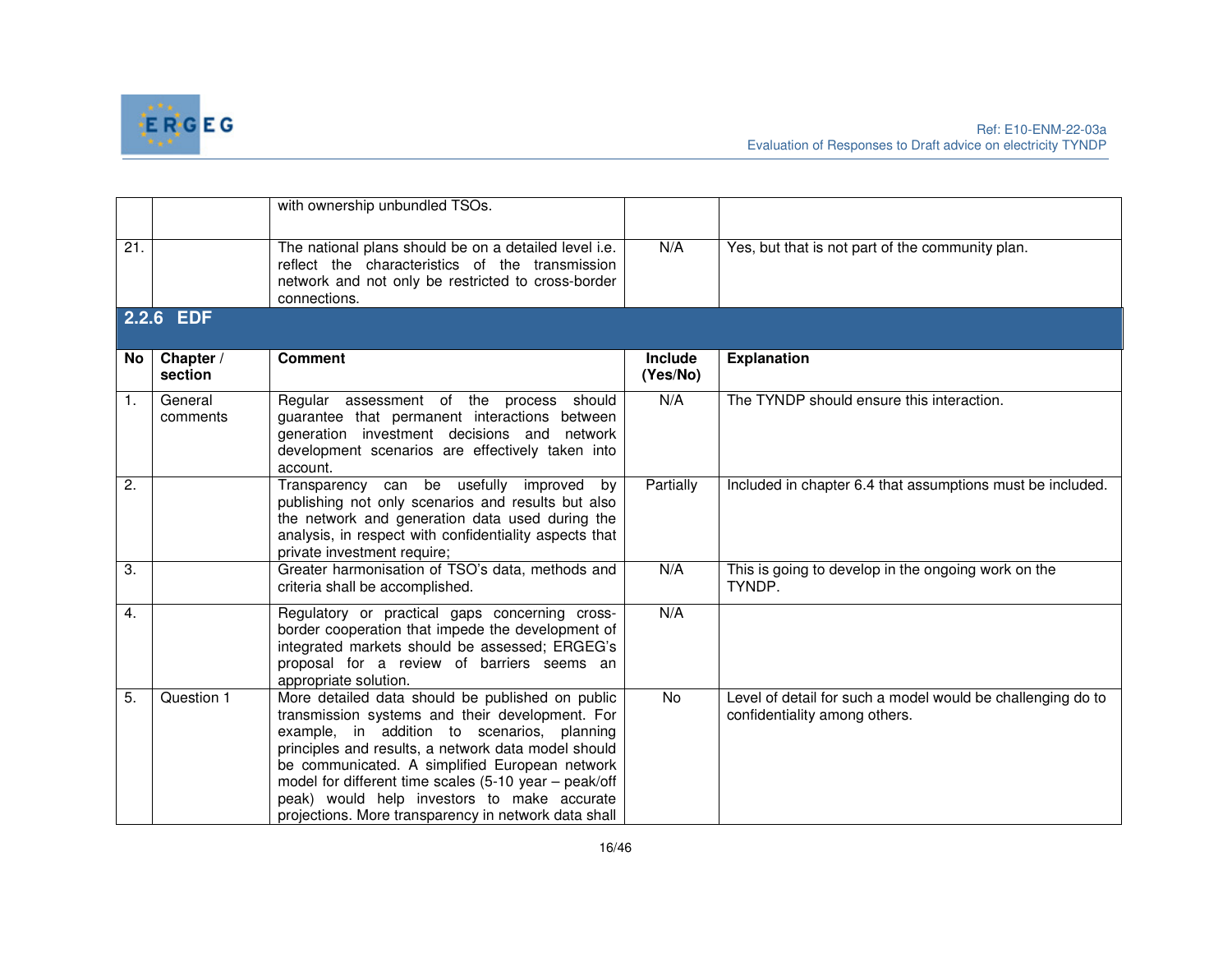

|     |            | improve the quality of information collected from<br>stakeholders.                                                                                                                                                                                                                |            |                                                                                                                                                                                                                                                                                |
|-----|------------|-----------------------------------------------------------------------------------------------------------------------------------------------------------------------------------------------------------------------------------------------------------------------------------|------------|--------------------------------------------------------------------------------------------------------------------------------------------------------------------------------------------------------------------------------------------------------------------------------|
| 6.  |            | The criteria for planning decisions by the TSOs<br>should be more detailed and explicit.                                                                                                                                                                                          | Partly     | Added to chapter 5.2:<br>The Community-wide ten-year network development plan<br>must include all projects that are important for cross-border<br>issues, this could include also inner-TSO-lines.                                                                             |
| 7.  |            | Harmonisation of data, assumptions and models<br>should be developed among the different member<br>states and the European generation adequacy<br>outlook should not be a simple patchwork of<br>models<br>underestimating<br>national<br>thereby<br>interconnection bottlenecks. | No         | That is the goal of the advice.                                                                                                                                                                                                                                                |
| 8.  | Question 2 | Commercial capacity data should also be published.                                                                                                                                                                                                                                | No         | Agree and this is already in the document. Ownership<br>should not be relevant. All relevant information from<br>stakeholders has to be included when possible.                                                                                                                |
| 9.  |            | Technical and economical studies should be led<br>among TSOs, on common grounds, to guarantee a<br>better compatibility of national data and criteria,<br>which would help better integration of the plans at<br>regional and Community levels.                                   | N/A        | Not part of the advice.                                                                                                                                                                                                                                                        |
| 10. |            | Projects should be classified according to their                                                                                                                                                                                                                                  | <b>Yes</b> | Added in chapter 6.6.3:                                                                                                                                                                                                                                                        |
|     |            | degree of maturity, or feasibility. Thus, the<br>appreciation of the maturity of a project should be<br>defined more clearly.                                                                                                                                                     |            | "The Community-wide ten-year network development plan<br>should, where appropriate, identify alternative investments<br>to fulfil transmission needs and accordingly adjust the plans<br>to needs of integrated electricity markets, taking in account<br>feasibility issues." |
| 11. | Question 3 | European Generation Adequacy should go beyond<br>the present UCTE System Adequacy Forecast.<br>The role and impact of interconnections on the<br>European Generation Adequacy analysis should be<br>clearly identified in that respect.                                           | N/A        | The advice is on the TYNDP. The question addressed the<br>content of the chapter on generation adequacy not the<br>report itself.                                                                                                                                              |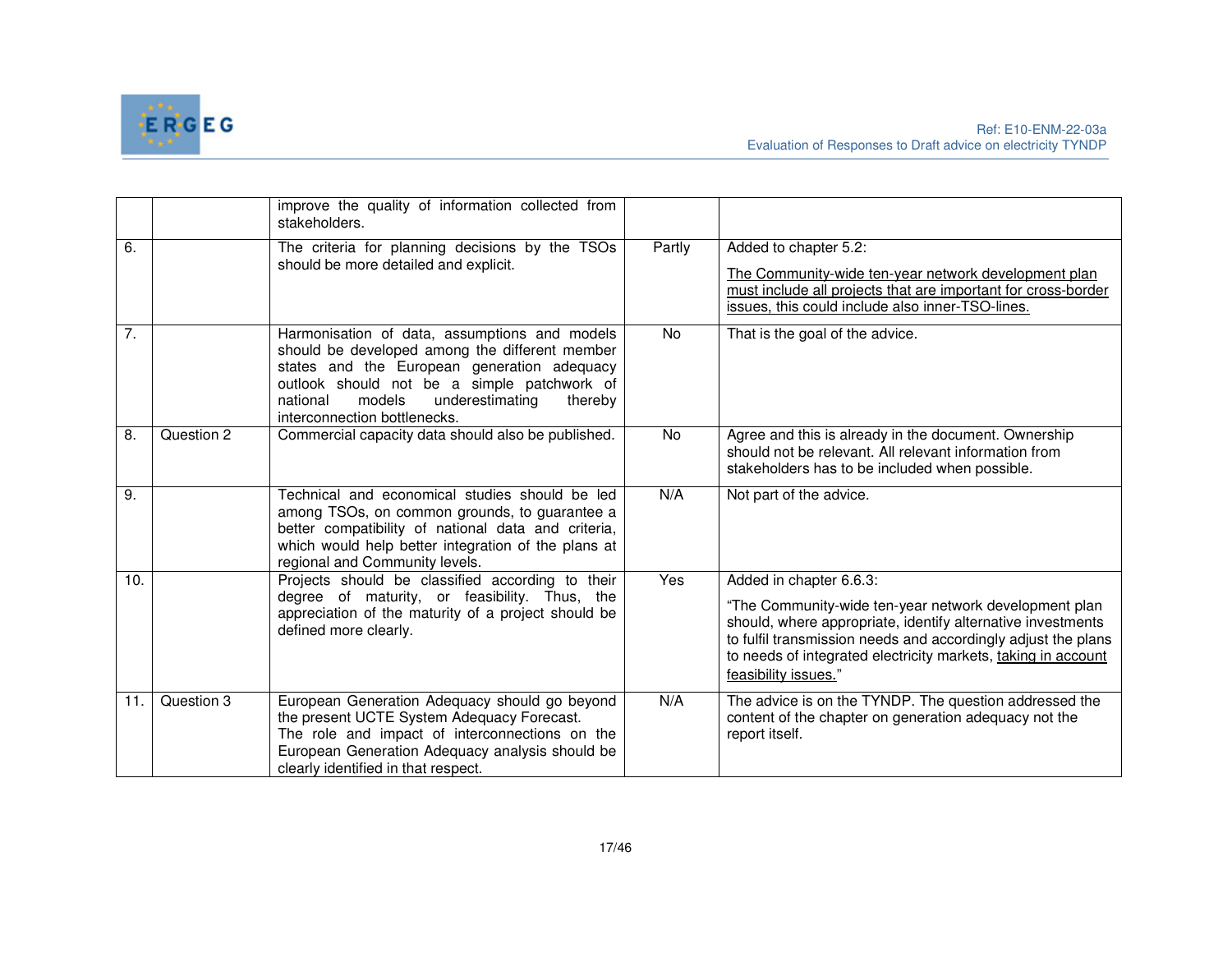

| 12.            | Question 4                   | The identification of future bottlenecks in the<br>network could also be extended to the identification<br>of persisting weaknesses in national networks, with<br>direct or indirect impacts on cross-border flows.                                                                                                            | Yes                        | The TYNDP should include an overview over current use<br>and status of the grid as described in 6.1.<br>Added in chapter 6.6.3:<br>Identify persisting weaknesses and assess impacts<br>on cross-border transmission capacity.                                                                                                                                     |  |  |
|----------------|------------------------------|--------------------------------------------------------------------------------------------------------------------------------------------------------------------------------------------------------------------------------------------------------------------------------------------------------------------------------|----------------------------|--------------------------------------------------------------------------------------------------------------------------------------------------------------------------------------------------------------------------------------------------------------------------------------------------------------------------------------------------------------------|--|--|
| 13.            | Question 5                   | The question of valuation of these different criteria<br>is still not fully addressed and the weighting of the<br>different criteria shall be somehow clarified.                                                                                                                                                               | <b>No</b>                  | No valuation will be given in the advice. The TYNDP in<br>developing and at the end all the criteria should be fully<br>addressed.                                                                                                                                                                                                                                 |  |  |
| 14.            | Question 7                   | The implementation of the development plan could<br>also be monitored with a quantitative approach<br>relying on indicators related to market integration.                                                                                                                                                                     | <b>No</b>                  | The implementation must be monitored but this is not<br>included in the advice.                                                                                                                                                                                                                                                                                    |  |  |
|                | <b>2.2.7 CEFIC</b>           |                                                                                                                                                                                                                                                                                                                                |                            |                                                                                                                                                                                                                                                                                                                                                                    |  |  |
| No             | Chapter /<br>section         | <b>Comment</b>                                                                                                                                                                                                                                                                                                                 | <b>Include</b><br>(Yes/No) | <b>Explanation</b>                                                                                                                                                                                                                                                                                                                                                 |  |  |
| $\mathbf{1}$ . | General<br>comment<br>2, 6.1 | ENTSO-E announced there will be a study on the<br>optimum design of the European grid in the year<br>2050.<br>For this reason it should be added in the objectives<br>$(S, 2+6.1)$ and the top-down approach carried out by<br>ENTSO-E that new projects need to be in line with<br>this optimum.                              | Yes                        | Added in 6.6 intro:<br>Assessment of resilience of the system must show the<br>resilience of projects towards society expectations in<br>terms of technical and economic criteria described. This<br>assessment should highlight the essential projects that<br>meet European challenges and must also put long-term<br>challenges, beyond 2030, into perspective. |  |  |
| 2.             | Question 2<br>6.2            | "Price of electricity" is not sufficient; scenarios<br>should address both:<br>the electrical energy price and<br>the transmission costs<br>٠<br>Because:<br>a project increasing transmission tariff may<br>$\bullet$<br>decrease energy price thanks to more<br>competition;<br>the sum is the cost the consumers pay, to be | Partly                     | In chapter 6.2:<br>"price of electricity" is changed to "market price of<br>electrical energy".<br>Transmission cost is more of a national issue and not<br>relevant on this level of planning.                                                                                                                                                                    |  |  |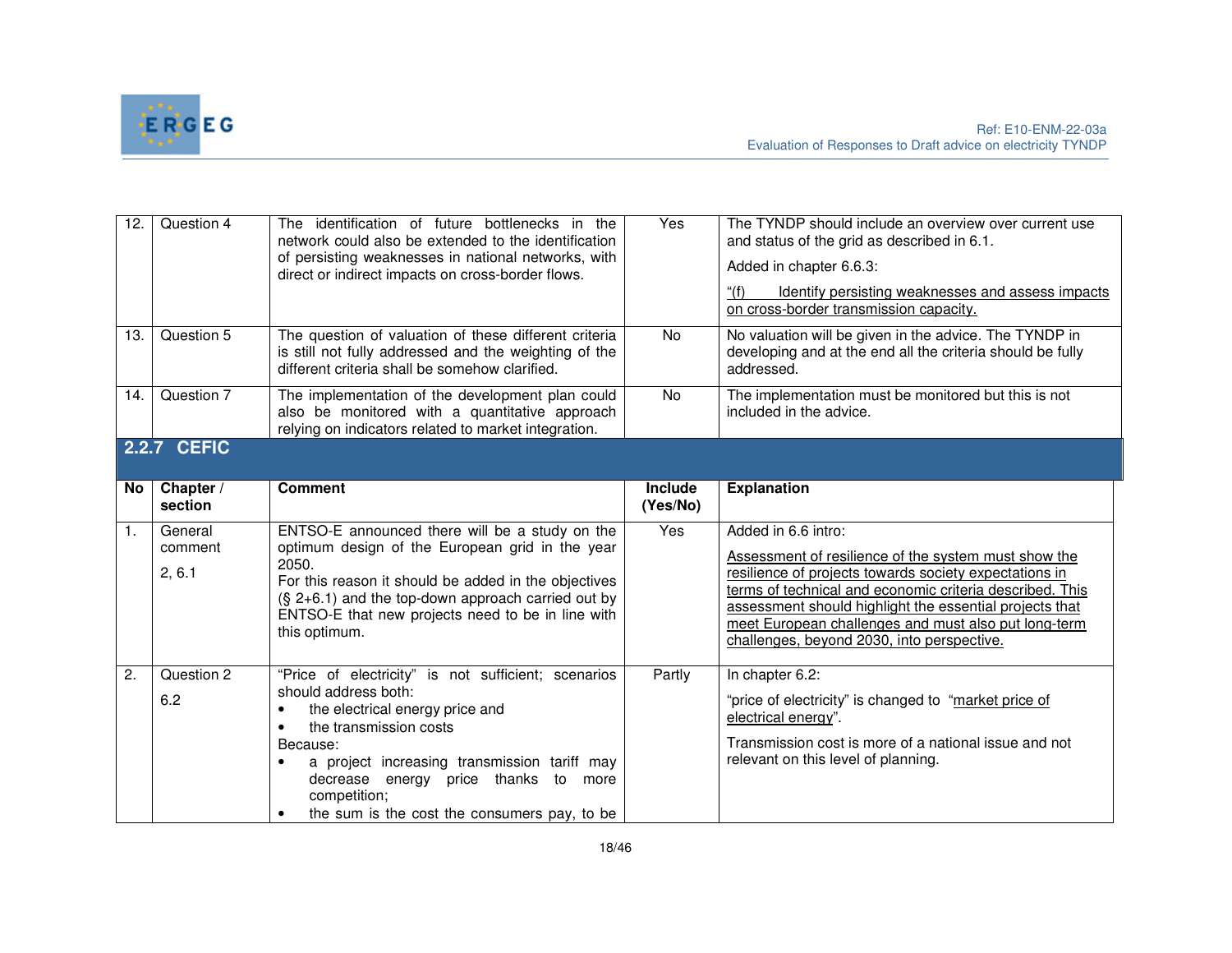

|    |            | optimized.                                                                                                                                                                                                                                                                                                                                       |        |                                                                                                                                                                                                              |
|----|------------|--------------------------------------------------------------------------------------------------------------------------------------------------------------------------------------------------------------------------------------------------------------------------------------------------------------------------------------------------|--------|--------------------------------------------------------------------------------------------------------------------------------------------------------------------------------------------------------------|
| 3. | 6.4        | The software modelling the market should not be<br>limited to a "perfect market" but should integrate the<br>actor's comportment, observed during the previous<br>vears.                                                                                                                                                                         | Partly | General comment. Added in chapter 6.4:<br>Both should satisfy scientific and planning standards                                                                                                              |
| 4. | 6.5.2      | It is important to consider the real cost of an<br>industrial plant shortage and not the compensation<br>paid by TSOs. For both, too high "all in" electricity<br>prices and industrial plant shut-downs caused by<br>too poor power supply reliability, the economical<br>impacts of long-term activity delocalization should<br>be considered. | No     | Plans will take into account economic criteria, but cost for<br>different plants when it comes to evaluation of SoS is too<br>detailed for a community plan.                                                 |
| 5. | Question 3 | One has to be careful with regard to an "enhancing<br>demand response".<br>An industrial site will try to produce 100 % of its<br>capacity, to minimize its costs. The largest part of<br>the industrial consumption is inelastic.                                                                                                               | N/A    | General comment.                                                                                                                                                                                             |
| 6. | 6.3        | The "European Generation Adequacy Outlook"<br>should give explicit alarms when the power plants<br>foreseen by the previous plan are not build and<br>when the construction decision becomes critical<br>with regard to construction delay and deadline to<br>avoid lack of generation capacities.                                               | Yes    | Added to chapter 6.3:<br>When updating the plan, ENTSO-E must highlight<br>significant developments and changes to the last plan<br>(delays, etc.) and consider the consequences they cause<br>to the TYNDP. |
| 7. | Question 4 | Each project should be studied with regard to its<br>economic criteria and publish the expected impacts<br>in the concerned Member States on both:<br>the electrical energy price and<br>$\bullet$<br>the transmission costs (tariff).<br>$\bullet$                                                                                              | N/A    | Not an issue for the community plan.                                                                                                                                                                         |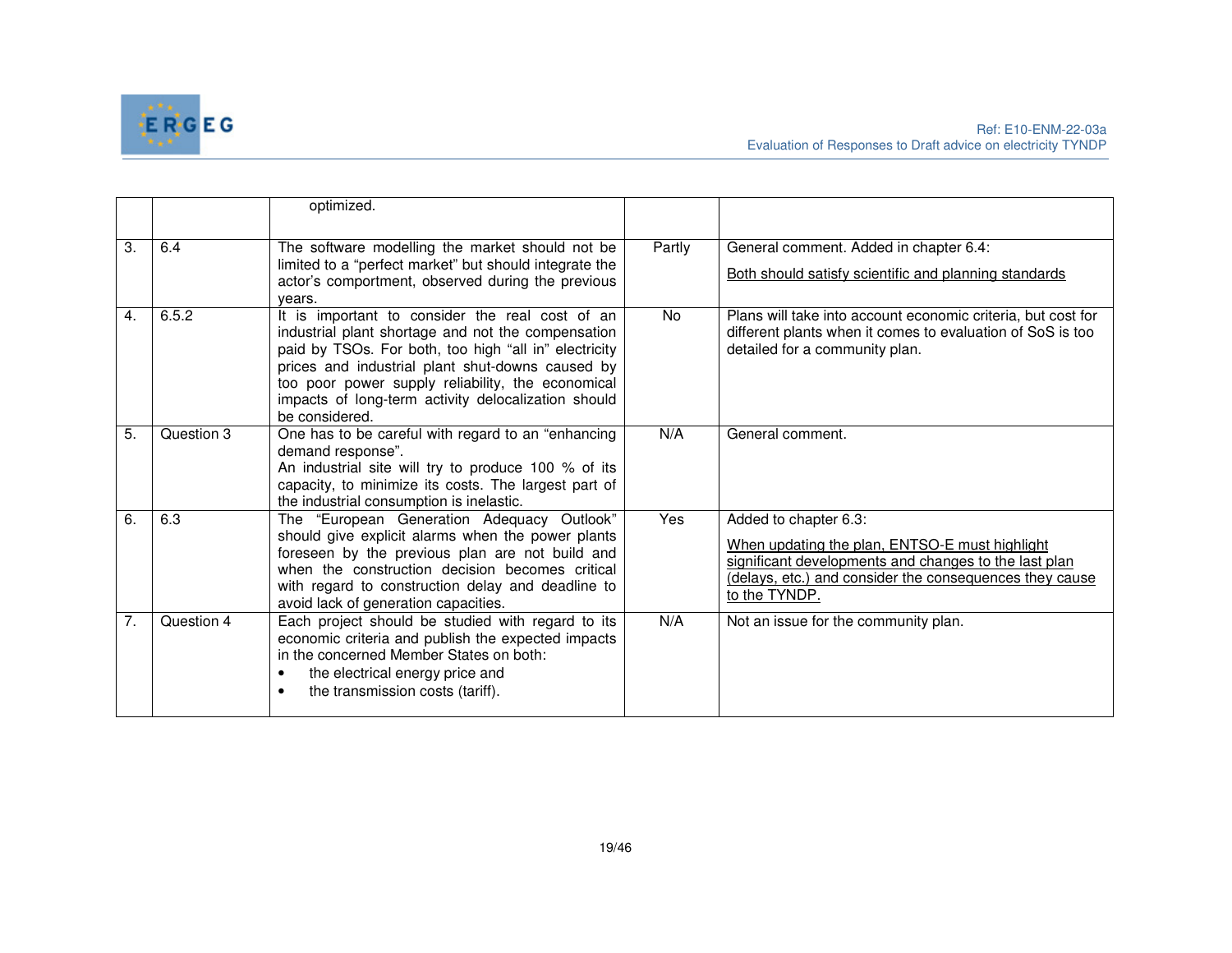

|                | 2.2.8 BDEW           |                                                                                                                                                                                                                                                                                                                                                                                                   |                            |                                                                                                                                                                                                                                                                                                        |  |
|----------------|----------------------|---------------------------------------------------------------------------------------------------------------------------------------------------------------------------------------------------------------------------------------------------------------------------------------------------------------------------------------------------------------------------------------------------|----------------------------|--------------------------------------------------------------------------------------------------------------------------------------------------------------------------------------------------------------------------------------------------------------------------------------------------------|--|
| No l           | Chapter /<br>section | <b>Comment</b>                                                                                                                                                                                                                                                                                                                                                                                    | <b>Include</b><br>(Yes/No) | <b>Explanation</b>                                                                                                                                                                                                                                                                                     |  |
| $\mathbf{1}$ . | General<br>comment   | Since it is a long term forecasting tool, it can not be<br>binding in terms of demand and supply, because<br>the political environment as well as the technology<br>subject to constant changes over time.<br>Accordingly, this fact needs to be taken into<br>consideration.                                                                                                                     | <b>No</b>                  | Clearly, there can be changes in the implementation but<br>these must be considered in the TYNDP before and<br>analysed in the upcoming plan. See i.e.6.3 or 6.6.3 b and c.                                                                                                                            |  |
| 2.             |                      | It has to be noted, that an advanced planning and<br>investment process leads to additional costs. The<br>Regulation (EC) 714/2009 gives indications on the<br>cost recovery via grid tariffs. This issue is not yet<br>addressed in the draft but it should be considered<br>as a basic requirement to ensure a high quality<br>especially for incentive regulation systems' "cost<br>recovery". | <b>No</b>                  | Tariffs are not addressed in the advice.                                                                                                                                                                                                                                                               |  |
| 3.             | Question 1           | taken the number of envisaged consultation on<br>different levels we recommend streamlining the<br>process and focusing on two steps:<br>Top-down approach<br>Draft plan (national, regional, Community-<br>$\bullet$<br>$wide) = bottom-up$                                                                                                                                                      | <b>No</b>                  | That is exactly what is expected and written in the advice.                                                                                                                                                                                                                                            |  |
| 4.             |                      | To meet the integration goal and the grid connection<br>and access requirements of the grid users, it is<br>important not to restrict the TYNDP to cross-border<br>connections only. Bottlenecks within the regions<br>may hinder the objectives as well.                                                                                                                                         | Partly                     | The TYNDP has to include all projects and information that<br>are important for cross-border issues. Of course, this is not<br>limited to cross-border lines but to all lines that are<br>important to these issues including inner-TSO lines. This<br>should be clear from the advice.                |  |
|                |                      |                                                                                                                                                                                                                                                                                                                                                                                                   |                            | Added to 6.6.3: "In particular this should include investment<br>needs on upstream internal network, without which the<br>efforts for integration of the European electricity market<br>would result in limited gains. The project owner of identified<br>projects should be included when available." |  |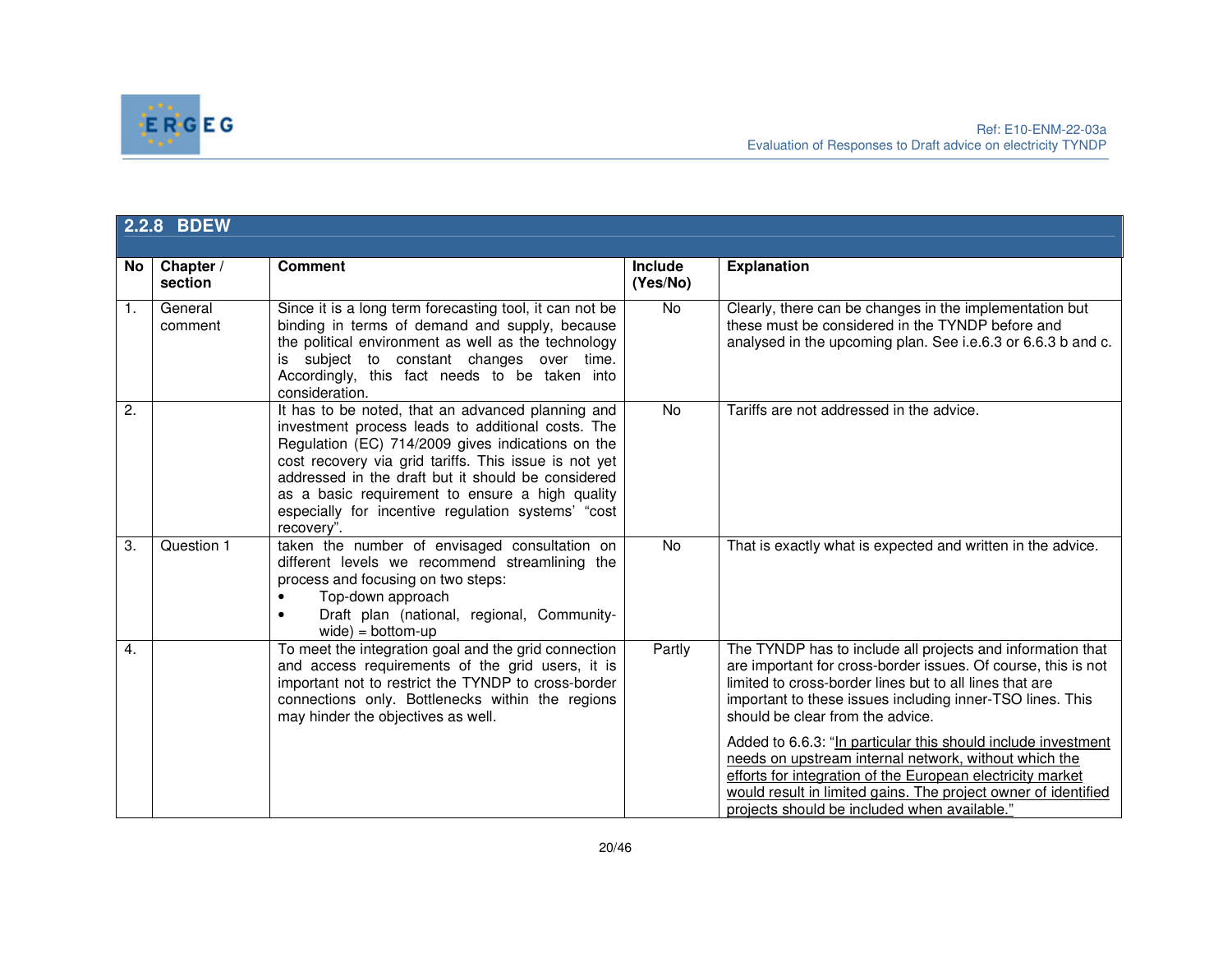

| $\overline{5}$ . |            | We urgently recommend ERGEG, respectively<br>ACER to challenge ENTSO-E as well as national<br>TSOs to propose and implement specific projects<br>that generally contribute to market integration.                                                                                                                                               | N/A            | General comment that states the purpose of the TYNDP.                                                                                |
|------------------|------------|-------------------------------------------------------------------------------------------------------------------------------------------------------------------------------------------------------------------------------------------------------------------------------------------------------------------------------------------------|----------------|--------------------------------------------------------------------------------------------------------------------------------------|
| 6.               |            | For the bottom-up process it is also essential to<br>closely involve the DSOs in a well designed manner<br>because in many regions major parts of the<br>intermittent generation feed into the transmission<br>grids of the distribution level.                                                                                                 | No             | This is already stated in the advice. ENTSO-E has to think<br>when to involve whom best. ACER will give its opinion on<br>this, too. |
| 7.               | Question 2 | Planning rules: What are the technical planning<br>criteria for the TSOs? There should be at least a<br>common understanding of the n-1-criterion, the use<br>of dynamic rating (overhead line rating), how to<br>consider the use of system automatics?                                                                                        | $\overline{N}$ | The advice is not the place to make definitions.                                                                                     |
| 8.               |            | Existing and future national bottlenecks of each<br>TSO should be added. The restriction to cross-<br>border bottlenecks will hinder the objectives outlined<br>in section 1.2.                                                                                                                                                                 | No             | See no.4.                                                                                                                            |
| $\overline{9}$ . | 6.6.3      | It is necessary to give a clear indication of who<br>remains responsible if single projects of the<br>previously adopted<br>plan have not<br>been<br>implemented (see 6.6.3 b).                                                                                                                                                                 | <b>No</b>      | Chapter 6.6.3 c includes the description of changes in the<br>plan that minimum needs to be included.                                |
| 10.              | Question 3 | The generation adequacy outlook should serve as a<br>guideline and should cover the overall adequacy of<br>the electricity system to supply current and<br>projected demands for electricity. However,<br>conclusions should be drawn with the full<br>awareness that the information for generation might<br>change over a period of 10 years. | <b>No</b>      | See no.1.                                                                                                                            |
| 11.              | Question 4 | In addition to the economic criteria stated, also<br>instruments for market based management of<br>congestions and the related costs shall be taken<br>into consideration as well.                                                                                                                                                              | N/A            | Not relevant in the long term planning. Relevant for TSO<br>cooperation in general.                                                  |
| 12.              | 6.6.1      | Concerning the existing and decided infrastructure<br>(section 6.6.1), information can be given on existing<br>and<br>transmission<br>capacity<br>additional<br>on<br>transmission capacity decided to be built, but not on                                                                                                                     | $\overline{N}$ | It is obvious that some data are not available yet but as<br>they are needed they must be investigated (via study or<br>else).       |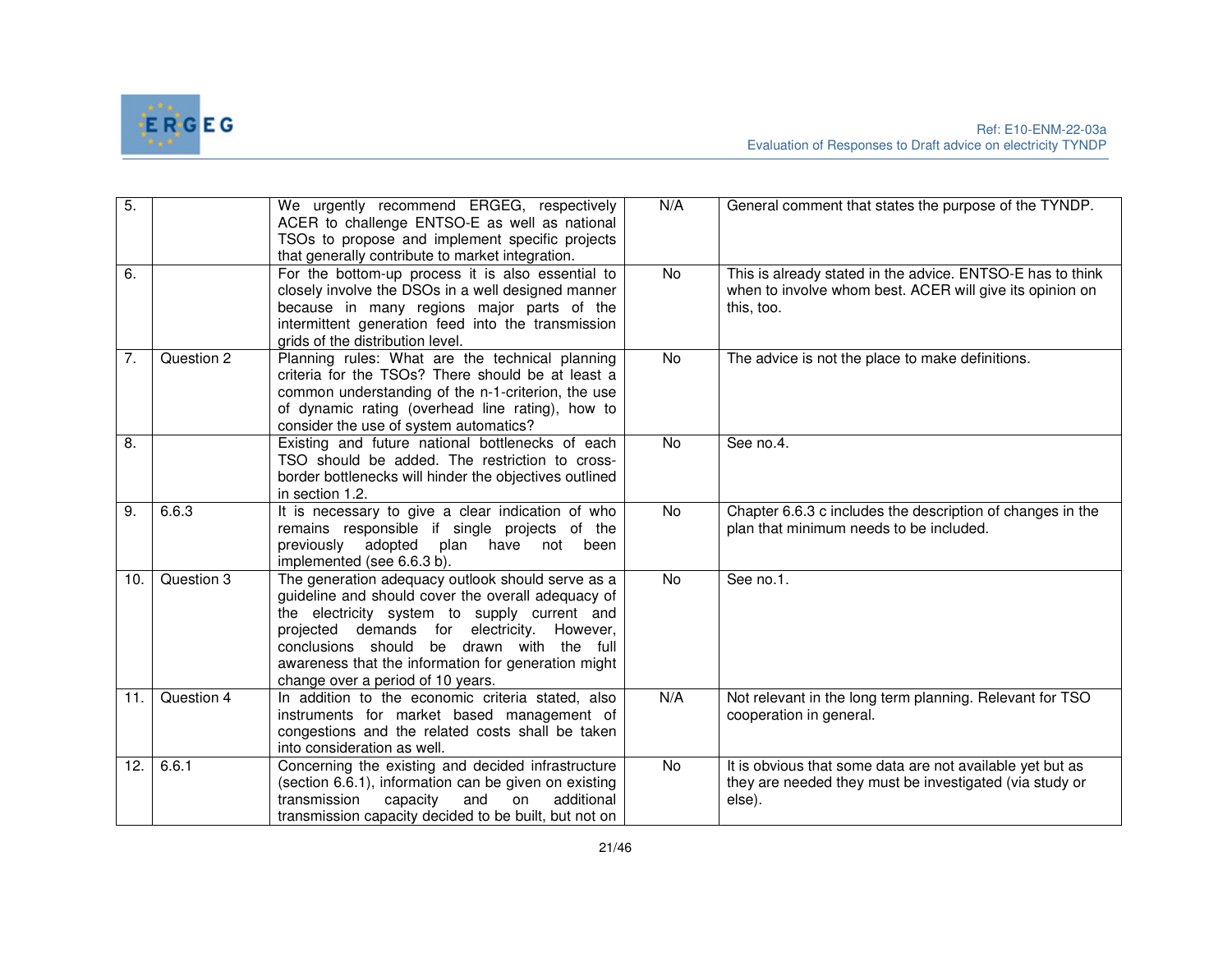

|     |                         | the rate of transmission capacity use on an annual<br>(and monthly) basis for the previous 5 years. These<br>data are not yet available and further studies are<br>necessary to get them.                                                                                                                                                                                                                                              |        |                                                                                                                                                                                                                                                                                                                                                                                                                                                                                                                                                                                                                                                                                                         |
|-----|-------------------------|----------------------------------------------------------------------------------------------------------------------------------------------------------------------------------------------------------------------------------------------------------------------------------------------------------------------------------------------------------------------------------------------------------------------------------------|--------|---------------------------------------------------------------------------------------------------------------------------------------------------------------------------------------------------------------------------------------------------------------------------------------------------------------------------------------------------------------------------------------------------------------------------------------------------------------------------------------------------------------------------------------------------------------------------------------------------------------------------------------------------------------------------------------------------------|
| 13. | Question 5<br>Chapter 7 | We miss a thorough evaluation of the identified<br>investment projects and ACER's statement whether<br>they fulfil the objectives under section 2 of the<br>respectively ENTSO-E's<br>consultation<br>paper,<br>priorities as set forth by the consulted planning<br>premises, scenarios etc. Therefore, we recommend<br>evaluating the plan, inter alia, under a market<br>integration perspective.                                   | Yes    | See chapter 2.2.4 no.6                                                                                                                                                                                                                                                                                                                                                                                                                                                                                                                                                                                                                                                                                  |
| 14. | Question 6              | From a market perspective, we could only evaluate<br>consistency whether an identified infrastructure<br>shortfall in one market or between two markets will<br>lead to an identified investment project in all of the<br>network development plans. Therefore, we consider<br>a central consultation of the Community-wide<br>network development plan with national annexes,<br>outlining national investment projects, as sensible. | No     | This is part of ACER's work (see comment above).                                                                                                                                                                                                                                                                                                                                                                                                                                                                                                                                                                                                                                                        |
| 15. |                         | There should be a clear link between data published<br>in the framework of transparency on grid data and<br>the TYNDP.                                                                                                                                                                                                                                                                                                                 | N/A    |                                                                                                                                                                                                                                                                                                                                                                                                                                                                                                                                                                                                                                                                                                         |
| 16. | Question 7              | A status review of the previous plan, as mentioned<br>in section 6.1, should be included; an additional<br>specific monitoring is not necessary. The status<br>review should include the issues indicated in section<br>9.                                                                                                                                                                                                             | Partly | Both are necessary. One is the duty of ENTSO-E the other<br>duty of ACER. To make it clearer- following paragraph was<br>moved from chapter 9 to chapter 6.1:<br>"A monitoring report is to be included in the Community-<br>wide ten-year network development plan to identify any<br>deviations in implementation from the previous ten-year<br>network development plan. Any known reasons for such<br>deviations should be also explained in the monitoring<br>report. The monitoring report will provide an update on<br>delays affecting any investment included in the previous<br>plan. Furthermore, TSOs should provide reasons for not<br>proceeding with delayed or cancelled investments. " |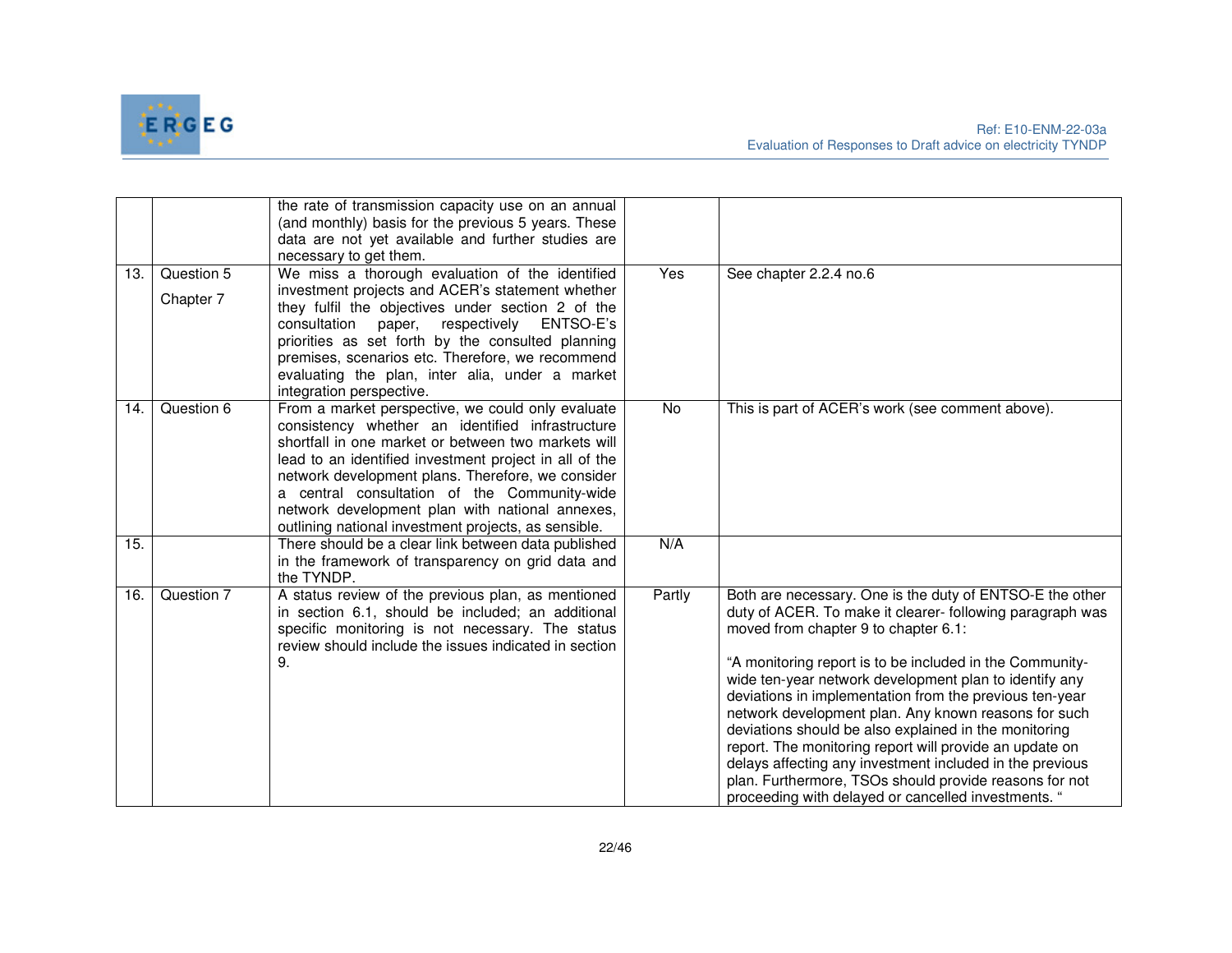

| 17.              |                      | ACER is expected to recommend to the European<br>Commission<br>improvements<br>any<br>that<br>would<br>overcome common reasons for inconsistencies for a<br>more effective enhancement of Europe's electricity<br>infrastructure.                                                                                                                                                                                                                                                                      | N/A                 | Political issue. Not part of the advice.                                                                                                                  |
|------------------|----------------------|--------------------------------------------------------------------------------------------------------------------------------------------------------------------------------------------------------------------------------------------------------------------------------------------------------------------------------------------------------------------------------------------------------------------------------------------------------------------------------------------------------|---------------------|-----------------------------------------------------------------------------------------------------------------------------------------------------------|
|                  | 2.2.9 EDF Energy     |                                                                                                                                                                                                                                                                                                                                                                                                                                                                                                        |                     |                                                                                                                                                           |
| No               | Chapter /<br>section | <b>Comment</b>                                                                                                                                                                                                                                                                                                                                                                                                                                                                                         | Include<br>(Yes/No) | <b>Explanation</b>                                                                                                                                        |
| 1.               | General<br>comment   | There would appear to be an inaccurate and<br>unfortunate assumption throughout the present draft<br>document that interconnectors are always TSO led.<br>This need not always be the case. It would therefore<br>be helpful if there were explicit references made to<br>Merchant Interconnectors in the next draft.                                                                                                                                                                                  | <b>No</b>           | This is already included. The plan shall include both<br>regulated and exempted (according to Article 17, Electricity<br>Regulation) investment projects. |
| 2.               |                      | Information sent in by the TSOs to ENTSO-E for<br>inclusion in the Ten year plan should include<br>information for both TSO-led and Merchant<br>Interconnectors on: existing interconnectors, those<br>under construction and those planned facilities that<br>have signed connection agreements.                                                                                                                                                                                                      | <b>No</b>           | See no.1- nothing to change.                                                                                                                              |
| $\overline{3}$ . |                      | Even DC systems require a considerable number of<br>scenarios to be tested, as the potential for imports<br>and/or exports is considerable. Great Britain and<br>Ireland are island systems, only interconnected to<br>each other and to the continental power system by<br>relatively weak HVDC interconnectors. Therefore<br>they are not subject to the through-flow problems<br>experienced on the wider continental European<br>system. Nevertheless the need for joint planning still<br>exists. | <b>No</b>           | As long as the lines are important they should be included<br>in the TYNDP. The advice does not decide between AC or<br>DC.                               |
| 4.               |                      | There needs to be recognition within the Network<br>Development Plan that the GB system operates to                                                                                                                                                                                                                                                                                                                                                                                                    | $\overline{N}$      | The community-plan shall be based on overall (minimum)<br>standards). That does not hinder single TSOs or member                                          |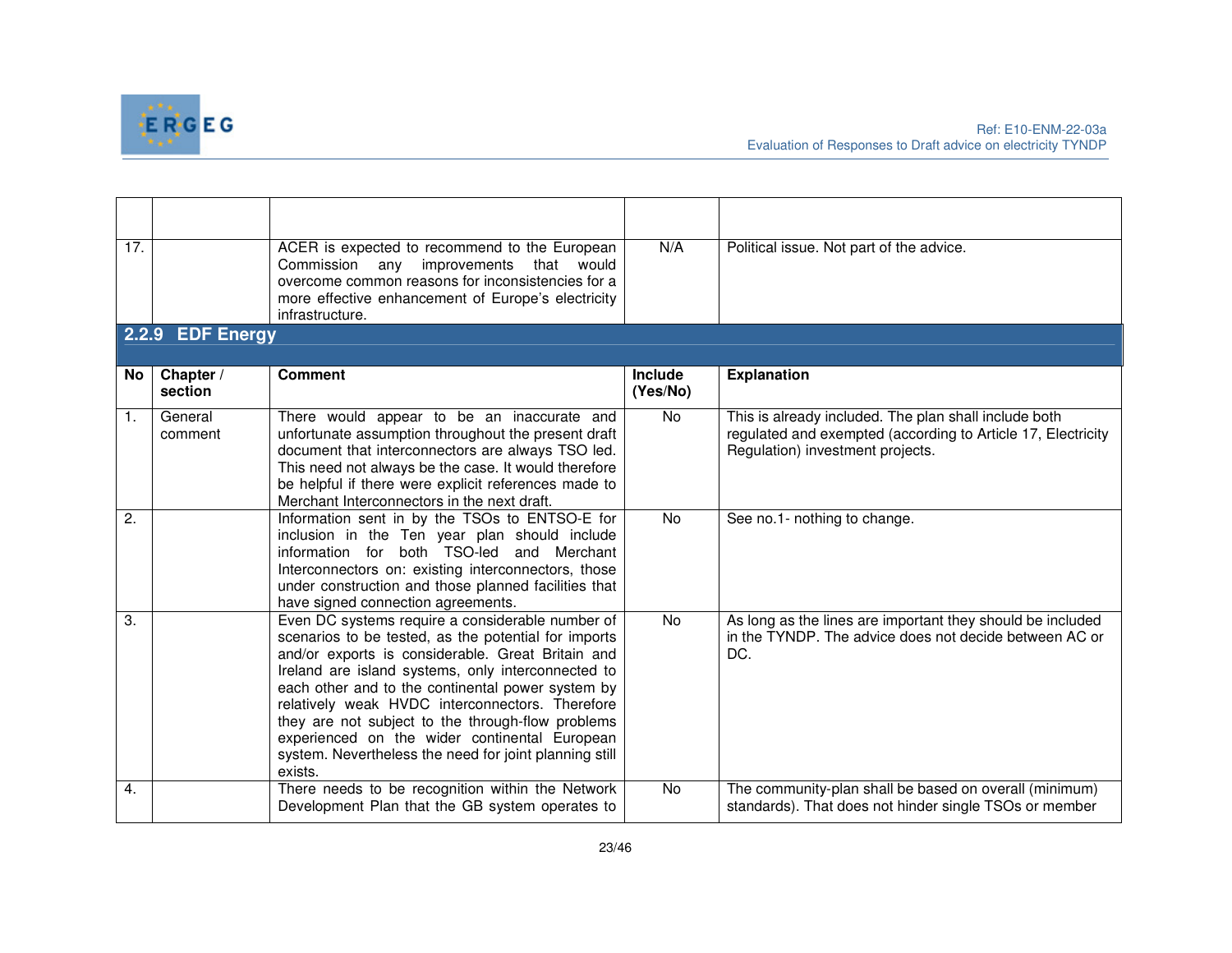

|                | <b>2.2.10 Edison</b> | an N-2 security standard, as opposed to the N-1<br>criteria on the continent. The technical criteria will<br>therefore be different either side of the Anglo-<br>French and BritNed interconnectors.                                                                                                                                                                                                                                                                                                                                                            |                     | states to set stricter rules.                                                                                                                                                                                                                                        |
|----------------|----------------------|-----------------------------------------------------------------------------------------------------------------------------------------------------------------------------------------------------------------------------------------------------------------------------------------------------------------------------------------------------------------------------------------------------------------------------------------------------------------------------------------------------------------------------------------------------------------|---------------------|----------------------------------------------------------------------------------------------------------------------------------------------------------------------------------------------------------------------------------------------------------------------|
|                |                      |                                                                                                                                                                                                                                                                                                                                                                                                                                                                                                                                                                 |                     |                                                                                                                                                                                                                                                                      |
| No.            | Chapter /<br>section | <b>Comment</b>                                                                                                                                                                                                                                                                                                                                                                                                                                                                                                                                                  | Include<br>(Yes/No) | <b>Explanation</b>                                                                                                                                                                                                                                                   |
| $\mathbf{1}$ . | General<br>comment   | The national and Community ten-year network<br>development plans shall include both regulated and<br>exempted investment projects as well as ensure a<br>sufficient level of cross-border interconnection open<br>to TPA. Exempted investments, therefore, seem to<br>be allowed, providing that they do not exceed a<br>fixed amount of cross border capacity. ERGEG is<br>asked to better clarify this issue since privates may<br>play a relevant role in future transmission grid<br>development.                                                           | No                  | See chapter 2.2.9 no 1.                                                                                                                                                                                                                                              |
| 2.             | Question 3           | To involve reliable international institutions and<br>organizations (e.g. Eurostat, IEA etc.), whose<br>scenarios should be duly taken into account by<br>ENTSO-E and national TSOs as a term of reference<br>while fixing the demand and generation level to be<br>used for the planning process; this will allow to<br>guarantee the neutrality and reliability of the<br>resulting generation adequacy outlook and energy<br>market scenarios and their consistency with the<br>forecasts of macroeconomic development of Europe<br>on medium and long term. | <b>No</b>           | Relevant Stakeholders must be involved also in the<br>scenario development process but the advice cannot set<br>specific organisations to be taken.                                                                                                                  |
| 3.             | Question 4           | The draft advice falls out from the 3rd package<br>provisions specifying that the plan shall include a<br>detailed analysis aiming to choose the specific<br>investment to be promoted. Instead, the Community<br>Plan has to limit to address lacks in transmission<br>grids and to propose new infrastructure to be built to<br>release congestions. The choice of the specific                                                                                                                                                                               | <b>No</b>           | ENTSO-E has to elaborate the most necessary<br>investments otherwise the TYNDP would be nothing more<br>than a simple summary of the national plans. Of course,<br>this also includes and is only possible by giving one project<br>another priority than the other. |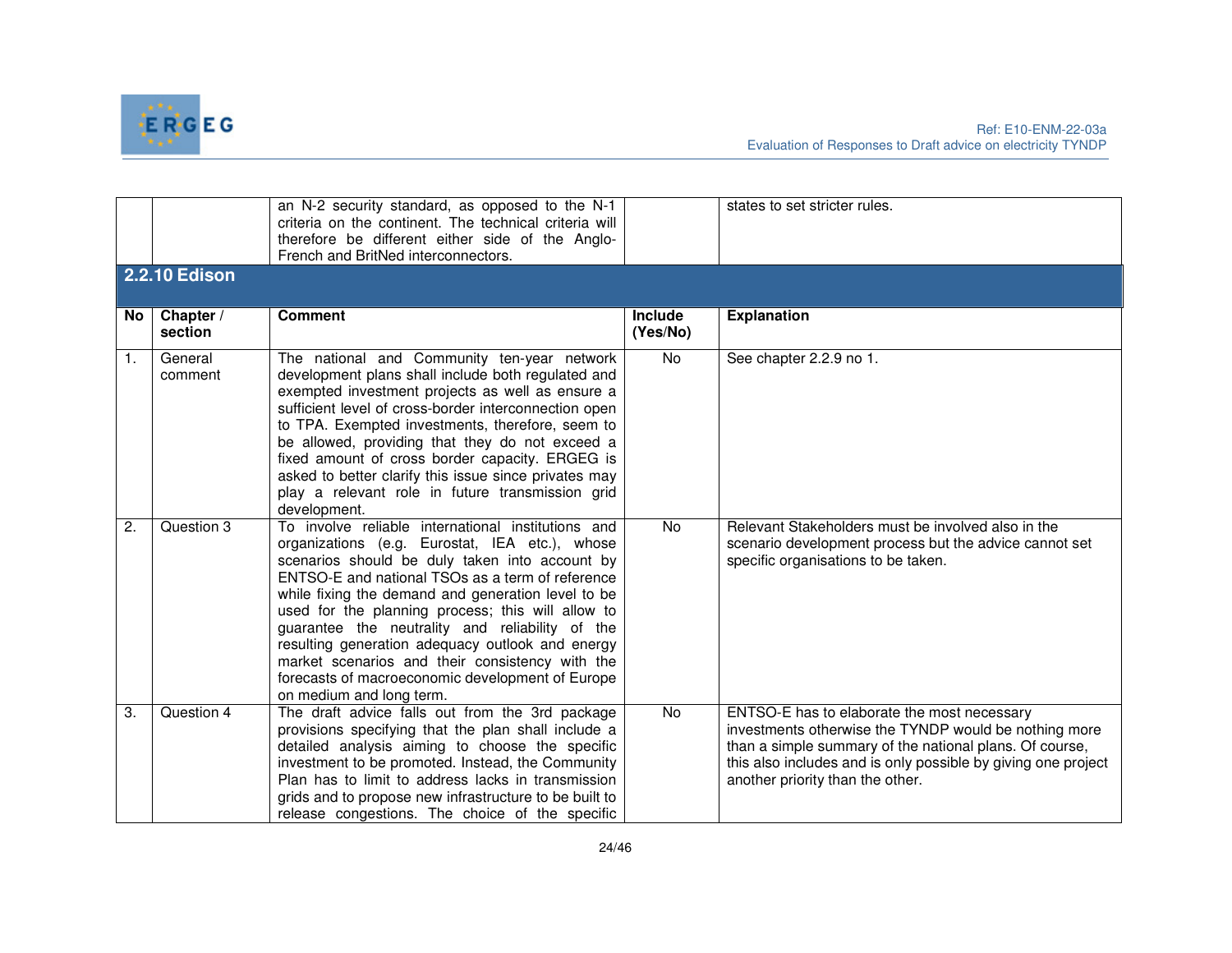

|                  |            | investment is eventually made by the relevant<br>TSO <sub>s</sub> .                                                                                                                                                                                                                                                                                                                                                                                                                                                                                                                                                                                                                                                                                                              |            |                                                                                                                                                                                                                                              |
|------------------|------------|----------------------------------------------------------------------------------------------------------------------------------------------------------------------------------------------------------------------------------------------------------------------------------------------------------------------------------------------------------------------------------------------------------------------------------------------------------------------------------------------------------------------------------------------------------------------------------------------------------------------------------------------------------------------------------------------------------------------------------------------------------------------------------|------------|----------------------------------------------------------------------------------------------------------------------------------------------------------------------------------------------------------------------------------------------|
| 4.               |            | In some European regions an efficient use of the<br>local generation capacity is not allowed due to<br>relevant congestions which have No impact on<br>cross border trade. These are obvious cases in<br>which the national transmission grid shall be<br>developed to accommodate the growth in<br>generation facilities. Within the new perspective<br>drawn in the draft advice regarding the Community<br>plan, TSOs seem to be fostered mainly towards<br>cross-border<br>development,<br>while<br>internal<br>investments are less incentivised.<br>Nonetheless Edison thinks that national investments<br>are as important as cross border ones, in order to<br>promote an efficient energy market: clarifications<br>from ERGEG about these points are thus<br>welcomed. | No         | The advice just concentrates on the community plan.                                                                                                                                                                                          |
| $\overline{5}$ . | Question 1 | In order to achieve an adequate<br>level of<br>transparency and to avoid any biased evaluation, a<br>common shared network model has to be adopted<br>and made available to either public and private<br>investors.                                                                                                                                                                                                                                                                                                                                                                                                                                                                                                                                                              | No         | The advice already states that ENTSO-E (plus<br>stakeholders involved) has to develop a network model as<br>a part of the TYNDP. There cannot be any advice telling<br>ENTSO-E to make the detailed network model available to<br>everybody. |
| 6.               | Question 5 | regulatory assessment shouldn't be limited to<br>procedural issues, as it comes out from the<br>consultation document, but it should be extended<br>also to the contents of the plan. For instance, an<br>evaluation of reliability and accuracy of the market<br>scenarios and models included in the 10-yendp<br>would be useful in order to detect inconsistencies<br>which can be detrimental to the correct assessment<br>of investment needs.                                                                                                                                                                                                                                                                                                                              | <b>Yes</b> | See chapter 2.2.4 no. 6                                                                                                                                                                                                                      |
| 7.               | Question 6 | Thus regulators must ensure that national and<br>regional network plans are able to maximize the<br>local dispatching capacity which is essential both to<br>avoid bottlenecks downstream of cross-border                                                                                                                                                                                                                                                                                                                                                                                                                                                                                                                                                                        | Partly     | See 4.<br>Added to 6.6.3 :<br>"In particular, this should include investment needs on<br>upstream internal network, without which the efforts for                                                                                            |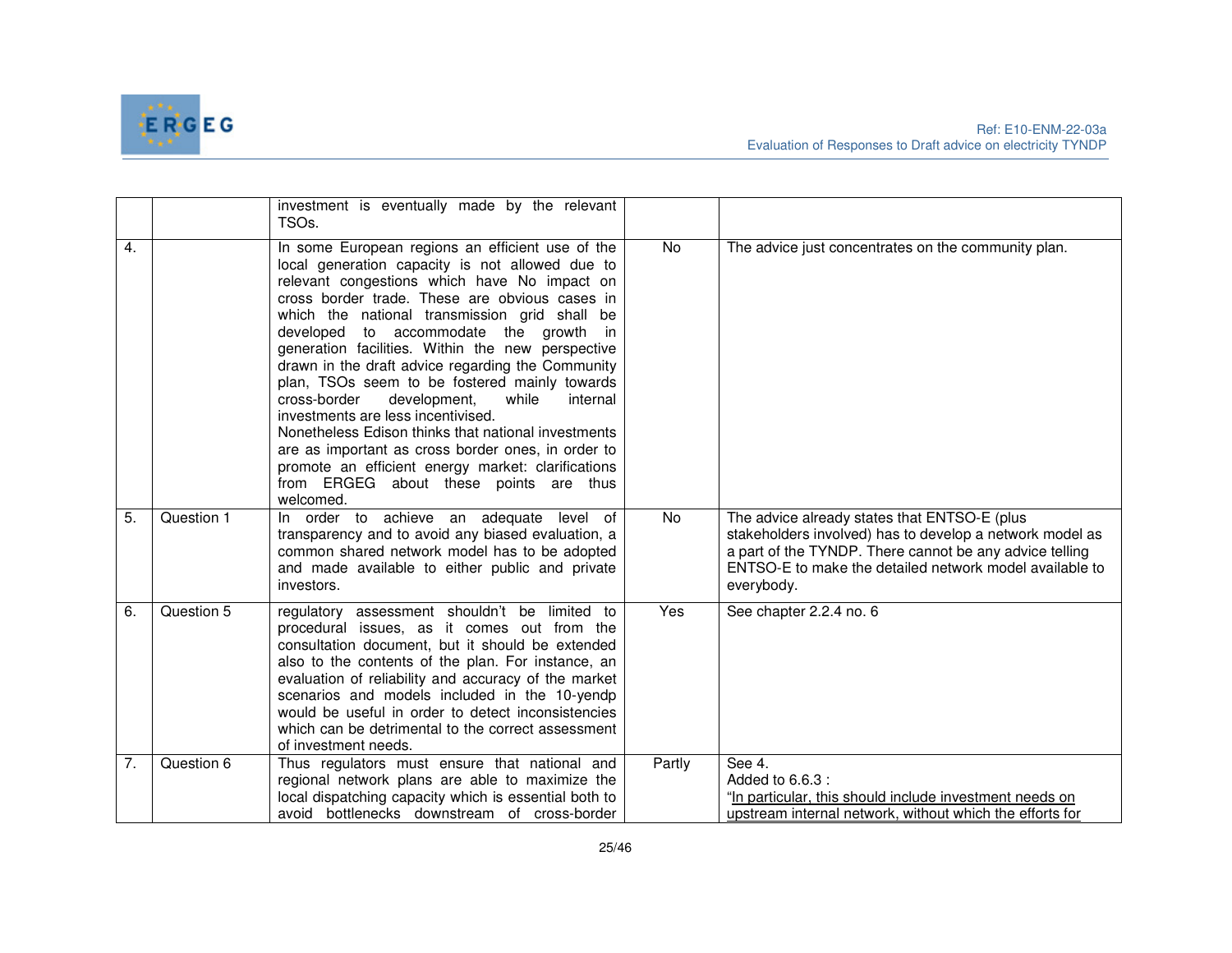

|                  |                           | interconnections and to allow an efficient use of the<br>local generation facilities.                                                                                                                                                                                                                                                                                     |                            | integration of the European electricity market would result<br>in limited gains. The project owner of identified projects<br>should be included when available."                                                                                                                        |
|------------------|---------------------------|---------------------------------------------------------------------------------------------------------------------------------------------------------------------------------------------------------------------------------------------------------------------------------------------------------------------------------------------------------------------------|----------------------------|-----------------------------------------------------------------------------------------------------------------------------------------------------------------------------------------------------------------------------------------------------------------------------------------|
| 8.               | Question 7                | Roles and responsibilities of ENTSO-E, the Agency<br>and NRAs should be further clarified.                                                                                                                                                                                                                                                                                | No                         | No details are provided in the consultation comment.                                                                                                                                                                                                                                    |
|                  |                           | 2.2.11 Svensk Energy (Swedish stakeholders organisation)                                                                                                                                                                                                                                                                                                                  |                            |                                                                                                                                                                                                                                                                                         |
| <b>No</b>        | Chapter /<br>section      | <b>Comment</b>                                                                                                                                                                                                                                                                                                                                                            | <b>Include</b><br>(Yes/No) | <b>Explanation</b>                                                                                                                                                                                                                                                                      |
| 1.               | General<br>comments       | Svensk Energi<br>urge ERGEG to work for<br>an<br>implementation of formal requirement<br>for<br>the<br>unbundled TSOs to develop TYNDPs under the<br>supervision of the respective national regulator in<br>order to<br>that individual<br>ensure<br>plans<br>and<br>reinforcements of the individual plans are aligned with<br>the EU-wide need for network development. | (N/A)                      | The scenarios between the different levels will also need to<br>be coordinated as mentioned in the advice. A national non-<br>binding plan will have to be developed by all TSOs, but it is<br>outside the scope of this document to make suggestions for<br>other national regulation. |
|                  | distributors)             |                                                                                                                                                                                                                                                                                                                                                                           |                            | 2.2.12 Nordenergi (The joint collaboration between the Nordic associations for electricity producers, suppliers and                                                                                                                                                                     |
| No               | Chapter /<br>section      | <b>Comment</b>                                                                                                                                                                                                                                                                                                                                                            | <b>Include</b><br>(Yes/No) | <b>Explanation</b>                                                                                                                                                                                                                                                                      |
| 1.               | General<br>comment        | To better understand future needs in the network, it is<br>important that the TYNDP includes an evaluation of<br>how the grids are currently used, i.e. highlight current                                                                                                                                                                                                 | Yes                        | Chapter 2.2.5 no 5                                                                                                                                                                                                                                                                      |
|                  | (Section<br>6.6.1)        | bottlenecks and loop flows in and between the internal<br>grids (referring to section 6.6.1).                                                                                                                                                                                                                                                                             |                            |                                                                                                                                                                                                                                                                                         |
| $\overline{2}$ . | Question 1<br>(Section 7) | The stakeholders involvement should be added in the<br>criteria for regulatory opinion.                                                                                                                                                                                                                                                                                   | No                         | The involvement of stakeholders is supposed to be an<br>important part of the evaluation process and is included in<br>the advice.                                                                                                                                                      |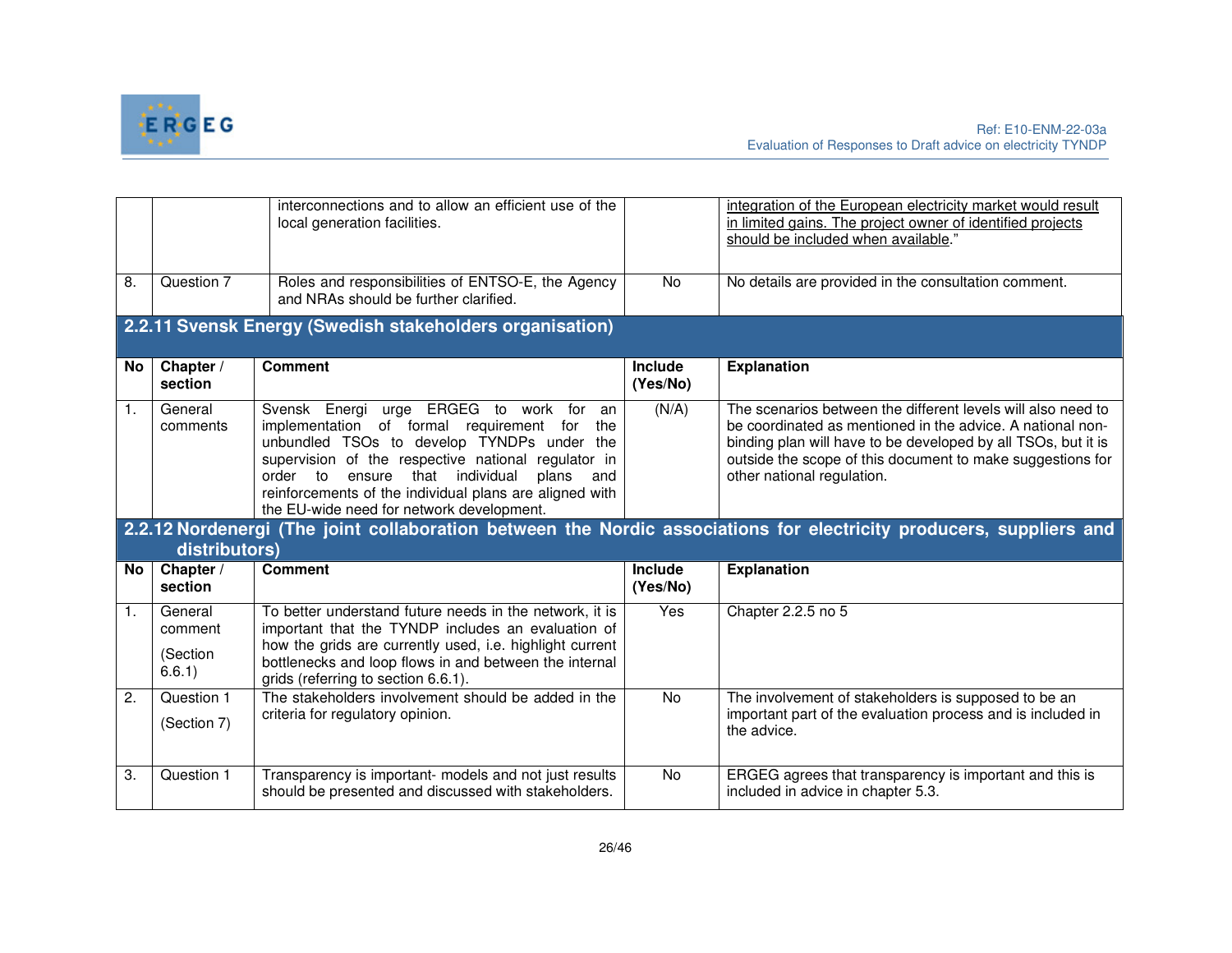

| 4. | Question 1                       | Transparency could be obtained<br>by including<br>information and calculations on the individual control<br>areas in the Annex of the plan.                                                                                                                                                                                                           | <b>No</b> | This should be part of the national plans and it would simply<br>be to much information in the community plan.                                                                                                                                                                                                                                                                                                                                                                                                                                                                                                                                                                                           |
|----|----------------------------------|-------------------------------------------------------------------------------------------------------------------------------------------------------------------------------------------------------------------------------------------------------------------------------------------------------------------------------------------------------|-----------|----------------------------------------------------------------------------------------------------------------------------------------------------------------------------------------------------------------------------------------------------------------------------------------------------------------------------------------------------------------------------------------------------------------------------------------------------------------------------------------------------------------------------------------------------------------------------------------------------------------------------------------------------------------------------------------------------------|
|    | Question 2<br>(section<br>6.5.2) | Increasing cross-border trade should not be a goal in<br>itself, but the maximizing of social welfare on<br>European level. The calculations have to be based on<br>European social welfare to ensure the most<br>economical investments for Europe as a whole<br>(referring to section 6.5.2). National views would<br>create non-optimal solutions. | Partially | Increasing cross-boarder trade is essential to maximize the<br>social welfare on European level. ERGEG agrees that<br>national solutions can create non-optimal solutions.<br>In chapter 6.5.2:<br>Economic criteria must be based on socio-economic<br>evaluation of the benefits and costs of the possible<br>investments at European level.<br>Changed to:<br>Economic criteria should assess the European social<br>welfare arising from possible investments in order to select<br>optimal solutions. These solutions must be based on socio-<br>economic evaluation, at European level, of the benefits and<br>costs of the proposed investments. Cost and benefits must<br>be properly described. |
| 6. | Question 2                       | Identifying the priority of cross-border investments, the<br>economic criteria is the most important. The economic<br>evaluation of new cross-border capacity takes into<br>account the needed grid enforcements in the national<br>grids. The technical requirements are a part of the<br>economic evaluation.                                       | <b>No</b> | Technical and economical criteria must both be met to<br>ensure the planning goals.                                                                                                                                                                                                                                                                                                                                                                                                                                                                                                                                                                                                                      |
| 7  | Question 3                       | It is crucial that stakeholders are closely involved in<br>the process when making the outlook                                                                                                                                                                                                                                                        | <b>No</b> | Stakeholder involvement is already stated in chapter 4.                                                                                                                                                                                                                                                                                                                                                                                                                                                                                                                                                                                                                                                  |
| 8  | Question 4                       | When identifying the needed new transmission<br>capacity a special attention must be given to the<br>investment needs of national grids and the bottlenecks<br>in those.                                                                                                                                                                              | Partially | Relevant when the bottlenecks are important on a<br>community level.<br>Added to 6.6.3 :<br>"In particular this should include investment needs on<br>upstream internal network, without which the efforts for<br>integration of the European electricity market would result in<br>limited gains. The project owner of identified projects should<br>be included when available."                                                                                                                                                                                                                                                                                                                       |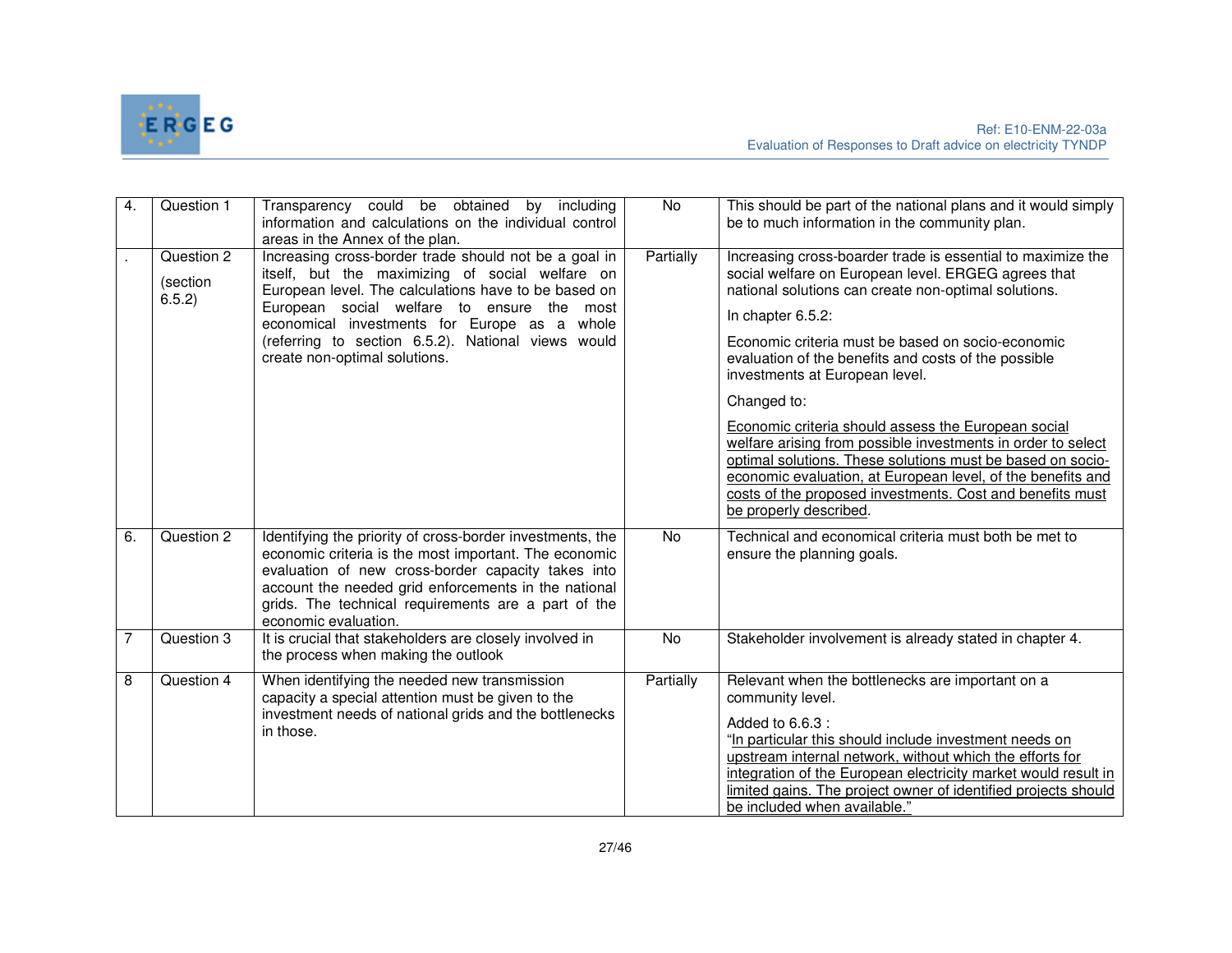

| 9   | Question 5<br>(referring to<br>section 7).  | In the Regulatory Opinion the Agency must emphasize<br>that new investments are taken from a European<br>perspective                                                                                                                                                                                                             | N/A                        | See 5.                                                                                                                                                                                        |
|-----|---------------------------------------------|----------------------------------------------------------------------------------------------------------------------------------------------------------------------------------------------------------------------------------------------------------------------------------------------------------------------------------|----------------------------|-----------------------------------------------------------------------------------------------------------------------------------------------------------------------------------------------|
| 10. | Question 6                                  | Compatibility between national plans and TYNDP<br>should be better described. The links between the<br>national development plans made by Independent<br>Transmission Operators, Independent System<br>Operators, and Transmission System Operators in<br>relation to the TYNDP should be clarified.                             | No                         | National plans are outside the scope and compatibility is<br>already included in chapter.                                                                                                     |
| 11. | Question 6<br>(referring to<br>section 5.3) | Nordenergi urges the regulators to push for all<br>member states to deliver national plans (TYNDPs),<br>also where the TSO is unbundled.                                                                                                                                                                                         | N/A                        | Outside the scope of this task.                                                                                                                                                               |
| 12. | Question 7                                  | In case there has been delays in implementation of<br>the plan, a follow-up should be defined.                                                                                                                                                                                                                                   | <b>No</b>                  | Though the Agency will monitor the implementation and<br>give notice when delays are seen, the follow up of<br>investment decisions and licensing are outside the authority<br>of the Agency. |
| 13. | Question 7                                  | Specific guidelines for the implementation are needed.                                                                                                                                                                                                                                                                           | No                         | See above                                                                                                                                                                                     |
| 14. | Question 7                                  | Licensing procedures should be harmonised                                                                                                                                                                                                                                                                                        | N/A                        | See above                                                                                                                                                                                     |
|     |                                             | 2.2.13 International federation of industrial energy consumers (IFIEC)                                                                                                                                                                                                                                                           |                            |                                                                                                                                                                                               |
| No  | Chapter /<br>section                        | <b>Comment</b>                                                                                                                                                                                                                                                                                                                   | <b>Include</b><br>(Yes/No) | <b>Explanation</b>                                                                                                                                                                            |
| 1.  | Question 1                                  | It is important to note that there may be a difference<br>between a solution which increases cross-<br>border/interconnector capacity in such a way that<br>removes congestion and a solution which brings about<br>the most economical optimizing cost, securing supply<br>and inducing affordable energy (sum of energy price, | No                         | This is outside the scope of the plan.                                                                                                                                                        |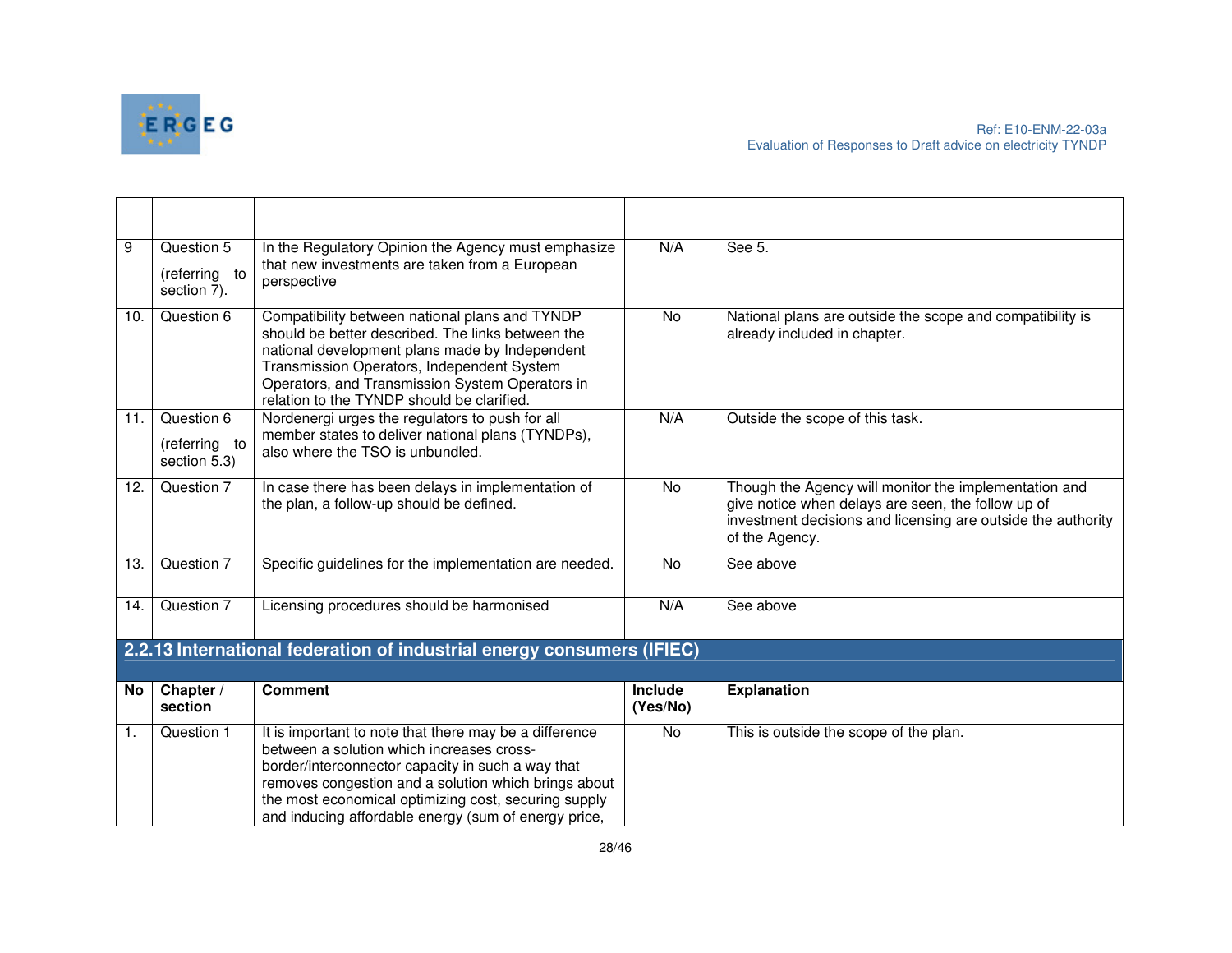

|                  |                                  | transmission cost, distribution cost and balancing, etc)<br>to allow industry to be globally competitive                                                                                                                                                                                                                                           |            |                                                                                                                                                                                                                                     |
|------------------|----------------------------------|----------------------------------------------------------------------------------------------------------------------------------------------------------------------------------------------------------------------------------------------------------------------------------------------------------------------------------------------------|------------|-------------------------------------------------------------------------------------------------------------------------------------------------------------------------------------------------------------------------------------|
| $\overline{2}$ . | Question 2                       | The content of the Community-wide network<br>development plan should also focus on<br>-Optimum base load power plant investments to avoid<br>unnecessary reinforcement of network<br>interconnections.<br>-Competitive prices for base load and peak load for<br>energy intensive industries.<br>-National generation mix and generation capacity. | No         | This should be part of the input for the work, but not a focus<br>in the plan.                                                                                                                                                      |
| 3.               | Question 2<br>(section 6.2)      | "Price of electricity" is not sufficient; scenarios should<br>also address other cost elements as tariffs and<br>balancing cost to optimize on total energy and grid<br>cost as seen by the consumers pay.                                                                                                                                         | No         | The consumer price, distribution of social economic benefit,<br>not directly used when using social economic criteria.                                                                                                              |
| 4.               | Question 2<br>(section 6.4)      | The market model should not be limited to a "perfect<br>market" but should integrate the actor's actions,<br>observed during the previous years. (f.i. what is the<br>ratio price/cost of the offers ? Do generators invest ?)                                                                                                                     | No         | The demands for model is already challenging and should<br>involve the must relevant aspect- although not all.                                                                                                                      |
| 5.               | Question 2<br>(section<br>6.5.2) | Concerning the risks and costs of shortage, it is<br>important to consider the real cost of an industrial<br>plant shortage and not the compensation paid by<br>TSO                                                                                                                                                                                | <b>No</b>  | Level of detail makes it difficult to include in the advice. But<br>it is however important that the best available estimates for<br>cost to society with interruption is used. SoS is an important<br>aspect and goal in the plan. |
| 6.               | Question 2<br>(Section<br>6.5.2) | For both, too high "all in" electricity prices and<br>industrial plant shut-downs caused by poor power<br>supply reliability, the economical impacts of long-term<br>activity delocalization should be considered                                                                                                                                  | No         | See above                                                                                                                                                                                                                           |
| 7.               | Question 3                       | The "European Generation Adequacy Outlook" should<br>give explicit alarms when there are delays in the<br>installation of new capacity.                                                                                                                                                                                                            | <b>Yes</b> | A description of development since last GAF should be<br>included see chapter 2.2.7 no.6.                                                                                                                                           |
| 8.               | Question 4                       | In the economical criteria we should avoid market<br>integration where existing price differentials within<br>regions end up in a global alignment to the highest<br>price range.                                                                                                                                                                  | N/A        | General comments, goes against market integration goals<br>of the EU.                                                                                                                                                               |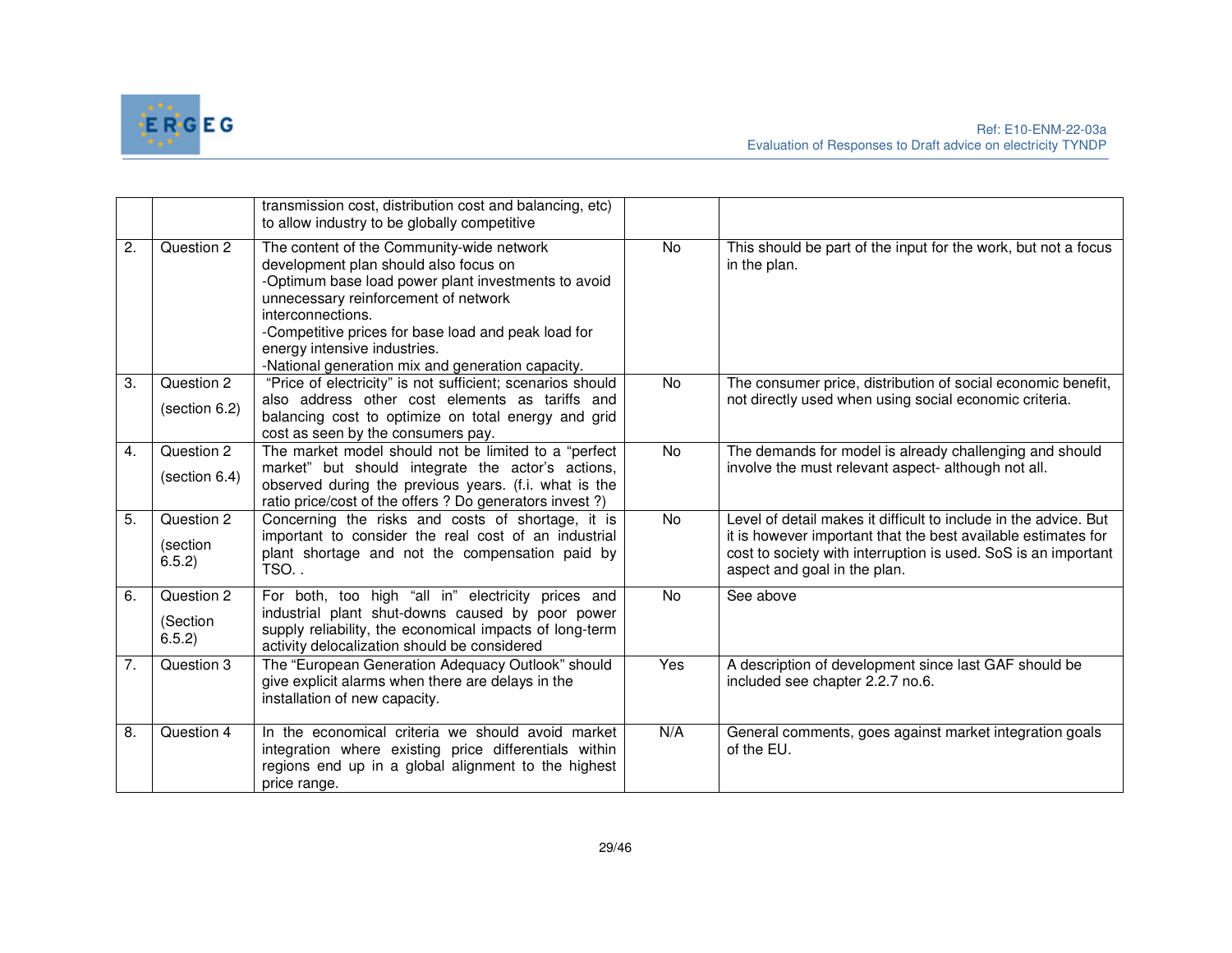

| 9.  | Question 4    | Current market functioning does not guarantee<br>competitive price for the base load consumption,<br>severely impacting the competitiveness of the<br>European industry in the global international context.<br>IFIEC does not believe that in the present electricity<br>market, industrial consumer's benefit from nuclear<br>competitive advantage.                                                                                                                                                                                                                                                               | N/A       | General comments                                                                                                                                          |
|-----|---------------|----------------------------------------------------------------------------------------------------------------------------------------------------------------------------------------------------------------------------------------------------------------------------------------------------------------------------------------------------------------------------------------------------------------------------------------------------------------------------------------------------------------------------------------------------------------------------------------------------------------------|-----------|-----------------------------------------------------------------------------------------------------------------------------------------------------------|
| 10. | Question 5    | The main objective "To eliminate the physical<br>congestion where it is considered to hinder the<br>development of the cross-border trade and market<br>integration" should also include the need of effective<br>competition and price competitiveness for base load<br>consumers and peak load consumers. Looking at the<br>market today, there is competition but it's mainly<br>limited to the commercializing sector which represents<br>a minimum percentage of the total price of electricity<br>formation. We must focus on solutions that will<br>guarantee prices going back to real cost<br>fundamentals. | <b>No</b> | Effective competition is included in paragraph 5 of chapter 7<br>as one goal to achieve.                                                                  |
| 11. | Question 6    | The compatibility is ensured by a check list of items<br>such as e.g. The effective price paid by the energy<br>intensive consumers using base loads is not artificially<br>increased endangering their competitiveness in global<br>international context.                                                                                                                                                                                                                                                                                                                                                          | N/A       | General comment                                                                                                                                           |
| 12. | Question 7    | In the point 4.5 Stakeholders, the industry                                                                                                                                                                                                                                                                                                                                                                                                                                                                                                                                                                          | Yes       | Added in chapter 4.5:                                                                                                                                     |
|     | (section 4.5) | associations should explicitly be mentioned.                                                                                                                                                                                                                                                                                                                                                                                                                                                                                                                                                                         |           | "The involvement and consultation of stakeholders, such as<br>producers, traders, suppliers, industries, customers and<br>distribution system operators." |
|     |               |                                                                                                                                                                                                                                                                                                                                                                                                                                                                                                                                                                                                                      |           | Already included in chapter 5.3.                                                                                                                          |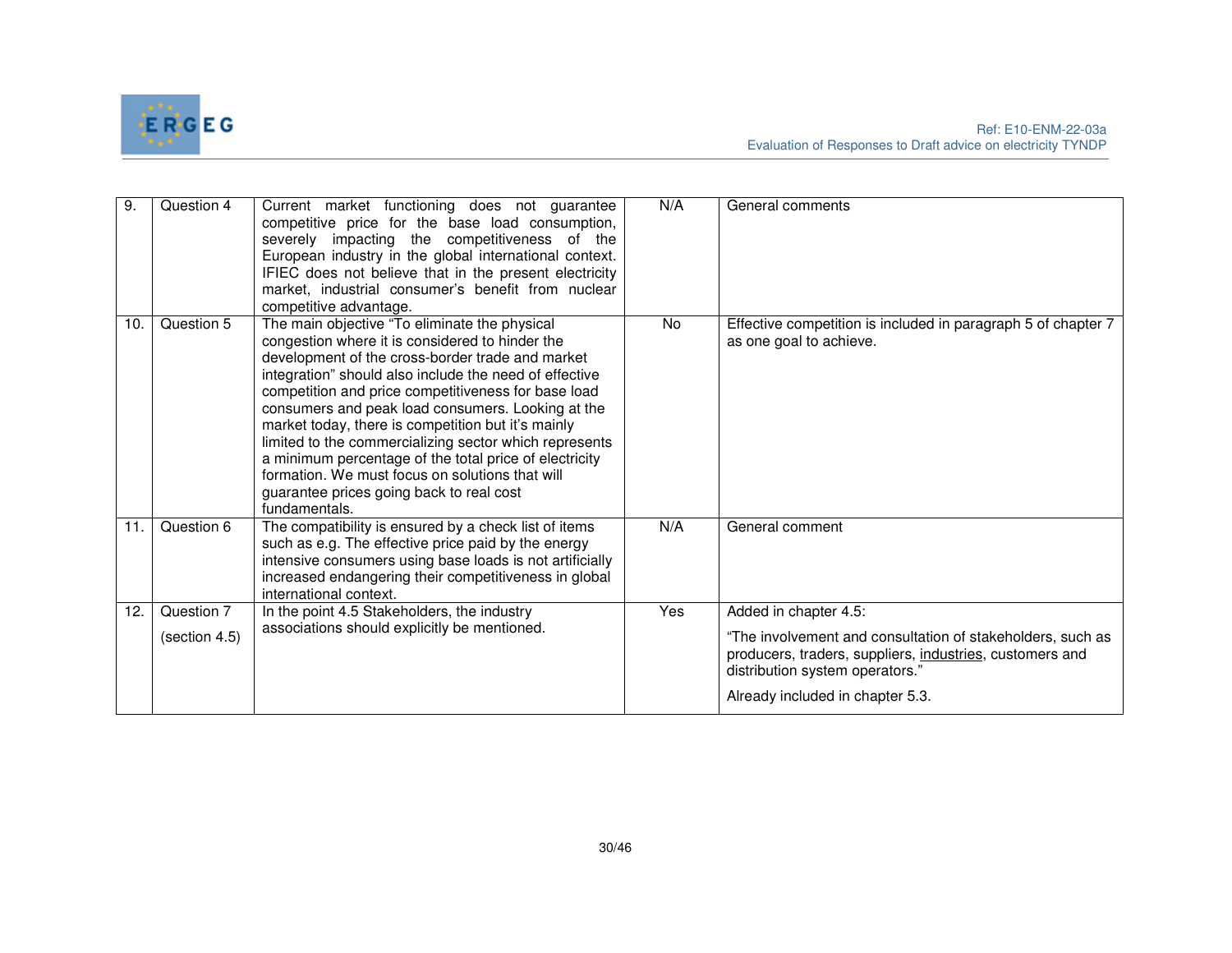

|    | 2.2.14 IBERDROLA     |                                                                                                                                                                                                                                                                                                                                                                                                                                                                                            |                            |                                                                                                                                                                                                                                                                                                                                                                                                                                                                                                                                                                                                          |  |
|----|----------------------|--------------------------------------------------------------------------------------------------------------------------------------------------------------------------------------------------------------------------------------------------------------------------------------------------------------------------------------------------------------------------------------------------------------------------------------------------------------------------------------------|----------------------------|----------------------------------------------------------------------------------------------------------------------------------------------------------------------------------------------------------------------------------------------------------------------------------------------------------------------------------------------------------------------------------------------------------------------------------------------------------------------------------------------------------------------------------------------------------------------------------------------------------|--|
| No | Chapter /<br>section | <b>Comment</b>                                                                                                                                                                                                                                                                                                                                                                                                                                                                             | <b>Include</b><br>(Yes/No) | <b>Explanation</b>                                                                                                                                                                                                                                                                                                                                                                                                                                                                                                                                                                                       |  |
| 1. | General<br>comment   | In order to make a kind of "enforceable", and<br>consequently more reliable Plan, monitoring the<br>implementation at the three levels of the three<br>connected Plans (National, Regional, and European<br>levels) will be a key element. Deviations in<br>implementation from existing Plans should be justified<br>and amended in the issuing of the next Plan.                                                                                                                         | Partly                     | NRA and Agency will monitor the plans.<br>Moved to chapter 6.1:<br>"A monitoring report is to be included in the Community-<br>wide ten-year network development plan to identify any<br>deviations in implementation from the previous ten-year<br>network development plan. Any known reasons for such<br>deviations should be also explained in the monitoring<br>report. The monitoring report will provide an update on<br>delays affecting any investment included in the previous<br>plan. Furthermore, TSOs should provide reasons for not<br>proceeding with delayed or cancelled investments." |  |
| 2. | General<br>comments  | Development of the plan will be challenging both<br>technical and the coordination ENTSO E will have to<br>coordinate, at national levels, issues like objectives;<br>criteria; outcomes; information provided; timing; etc<br>and at the same time make sure the plan is a<br>community plan. This will require clear criteria,<br>confrontation of opinions; coordination of different<br>sources, etc.                                                                                  | <b>No</b>                  | ERGEG agrees with the comments and the intention is that<br>the advice as a whole ensures that these concerns are met.                                                                                                                                                                                                                                                                                                                                                                                                                                                                                   |  |
| 3. | Question 1           | We share the objective of building a European<br>electricity market, and consequently, the objective of<br>increasing cross-border trade. This increasing in<br>cross-border trade will be accomplished by building<br>new needed infrastructure, but there are also other<br>actions to be taken to foster this trade. In particular,<br>the objective of eliminating any restrictions to cross-<br>border trading that cannot be justified should be<br>included in the planning effort. | $\overline{N}$             | Cross-border trade is an important part of the document<br>and prerequisite for the plan already.                                                                                                                                                                                                                                                                                                                                                                                                                                                                                                        |  |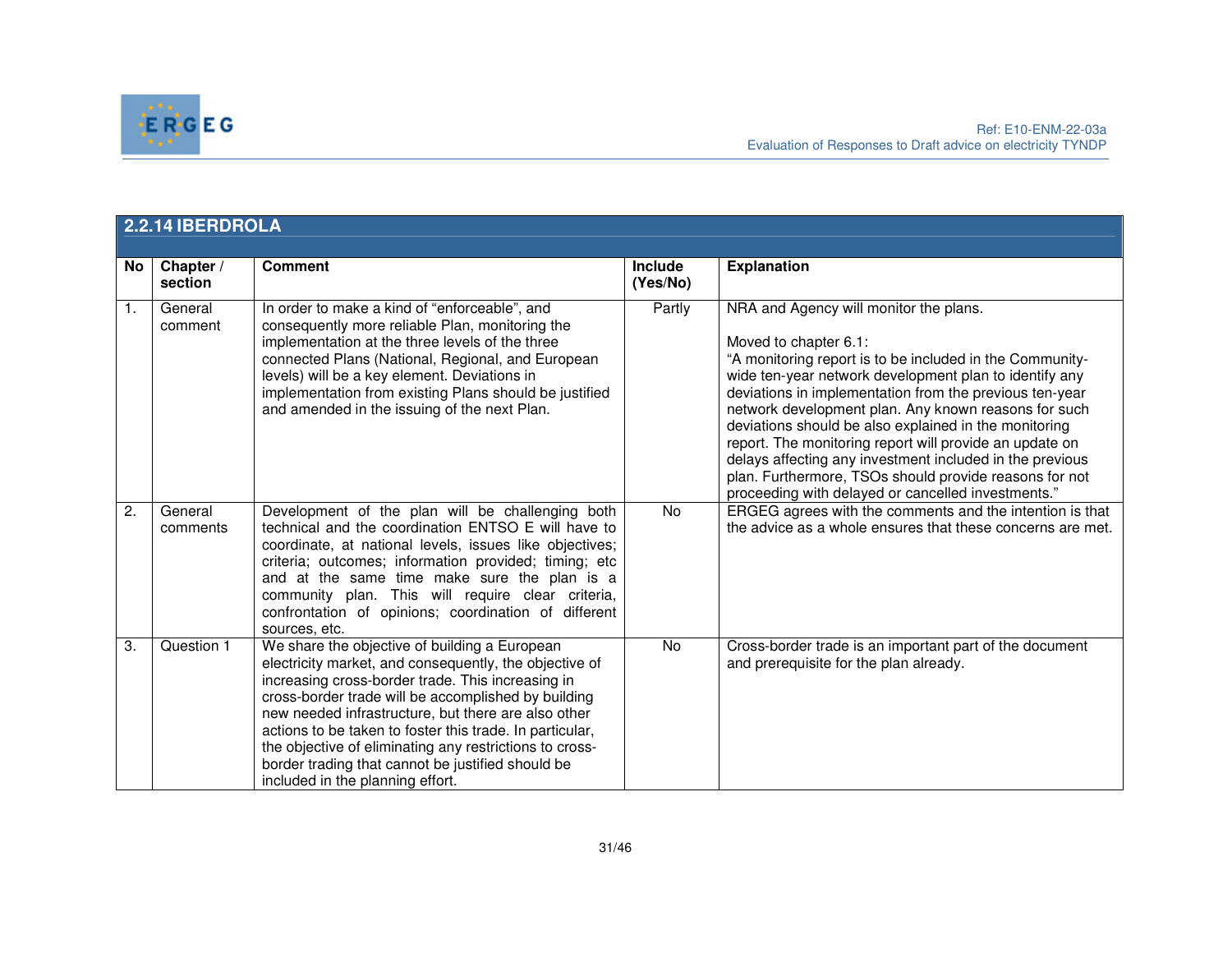

| 4.               | Question 1 | The scope of the TYNDP will have to take into account<br>those national plans, not in detail, but at least it should<br>analyze objectives, criteria, main outcomes; and not to<br>deal only with cross-border infrastructures stemming<br>from the plans.                                                                                                                                                                                                                                                                                                                            | Partly | The national plans will be an important source of<br>information in the planning process, but ENTSO E should<br>not analyse all parts of the plans - but use it as an input.<br>The plan will have to deal with all major infrastructure<br>project of European importance, whether it is cross-border<br>projects or large national project that will eliminate<br>bottlenecks for a large region.<br>Added to 6.6.3 "In particular this should include investment<br>needs on upstream internal network, without which the<br>efforts for integration of the European electricity market<br>would result in limited gains. The project owner of identified<br>projects should be included when available. |
|------------------|------------|---------------------------------------------------------------------------------------------------------------------------------------------------------------------------------------------------------------------------------------------------------------------------------------------------------------------------------------------------------------------------------------------------------------------------------------------------------------------------------------------------------------------------------------------------------------------------------------|--------|-------------------------------------------------------------------------------------------------------------------------------------------------------------------------------------------------------------------------------------------------------------------------------------------------------------------------------------------------------------------------------------------------------------------------------------------------------------------------------------------------------------------------------------------------------------------------------------------------------------------------------------------------------------------------------------------------------------|
| $\overline{5}$ . | Question 1 | In order to make a reliable plan, all regulatory (or other<br>type of) barriers that could put at risk the<br>implementation of the Plan, should be identify<br>and passed on to the NRAs and the Agency to take<br>the proper actions.                                                                                                                                                                                                                                                                                                                                               | No.    | Outside the scope of the TYNDP advice.                                                                                                                                                                                                                                                                                                                                                                                                                                                                                                                                                                                                                                                                      |
| 6.               | Question 2 | The development of binding energy efficiency and<br>energy saving programs; the introduction of big<br>amounts of renewable and intermittent energy in the<br>networks; will make the system to evolve to a different<br>generation mix and a different utilization of plants from<br>what we are used to. More capacity installed<br>compared to the peak demand will be needed;<br>flexibility in operation of the plants will have a bigger<br>value than today; new forms and types of generation<br>and storage will be developed; new management of<br>the grids will be needed | No     | These are important reflections for input in the scenario<br>process regarding development of renewables. But nothing<br>to change in the advice.                                                                                                                                                                                                                                                                                                                                                                                                                                                                                                                                                           |
| 7.               | Question 3 | It has No sense to conclude that there will be enough<br>generation capacity to meet the forecasted demand in<br>a system if there is not a clear view that the<br>corresponding investments will be carried out by some<br>agents because the proper incentives are there. We<br>have seen cases where the TSO makes an adequacy                                                                                                                                                                                                                                                     | N/A    | An important issue but investment incentives are outside<br>the scope of the document.                                                                                                                                                                                                                                                                                                                                                                                                                                                                                                                                                                                                                      |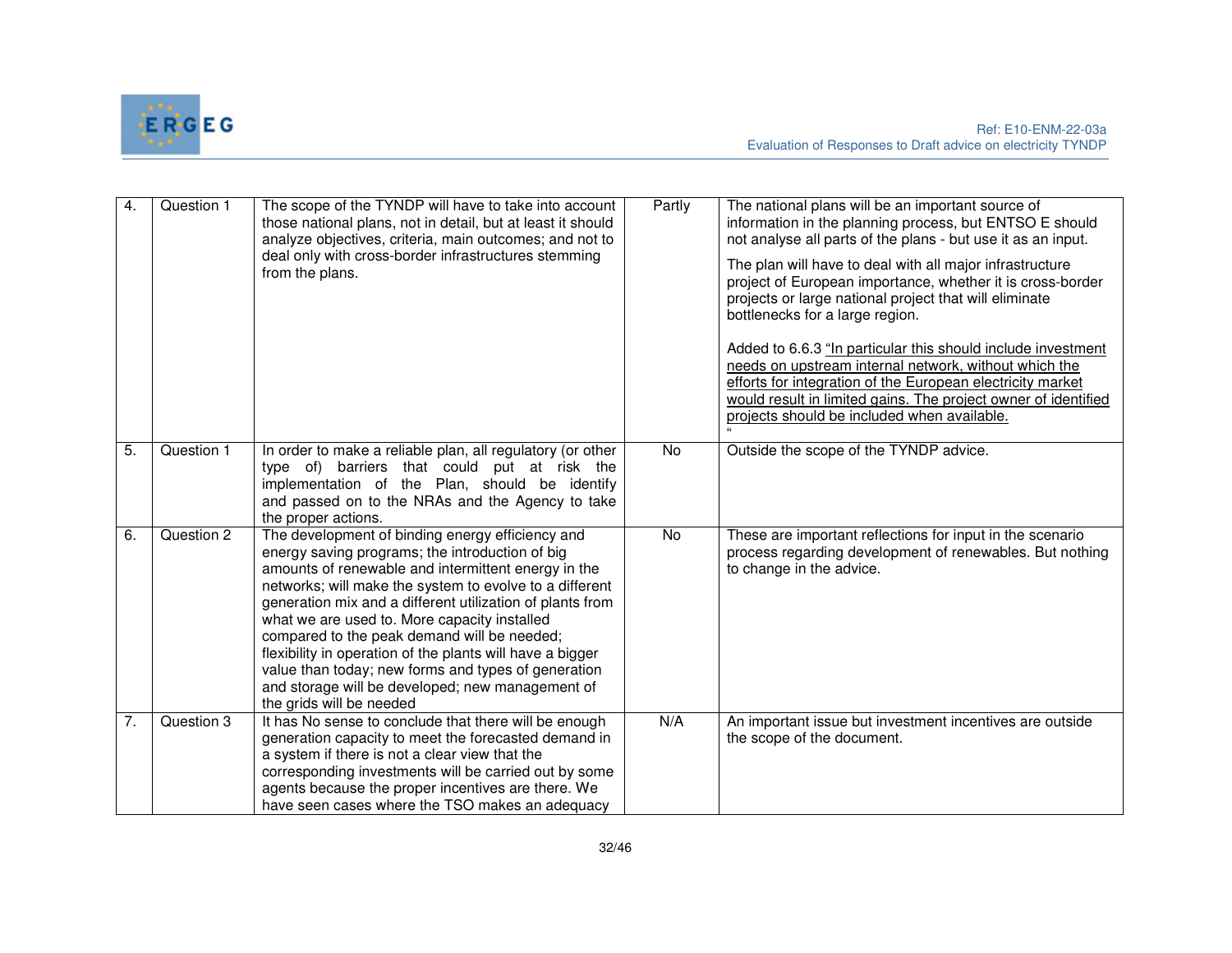

|     |            | statement under the assumption that somebody will<br>install a certain capacity but knowing that it will not<br>happen because there is No economic<br>incentive to make it.                                                                                                                                                                                                                                                                                                                                                                                                                                                                                                                                                                           |           |                                                                                                                                                                   |
|-----|------------|--------------------------------------------------------------------------------------------------------------------------------------------------------------------------------------------------------------------------------------------------------------------------------------------------------------------------------------------------------------------------------------------------------------------------------------------------------------------------------------------------------------------------------------------------------------------------------------------------------------------------------------------------------------------------------------------------------------------------------------------------------|-----------|-------------------------------------------------------------------------------------------------------------------------------------------------------------------|
| 8.  | Question 3 | We fully agree with the idea that the TYNDP should<br>include a coordinated European generation adequacy<br>outlook and not a mere compilation of the national<br>ones, but criteria to develop it will have to be clear<br>since the basic information to elaborate it will<br>necessarily come from national surveys. New wind<br>farms (and also some other intermittent technologies)<br>will represent a big proportion of the future energy mix.<br>TSOs will have to explicitly consider the characteristics<br>of these technologies when assessing the system<br>adequacy, including how these new plants will get<br>access to the networks.                                                                                                 | <b>No</b> | Access to the network is not a part of the generation<br>adequacy forecast.                                                                                       |
| 9.  | Question 4 | Network reinforcements will have to pass technical<br>and economic analysis to be included in the Plan, but<br>we consider that the facilities, necessary to meet the<br>10% interconnection capacity target approved by the<br>European Council, should be included as a minimum,<br>and construction of these facilities should have priority<br>and even be mandatory. .                                                                                                                                                                                                                                                                                                                                                                            | <b>No</b> | The final investments are outside the scope of the plan. The<br>TYNDP should include ALL interconnecting projects that<br>are beneficial for the European system. |
| 10. | Question 4 | The economic analysis will be a difficult task since it<br>will imply to decide if a solution is appropriate or not,<br>and it will be based on a number of considerations<br>difficult to evaluate and to incorporate into the<br>economic evaluation. In particular transparency is a<br>must here, because issues such as security of supply;<br>contribution to political targets such as Internal Market<br>and Renewables penetration; consideration of<br>generation costs in order to make a optimization<br>exercise, and many others, will be crucial to promote a<br>particular facility. The Agency, in collaboration with the<br>NRAs will be responsible for the supervision of the<br>assumptions and the transparency of the analysis. | <b>No</b> | ERGEG agrees but this should already be covered in the<br>document.                                                                                               |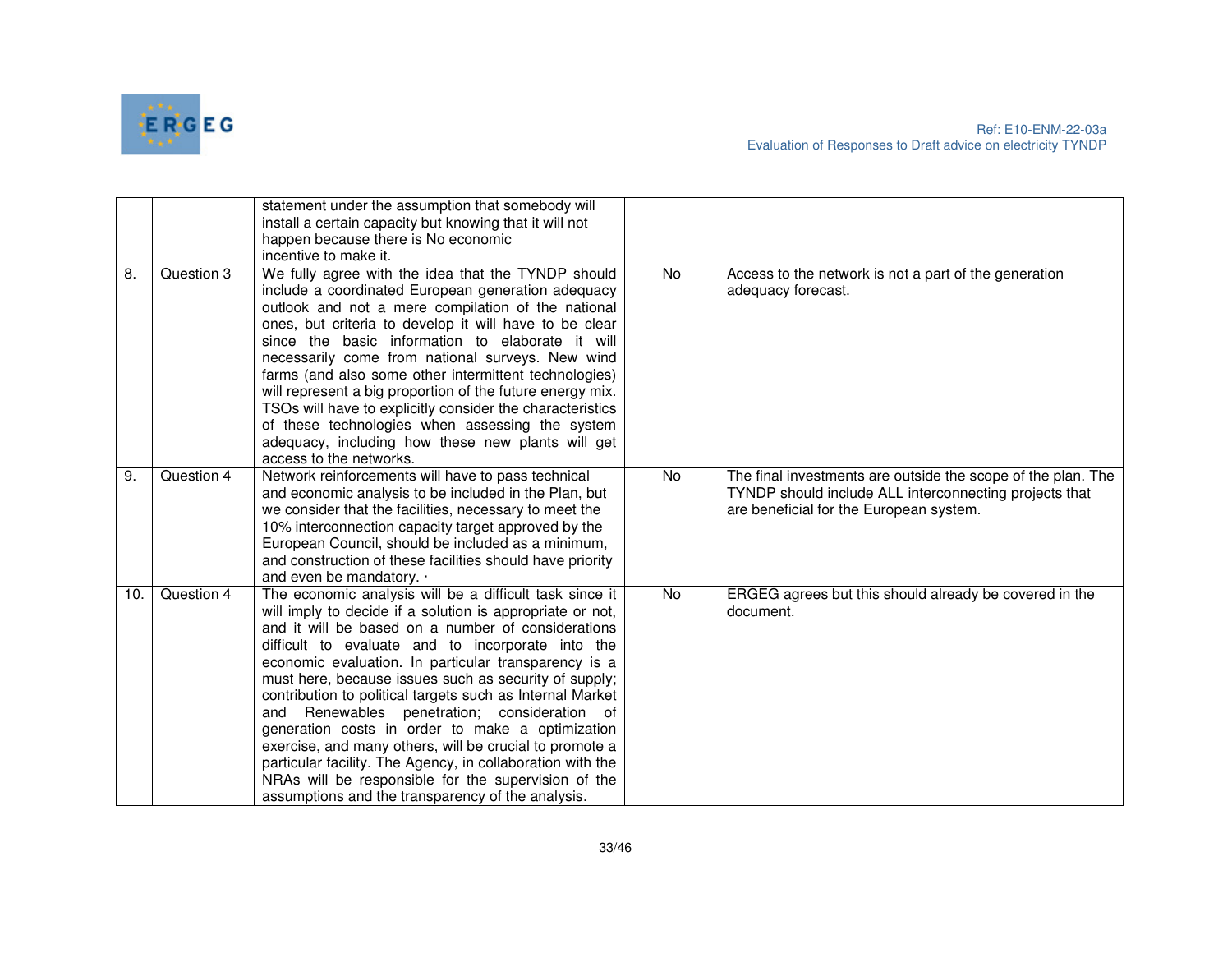

| 11. | Question 5 | The Regulatory opinion set out in the document<br>considers all criteria that should be taken in the<br>analysis. Nevertheless, we must insist that the non-<br>binding characteristic of the Plans should require a<br>more careful look from ACER and the National<br>Regulators, in aspects related to: regulation in force in<br>each country; economic incentives for building the<br>facilities; authorization processes; justifications for not<br>implementing existing Plans.                                                                                                                                                                                           | N/A | The advice focuses on the community plan. The fact that<br>national plans often are non-binding has to be elaborated at<br>some other stage.                                                                                                                          |
|-----|------------|----------------------------------------------------------------------------------------------------------------------------------------------------------------------------------------------------------------------------------------------------------------------------------------------------------------------------------------------------------------------------------------------------------------------------------------------------------------------------------------------------------------------------------------------------------------------------------------------------------------------------------------------------------------------------------|-----|-----------------------------------------------------------------------------------------------------------------------------------------------------------------------------------------------------------------------------------------------------------------------|
| 12. | Q5         | Plans developed at the national level will consider a<br>number of requests from the agents (generators and<br>distributors), but probably not all of them are accepted.<br>Regulators should consider the criteria applied by<br>TSOs to reject requests in order to ensure a non-<br>discriminatory treatment all throughout Europe.                                                                                                                                                                                                                                                                                                                                           | N/A | All stakeholders will have to contribute with information and<br>sometimes project suggestions in the process but there will<br>never be a guarantee that their view is included. The<br>national plans are outside the scope of the advice on the<br>community plan. |
| 13. | Question 5 | possibility for the Agency<br>include<br>The<br>to<br>recommendations to amend the national Plans will<br>provide proper incentives to build coordinated national<br>Plans that will ease the task to develop the Regional<br>and the Community-wide Plans.                                                                                                                                                                                                                                                                                                                                                                                                                      | N/A | General comment                                                                                                                                                                                                                                                       |
| 14. | Question 6 | Coordination at the three levels requires sharing<br>common criteria for evaluating planning decisions. In<br>this sense, Regulators have to make sure that these<br>criteria are well known, transparent, and it is applied at<br>all three levels: national, regional, and Community-<br>wide level. Compatibility would be ensured if national<br>grid developments do not create congestions on new<br>cross-border interconnectors. National Plans should<br>consider expanding the network to be sure there is No<br>bottleneck that could create barriers to cross-border<br>trade. A country should not solve internal congestions<br>limiting interconnectors capacity. | N/A | National plans are outside the scope.                                                                                                                                                                                                                                 |
| 15. | Question 7 | The review from ACER is of great relevance, since it<br>will be the guarantee of having a harmonized Plan, but<br>the review from NRAs is also especially relevant since                                                                                                                                                                                                                                                                                                                                                                                                                                                                                                         | N/A | Implementation of the plan is supervised but otherwise<br>outside the scope.                                                                                                                                                                                          |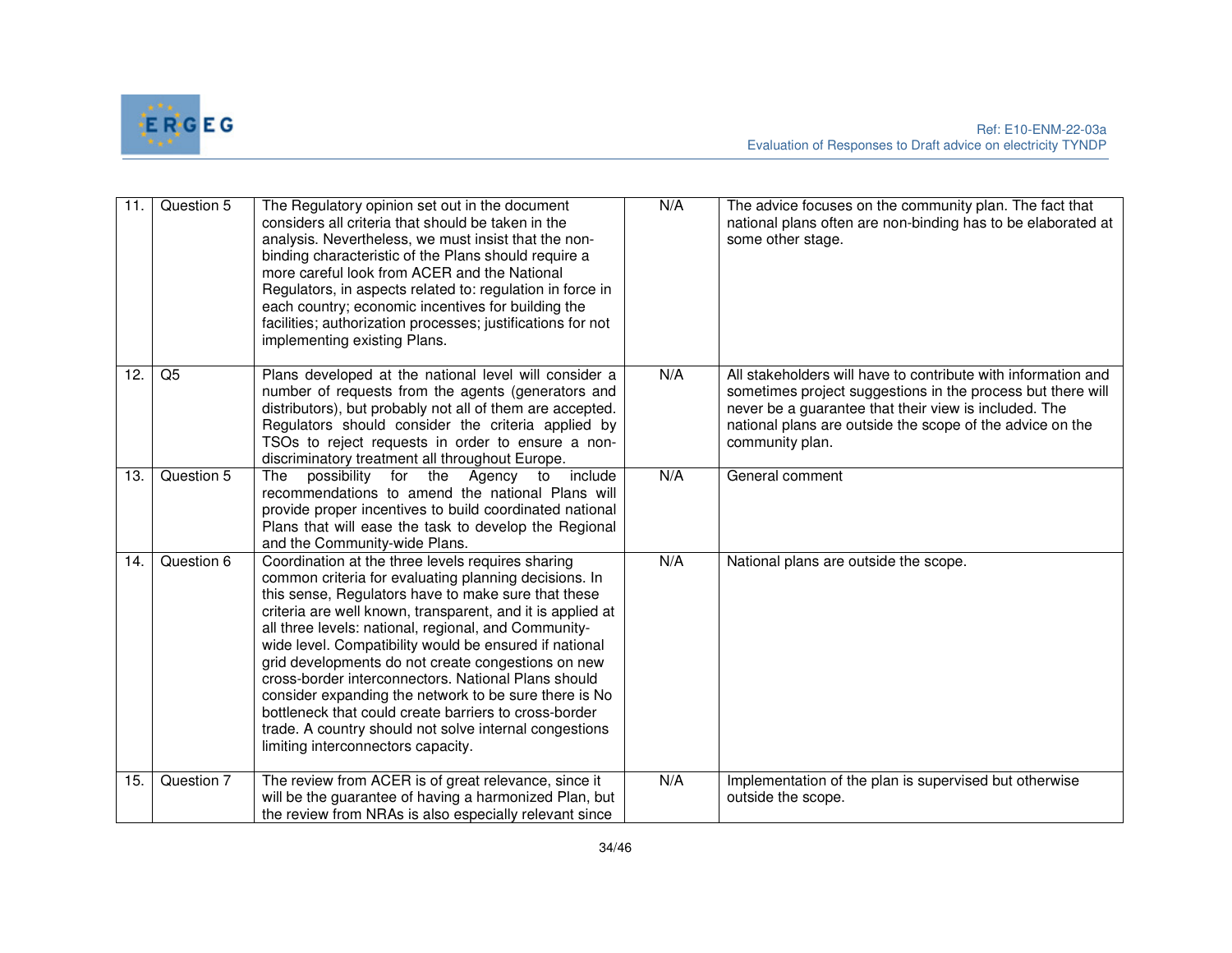

|                |                                                                                                    | there has No sense to develop Community-wide Plans<br>and Community-wide system adequacy if national<br>Plans are not implemented which in turn will make<br>impossible to reach the European objectives.                                                                                                                                                                                                                                                                                                                                      |                            |                                                                                                                                                                                                                                                                                                                                                                                                                         |  |
|----------------|----------------------------------------------------------------------------------------------------|------------------------------------------------------------------------------------------------------------------------------------------------------------------------------------------------------------------------------------------------------------------------------------------------------------------------------------------------------------------------------------------------------------------------------------------------------------------------------------------------------------------------------------------------|----------------------------|-------------------------------------------------------------------------------------------------------------------------------------------------------------------------------------------------------------------------------------------------------------------------------------------------------------------------------------------------------------------------------------------------------------------------|--|
| 16.            | Question 7                                                                                         | Two valuable tools that are included in the Electricity<br>Regulation (EC 714/2009) at the same level of<br>requirement for ENTSO-E as the TYNDP (article 8.2.d<br>and c) are the annual work program and the annual<br>report. These two elements can be solid basis for a<br>close and continuous monitoring of the implementation<br>of the Plans. The three levels of Plans (national,<br>regional and Community-wide) should be subject to<br>these controls so that any deviation from the Plans<br>can be rapidly detected and amended. | N/A                        | See above                                                                                                                                                                                                                                                                                                                                                                                                               |  |
|                | 2.2.15 GEODE "the European association representing the interest of energy distribution companies" |                                                                                                                                                                                                                                                                                                                                                                                                                                                                                                                                                |                            |                                                                                                                                                                                                                                                                                                                                                                                                                         |  |
| No.            | Chapter /<br>section                                                                               | <b>Comment</b>                                                                                                                                                                                                                                                                                                                                                                                                                                                                                                                                 | <b>Include</b><br>(Yes/No) | <b>Explanation</b>                                                                                                                                                                                                                                                                                                                                                                                                      |  |
| $\mathbf{1}$ . | General<br>comments                                                                                | GEODE considers the content of the Plan proposed<br>by ERGEG is adequate. Special attention should be<br>given to the fact that the European energy system<br>should be technologically adapted to manage larger<br>amount of intermittent generation in order to meet the<br>20-20-20 mandate.                                                                                                                                                                                                                                                | Partly                     | The scenarios will have to take into account the different<br>possible future development. Political goals and<br>agreements as the RES will be an important aspect in these<br>processes.<br>Added in 6.1:<br>"Development of infrastructure for generation to be<br>introduced to the European market and to provide<br>for meeting demand (supplying consumption) and<br>goals for integration of renewable energy;" |  |
| 2.             | Question 1                                                                                         | Stakeholders participation has to be guaranteed. In<br>countries where there is more than one TSO, the<br>national planning should start at DSO level.                                                                                                                                                                                                                                                                                                                                                                                         | N/A                        | National planning is outside the scope.                                                                                                                                                                                                                                                                                                                                                                                 |  |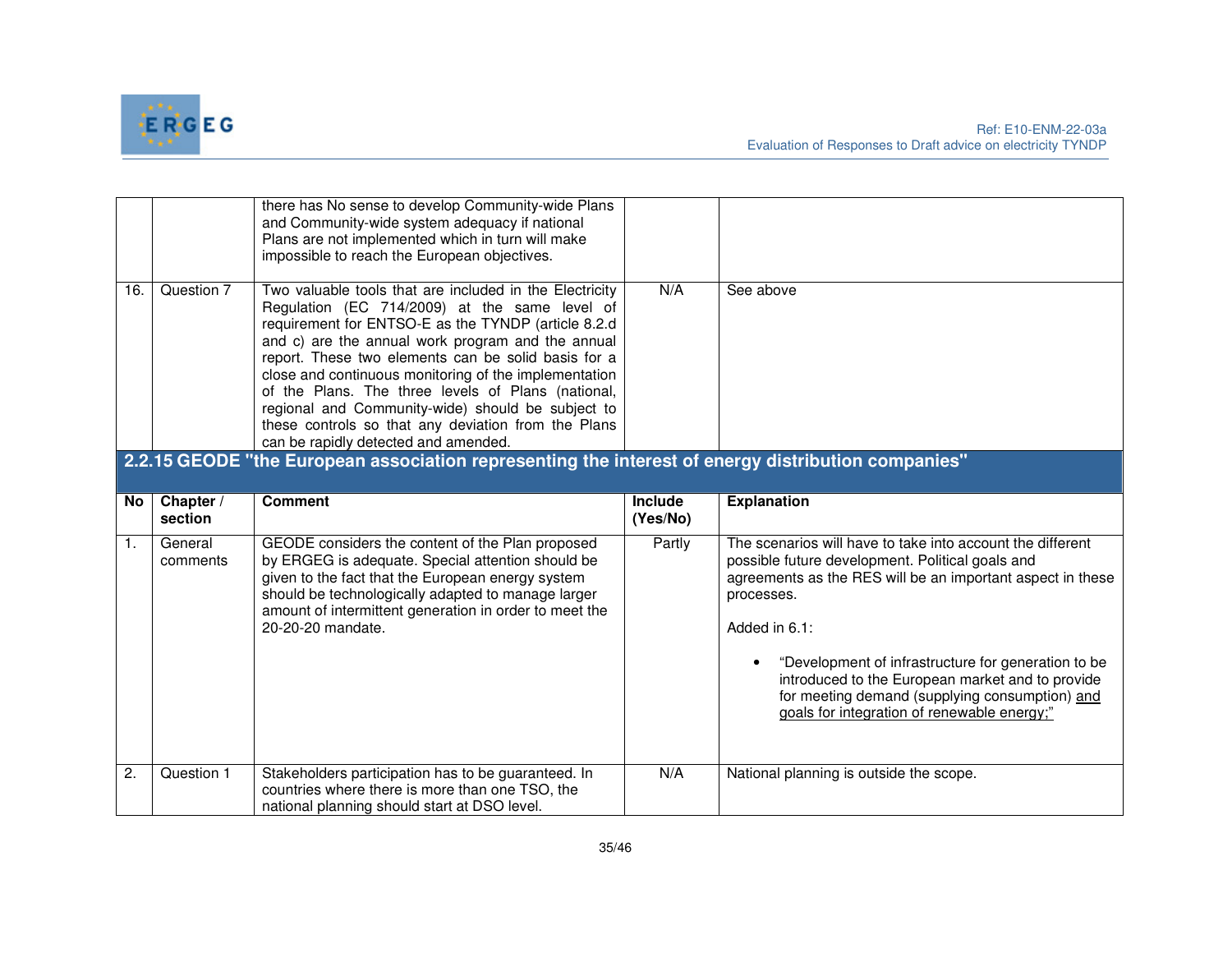

| $\overline{3}$ . | Question 1           | Regulators should harmonize the regulation of<br>licensing for line expansion,<br>permissions and<br>construction and modifications. At the same time,<br>environmental impact assessment process should be<br>speed up.                                                                                                                                                                                                                       | N/A                        | Outside scope.                                                                                                                                                                                                                                         |
|------------------|----------------------|------------------------------------------------------------------------------------------------------------------------------------------------------------------------------------------------------------------------------------------------------------------------------------------------------------------------------------------------------------------------------------------------------------------------------------------------|----------------------------|--------------------------------------------------------------------------------------------------------------------------------------------------------------------------------------------------------------------------------------------------------|
| $\overline{4}$ . | Question 2           | Numerous DSO operate EHV lines, and some large<br>cities (capital cities) are supplied including transport of<br>high load. Therefore, the supply of many customers<br>depends upon the connection of such DSO load<br>centres. TSOs do not have any data for that, having a<br>big influence on risk. Special regard to capital cities<br>and load centres in Europe should be addressed in<br>the draft advice to be considered in the Plan. | N/A                        | The advice does not deal specifically with the national<br>plans, but again the DSOs are an important group which<br>holds important information needed in the planning process<br>and must therefore be included in the process at several<br>levels. |
| 5.               | Question 2           | DSO should be included as a stakeholder.                                                                                                                                                                                                                                                                                                                                                                                                       | No                         | Already included.                                                                                                                                                                                                                                      |
|                  |                      |                                                                                                                                                                                                                                                                                                                                                                                                                                                |                            |                                                                                                                                                                                                                                                        |
|                  | 2.2.16 EWEA          |                                                                                                                                                                                                                                                                                                                                                                                                                                                |                            |                                                                                                                                                                                                                                                        |
| No               | Chapter /<br>section | <b>Comment</b>                                                                                                                                                                                                                                                                                                                                                                                                                                 | <b>Include</b><br>(Yes/No) | <b>Explanation</b>                                                                                                                                                                                                                                     |
| $\overline{1}$ . | General<br>comment   | Europe must use the coming decade to prepare for<br>the large-scale exploitation of its largest indigenous<br>resource, offshore wind power. For this to happen in<br>the most economical way Europe's electricity grid<br>needs major investments, with a newly built offshore<br>grid and major grid reinforcements on land.                                                                                                                 | N/A                        | This is a comment for the planning process in ENTSO E.                                                                                                                                                                                                 |
| $\overline{2}$ . | Question 1           | The timing of the launch of this consultation is<br>somewhat unfortunate as it conflicts with the launch of<br>the first draft TYNDP on the 1st of March. It would be<br>more helpful to assess the regulators' advice on the<br>TYNDP after the publication date of the 1st of March in                                                                                                                                                       | N/A                        | General comment.                                                                                                                                                                                                                                       |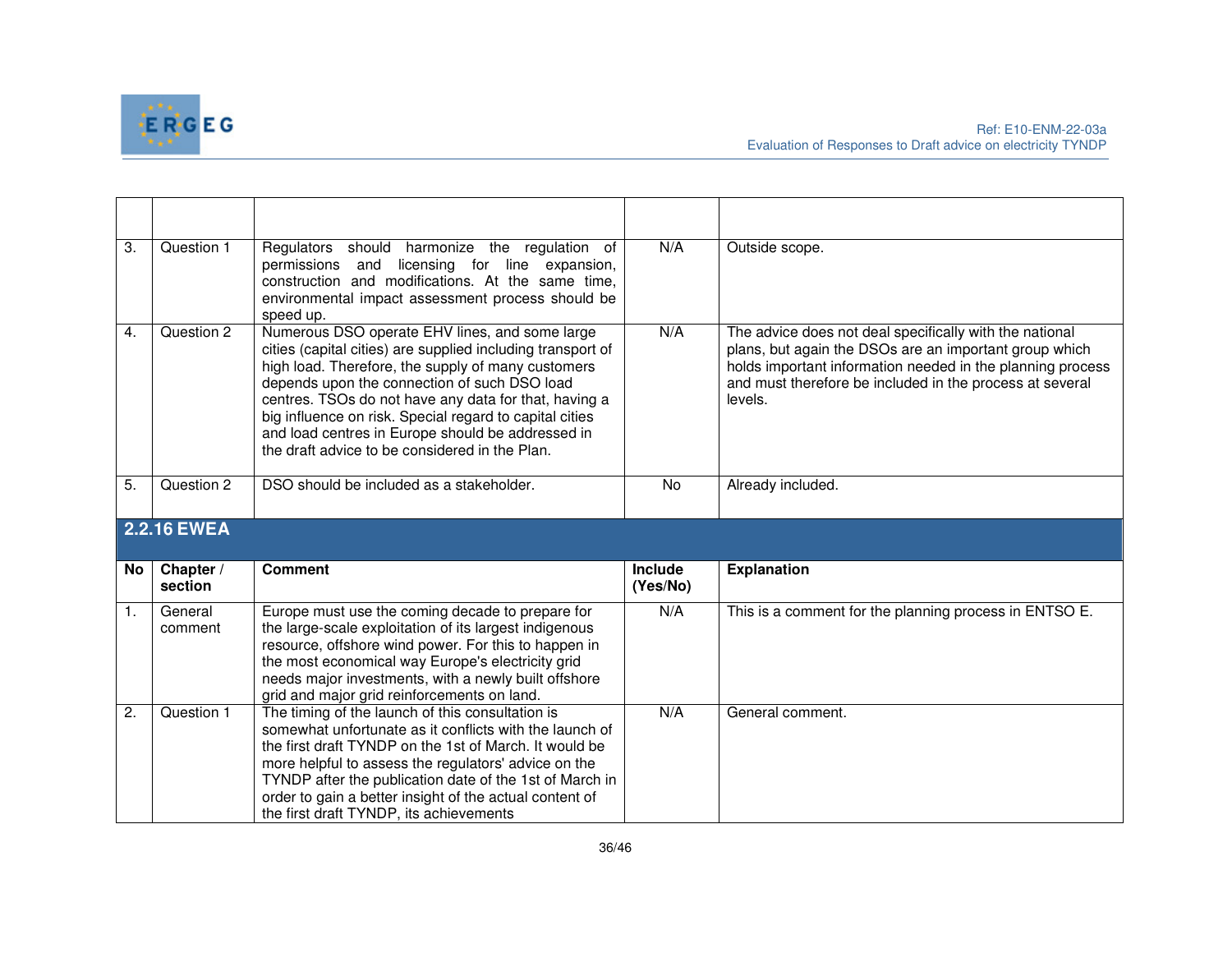

|                  |            | and possible shortcomings.                                                                                                                                                                                                                                                                                                                                                                                                                                                                                      |           |                                      |
|------------------|------------|-----------------------------------------------------------------------------------------------------------------------------------------------------------------------------------------------------------------------------------------------------------------------------------------------------------------------------------------------------------------------------------------------------------------------------------------------------------------------------------------------------------------|-----------|--------------------------------------|
| 3.               | Question 2 | The regulators advice should ensure that the TYNDP<br>will be more than a mere compilation of national and<br>regional development plans, rather it should<br>perceivably aim at a Pan-European planning vision for<br>grid infrastructure.                                                                                                                                                                                                                                                                     | No.       | Already included.                    |
| 4.               | Question 2 | The TYNDP should give a clear overview not only on<br>investments planned by TSOs, but also take due<br>account of future infrastructure investments planned<br>by private consortia (e.g. the merchant transmission<br>line between Norway and Germany, NorGer, due to be<br>operational by 2015).                                                                                                                                                                                                             | No        | See chapter 2.2.9 no. 1              |
| $\overline{5}$ . | Question 3 | Any European generation adequacy outlook and<br>resulting network projects in Europe should factor in<br>EU objective as the achievement of the 2020 RES<br>targets must not be undermined by inadequate grid<br>enhancements in the TYNDP.                                                                                                                                                                                                                                                                     | N/A       | General comment outside the scope.   |
| 6.               | Question 4 | EWEA urges the European Regulators to take a<br>strong stand when it comes to assessing the socio-<br>economic criteria on the evaluation of reinforcements.<br>The bullet points on page 25 in the consultation<br>document already point in the right direction: socio-<br>economic criteria should comprise the value of a more<br>integrated market, exchange of ancillary services and<br>also potential socioeconomic value of the higher<br>welfare for the end-customers within the European<br>market. | <b>No</b> | Already included.                    |
| 7.               | Question 4 | EWEA welcomes that the European regulators<br>recognise the benefits of developing a truly European<br>grid network which would lie not only in overcoming<br>the present congestions on some of the main<br>transmission lines, but would also provide for savings                                                                                                                                                                                                                                             | N/A       | General comments, outside the scope. |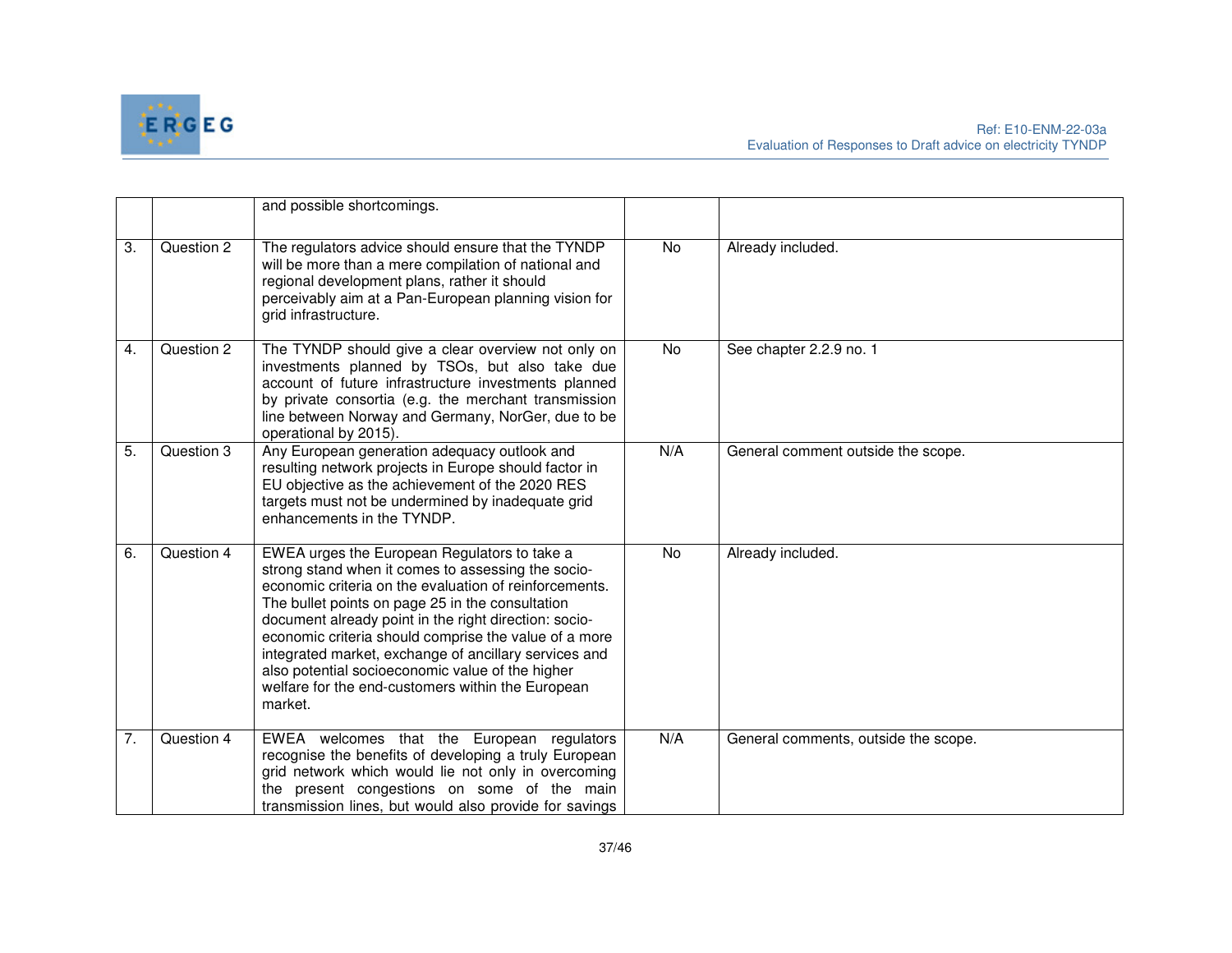

|                |                      | in balancing and system operation costs and enabling<br>a functioning internal market. It is clear that investment<br>decisions on building new transmission lines have to<br>be supported by proper feasibility studies proving the<br>economic benefit and fulfilling all technical planning<br>criteria.                                                                                                                                                                                                                                           |                     |                                                                                                                                                                                                                                                       |
|----------------|----------------------|-------------------------------------------------------------------------------------------------------------------------------------------------------------------------------------------------------------------------------------------------------------------------------------------------------------------------------------------------------------------------------------------------------------------------------------------------------------------------------------------------------------------------------------------------------|---------------------|-------------------------------------------------------------------------------------------------------------------------------------------------------------------------------------------------------------------------------------------------------|
| 8.             | Question 4           | A European approach towards an optimised European<br>electricity system should be promoted with a strong<br>top-down element in order to ensure that, as with any<br>strategic investment at EU level, European priorities<br>are properly reflected, namely the security of supply,<br>market integration and connection of renewable<br>energy technologies These important socio-economic<br>criteria should therefore be taken into consideration by<br>regulators when assessing<br>transmission<br>the<br>infrastructure projects in the TYNDP. | <b>No</b>           | Intention already included.                                                                                                                                                                                                                           |
| 9.             | Question 5           | On the basis of the assessments of the NRAs, the<br>regulators as ERGEG/ACER should then amend the<br>respective plans in case of inconsistencies. In general,<br>the top-down approach of the Community-wide<br>TYNDP should always be the guiding principle when<br>national and regional plans are assessed.                                                                                                                                                                                                                                       | No                  | Assessment of regional and national plan is outside the<br>scope. This is right in principal but ACER is not the one<br>giving advice to the national TSOs to amend their plans.<br>This is part of NRAs duty and thus not covered in this<br>advice. |
|                | <b>2.2.17 EON</b>    |                                                                                                                                                                                                                                                                                                                                                                                                                                                                                                                                                       |                     |                                                                                                                                                                                                                                                       |
| No             | Chapter /<br>section | <b>Comment</b>                                                                                                                                                                                                                                                                                                                                                                                                                                                                                                                                        | Include<br>(Yes/No) | <b>Explanation</b>                                                                                                                                                                                                                                    |
| $\mathbf{1}$ . | General<br>comments  | The process, the methodology, the data and the<br>results achieved are transparent and comprehensive<br>to all stakeholders. However, we have doubts whether<br>it is really justified to put such a lot of efforts into a<br>lengthy process which is at the end of the day non-<br>binding.                                                                                                                                                                                                                                                         | N/A                 | General comment.                                                                                                                                                                                                                                      |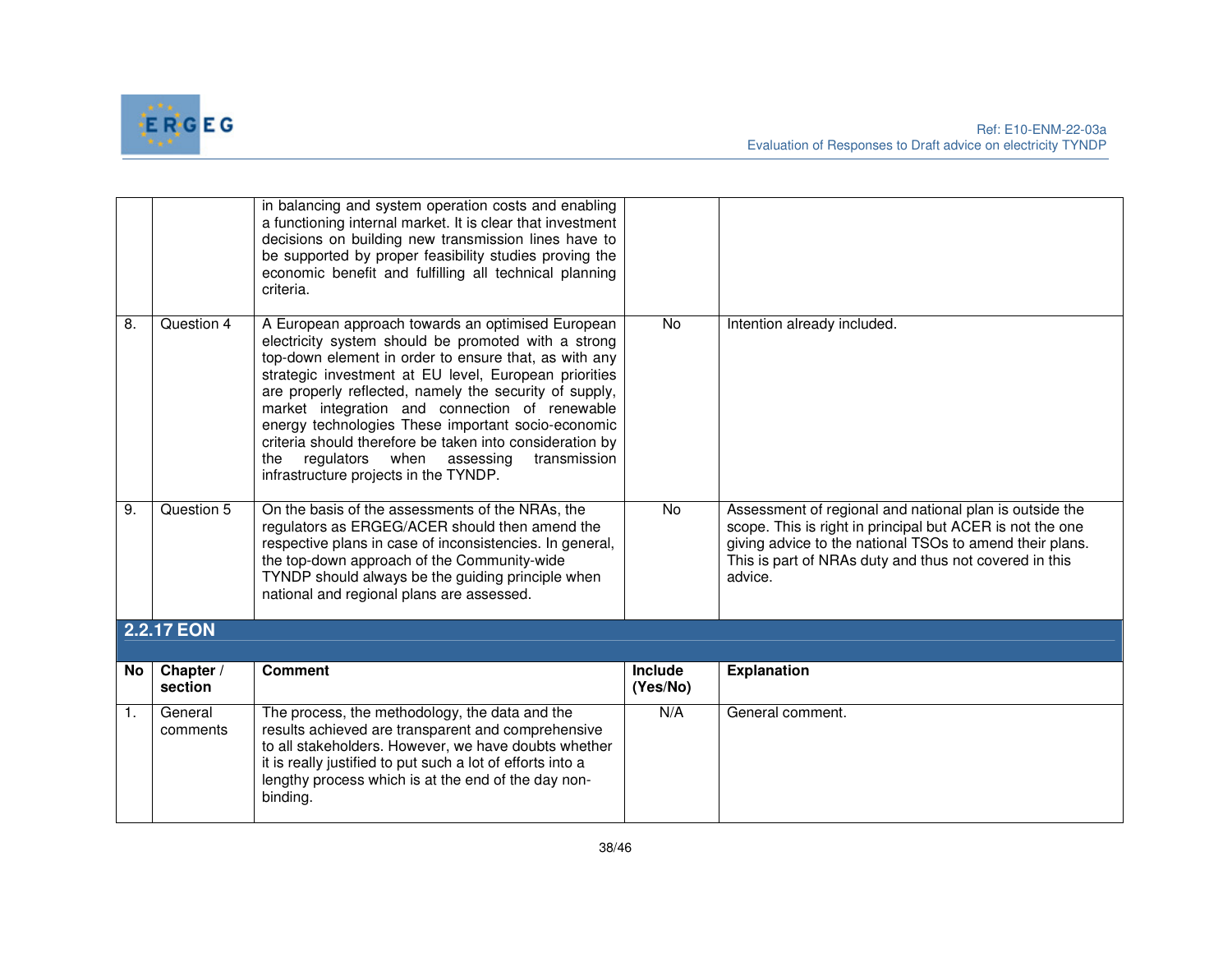

| 2.               | Question 1 | ACER should challenge ENTSO-E as well TSOs to<br>propose and implement projects that contribute to<br>market integration the most and the quickest.                                                                                                                                                                    | N/A       | This should be part of the evaluation of projects and is<br>already included.                                                  |
|------------------|------------|------------------------------------------------------------------------------------------------------------------------------------------------------------------------------------------------------------------------------------------------------------------------------------------------------------------------|-----------|--------------------------------------------------------------------------------------------------------------------------------|
| 3.               | Question 1 | The consultation process should be simplified with<br>only one additional consultation in which a<br>Community-wide network development plan with<br>national annexes is introduced.                                                                                                                                   | <b>No</b> | The national plans are outside the scope and should be a<br>separate process – not directly included in the community<br>plan. |
| $\overline{4}$ . | Question 1 | DSOs should be involved.                                                                                                                                                                                                                                                                                               | No        | ERGEG agrees that the DSOs are important stakeholders<br>in the process. This is already included.                             |
| 5.               | Question 2 | The advice should include a clear, precise and joint<br>understanding of planning criteria such as n-1 and<br>dynamic rating and a clear indication                                                                                                                                                                    | No        | The technical criteria in chapter 6.5.1 should be further<br>described by ENTSO-E in the TYNDP.                                |
| 6.               | Question 2 | The advice should describe who is responsible if<br>single projects of the previously adopted plan has not<br>been implemented. We recommend to clearly black-<br>board the relevant entity.                                                                                                                           | No        | Annual report of NRA should consider implementation of<br>projects. This is not a major part of the TYNDP.                     |
| $\overline{7}$ . | Question 3 | In the generation adequacy forecast the conclusions<br>should be drawn with the full awareness that the<br>information for generation might change over a period<br>of 10 years. Under No circumstances information<br>received from generators in the framework of the<br>adequacy report should be taken as binding. | No        | Agree, the Outlook cannot be binding. ENTSO-E has to be<br>aware that changes can occur when setting their criteria.           |
| 8.               | Question 4 | All scenarios used shall be compliant with the<br>achievement of the 20/20/20 target.                                                                                                                                                                                                                                  | No        | All scenarios have to be relevant, consistent and believable.                                                                  |
| 9.               | Question 4 | In addition to the economic criteria stated, the<br>changes in costs of ancillary services, ie redispatch,<br>shall be taken into consideration as well.                                                                                                                                                               | No        | Social economic analysis should include all relevant costs.<br>This will be elaborated.                                        |
| 10.              | Question 4 | The existing bottlenecks within the regions and across<br>the borders should be clearly shown in the 10-Year-<br>Electricity-Network-Development-Plan including<br>measures to overcome them.                                                                                                                          | Yes       | See chapter 2.2.5 no. 5                                                                                                        |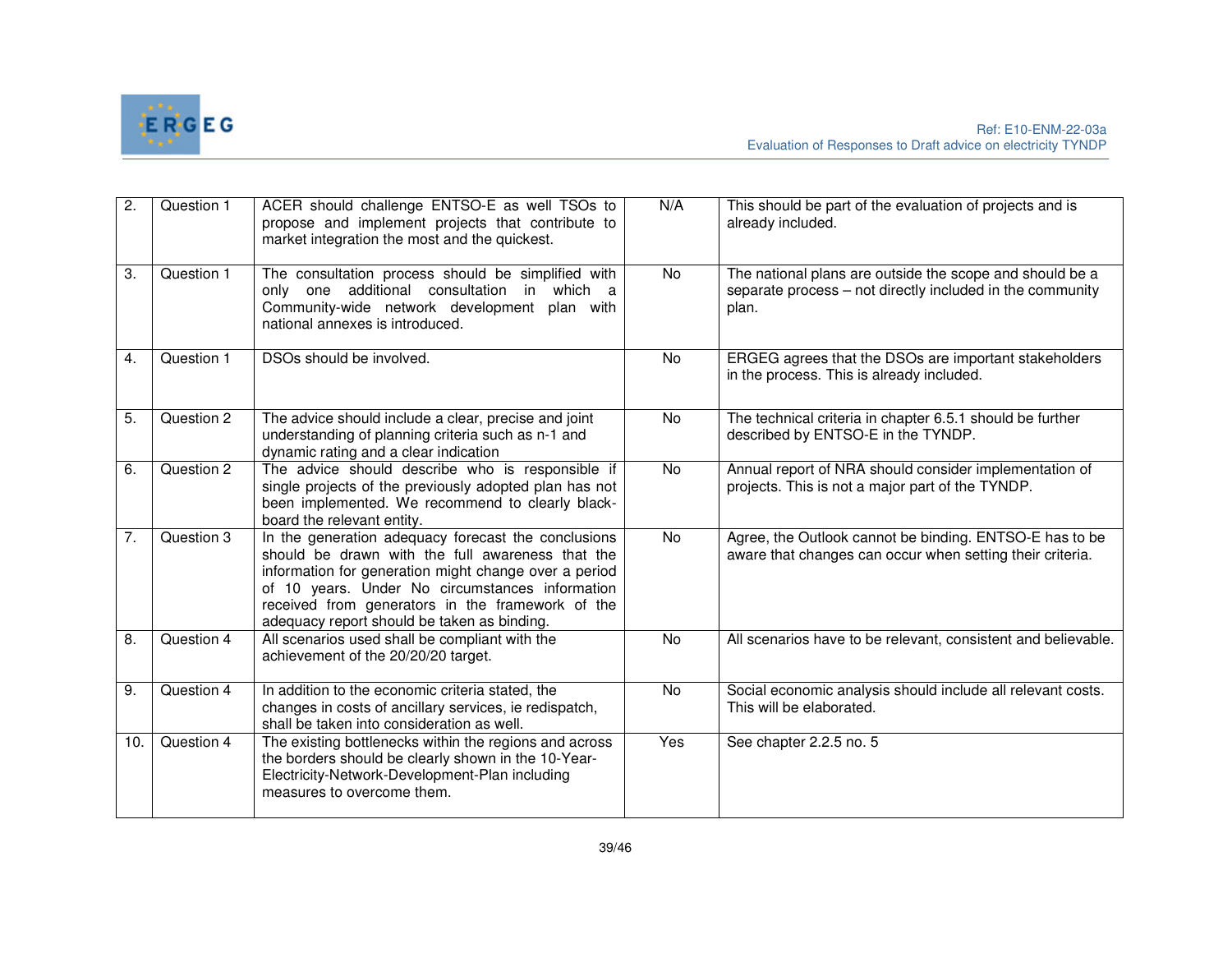

| 11. | Question 5<br>(section 7) | The criteria for regulatory opinion should include a<br>thorough evaluation of the identified investment<br>projects and ACER's statement whether they fulfil the<br>objectives under section 2 of the consultation paper,<br>respectively ENTSO-E's priorities as set forth by the<br>consulted planning premises, scenarios etc. The<br>evaluation of the plan should be done under a market<br>integration perspective. | Yes                        | See chapter 2.2.4 no. 6                                                                                |
|-----|---------------------------|----------------------------------------------------------------------------------------------------------------------------------------------------------------------------------------------------------------------------------------------------------------------------------------------------------------------------------------------------------------------------------------------------------------------------|----------------------------|--------------------------------------------------------------------------------------------------------|
| 12. | Question 6                | The aspect of coherence and compatibility is first of all<br>an issue of integrating the same priorities and<br>assumption in all of the different planning tools. It is<br>only possible to evaluate consistency whether an<br>identified infrastructure shortfall in one market or<br>between two markets will lead to an identified<br>investment project in all of network development<br>plans.                       | <b>No</b>                  | National plans will consider national priorities- the<br>community plan focuses on the European level. |
| 13. | Question 7                | We also expect ACER to recommend to the European<br>Commission any improvements that would overcome<br>common reasons for inconsistencies for a more<br>effective enhancement of Europe's electricity<br>infrastructure.                                                                                                                                                                                                   | N/A                        | Outside the scope.                                                                                     |
|     | 2.2.18 Energy Norway      |                                                                                                                                                                                                                                                                                                                                                                                                                            |                            |                                                                                                        |
| No  | Chapter /<br>section      | <b>Comment</b>                                                                                                                                                                                                                                                                                                                                                                                                             | <b>Include</b><br>(Yes/No) | <b>Explanation</b>                                                                                     |
| 1.  | Question 1                | Transparency of the national TSO planning and<br>European processes and insight into the fundamental<br>planning data is a precondition to ensure stakeholder<br>involvement.                                                                                                                                                                                                                                              | No                         | Already included.                                                                                      |
| 2.  | Question 1                | To better understand future needs in the network the<br>plans should include descriptions of how the<br>transmission grids are currently used, revealing<br>transmission network utilization and the occurrence                                                                                                                                                                                                            | Yes                        | See chapter 2.2.5 no. 5                                                                                |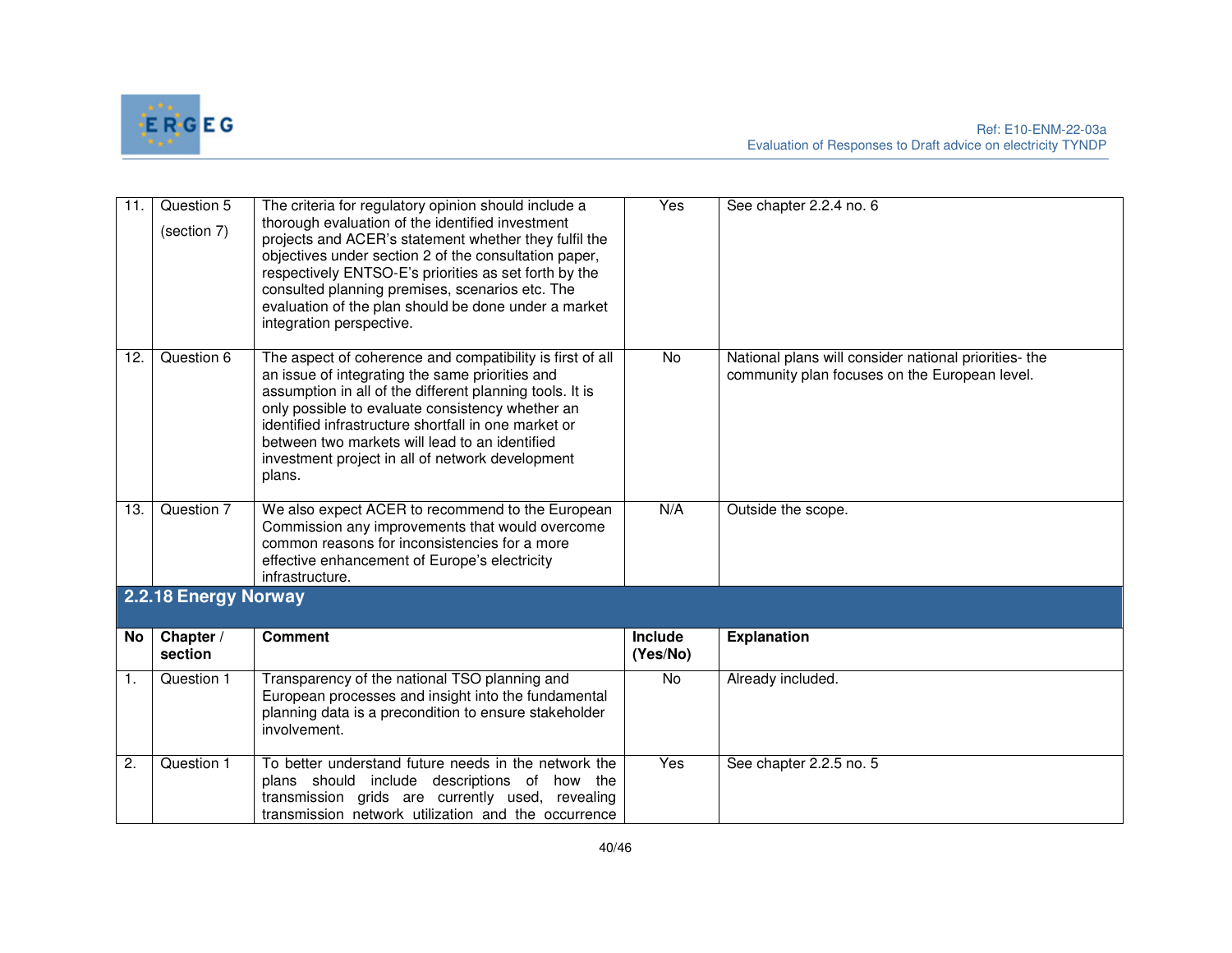

|                  |                                  | and magnitude of bottlenecks.                                                                                                                                                                                                        |                |                                                                                                                                                                                                                                                                                                                                              |
|------------------|----------------------------------|--------------------------------------------------------------------------------------------------------------------------------------------------------------------------------------------------------------------------------------|----------------|----------------------------------------------------------------------------------------------------------------------------------------------------------------------------------------------------------------------------------------------------------------------------------------------------------------------------------------------|
| 3.               | Question 1                       | The criteria for selecting projects for publication should<br>be stated and a shortlist of the selected investment<br>projects considered both as a gross- and in the end a<br>net-list with the remaining projects.                 | No             | The gross list will be available through the national plans. In<br>the community plan all relevant alternative should be<br>included.                                                                                                                                                                                                        |
| 4.               | Question 1                       | It is important to describe how the projects will be<br>financed and add this as a criterion under section 2 in<br>the draft.                                                                                                        | No             | Financing and ownership is not relevant for this analysis but<br>may be included if available.                                                                                                                                                                                                                                               |
| 5.               | Question 2<br>(section<br>6.5.2) | All benefits and costs that are included in the<br>investment calculation should be transparently<br>described. The economic criteria listed under section<br>6.5.2 should also include how the different benefits are<br>allocated. | No             | Allocation of cost benefit is not part of the analyses.                                                                                                                                                                                                                                                                                      |
| 6.               | Question 2                       | To ensure transparency, ERGEG, should explicitly<br>require ENTSO-E in an annex or similar, to include<br>and publish the national considerations/analysis made<br>by individual TSOs as input to the 10 year<br>development plans.  | $\overline{N}$ | The national plan will also be available and will be the basis<br>but it is not necessary to have it as an appendix.                                                                                                                                                                                                                         |
| 7.               | Question 2                       | The integration of new renewable generation is a<br>specific issue that needs to be addressed in the<br>scenarios and that would benefit from a European<br>perspective.                                                             | N/A            | The advice just provides general requirements. Creating<br>scenarios in detail is up to the TSOs.                                                                                                                                                                                                                                            |
| $\overline{8}$ . | Question 2                       | Furthermore, the community wide TYNDP should<br>include sensitivity analysis that reveals how the<br>proposed investments are affected by different<br>assumptions.                                                                  | Partly         | When applying different scenarios when evaluating different<br>projects, this will ensure that important assumptions are<br>investigated.<br>Added to 6.6.3:<br>"This analysis should be driven in relation with<br>corresponding scenarios and to that end should highlight,<br>where appropriate, the sensitivity of the investments needs |
|                  |                                  |                                                                                                                                                                                                                                      |                | depending on the different scenarios".                                                                                                                                                                                                                                                                                                       |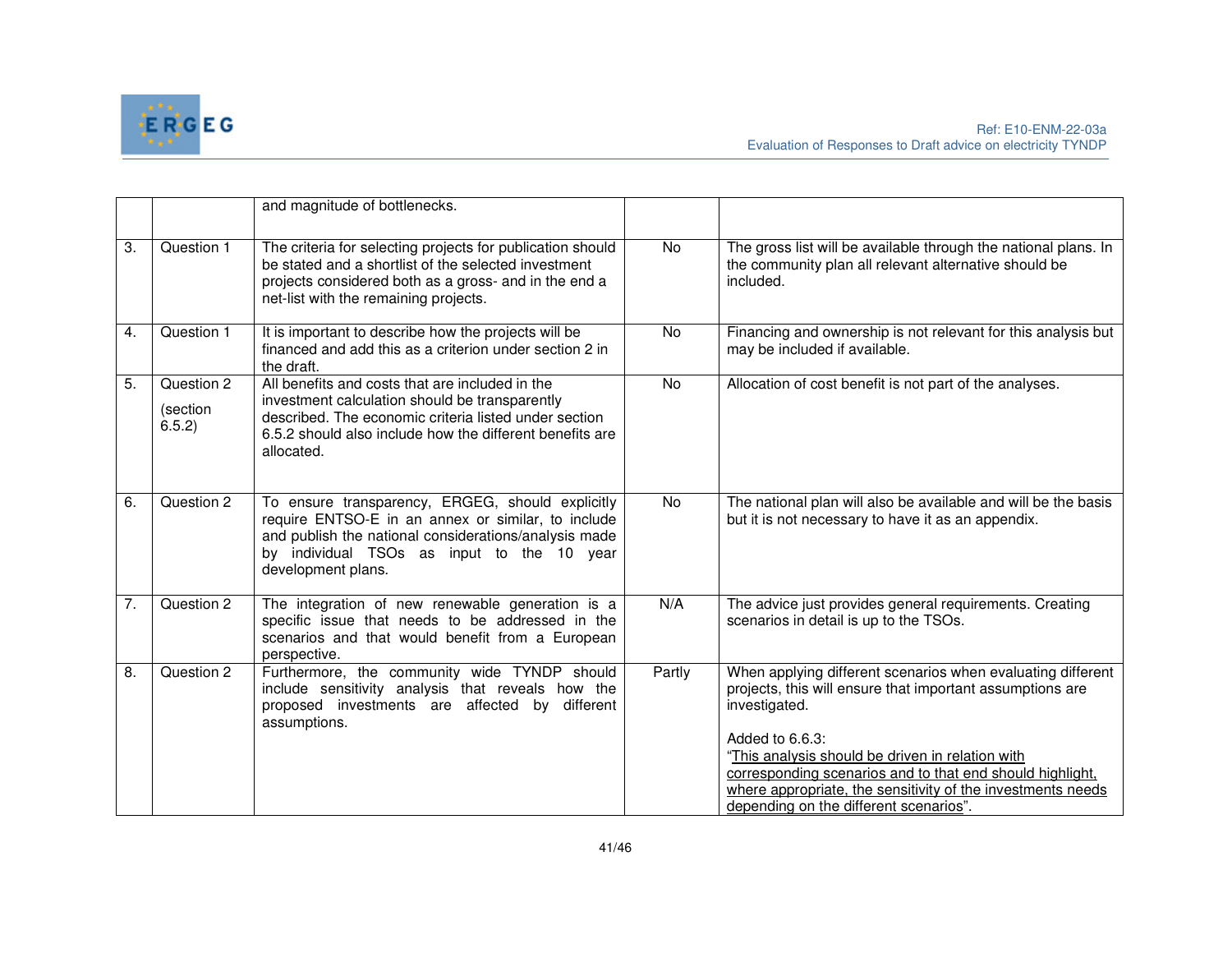

| 9.  | Question 3 | In most cases scenario planning are kept confidential<br>by Generators for competitive reasons. Therefore,<br>stakeholders should accommodate the data collection<br>process by providing information on already decided<br>and licensed projects as these are already publicly<br>available but may be costly for the TSO to collect.                              | No             | Confidential data has to be treated confidentially but TSOs<br>have to get information anyway if someone claims grid<br>connection.                                                                     |
|-----|------------|---------------------------------------------------------------------------------------------------------------------------------------------------------------------------------------------------------------------------------------------------------------------------------------------------------------------------------------------------------------------|----------------|---------------------------------------------------------------------------------------------------------------------------------------------------------------------------------------------------------|
| 10. | Question 3 | ERGEG should define society's acceptable level of<br>generation adequacy during peak load situations as a<br>guide for the TSOs when fulfilling the task to ensure<br>this desired level of generation adequacy. The TSOs<br>should in their generation outlook present possible<br>measures needed to secure the level of generation<br>adequacy decided by ERGEG. | N/A            | Out of the scope.                                                                                                                                                                                       |
| 11. | Question 3 | The plan should explicitly list the technical and policy<br>means that will be used to meet extreme situations<br>and the future need for balancing power within an area<br>as these issues will be more critical in the future.                                                                                                                                    | $\overline{N}$ | This goes beyond the scope of the generation adequacy<br>outlook.                                                                                                                                       |
| 12. | Question 3 | When evaluating generation adequacy a<br>zero<br>alternative should be included to address the<br>uncertainty if decided and planned generation projects<br>are not carried out.                                                                                                                                                                                    | No.            | The generation adequacy outlook has to consider realistic<br>options.                                                                                                                                   |
| 13. | Question 3 | The future generation adequacy should be evaluated<br>based on the underlying grid (internal<br>constraints/bottlenecks within control areas) and with<br>regard to constraints on existing interconnections.                                                                                                                                                       | No             | A prerequisite to make assumptions on generation<br>adequacy is the connection of available power in the grid so<br>it is inevitable to consider the underlying grid/possibility of<br>grid connection. |
| 14. | Question 4 | Section 6.6.1 should be extended to also include<br>transmission utilization and congestion within every<br>TSO control area. The frequency of internal<br>congestions should be shown statistically on a<br>monthly basis as well as the procedure used to                                                                                                         | <b>No</b>      | Important, but this level of detail will perhaps be included in<br>the national plan.                                                                                                                   |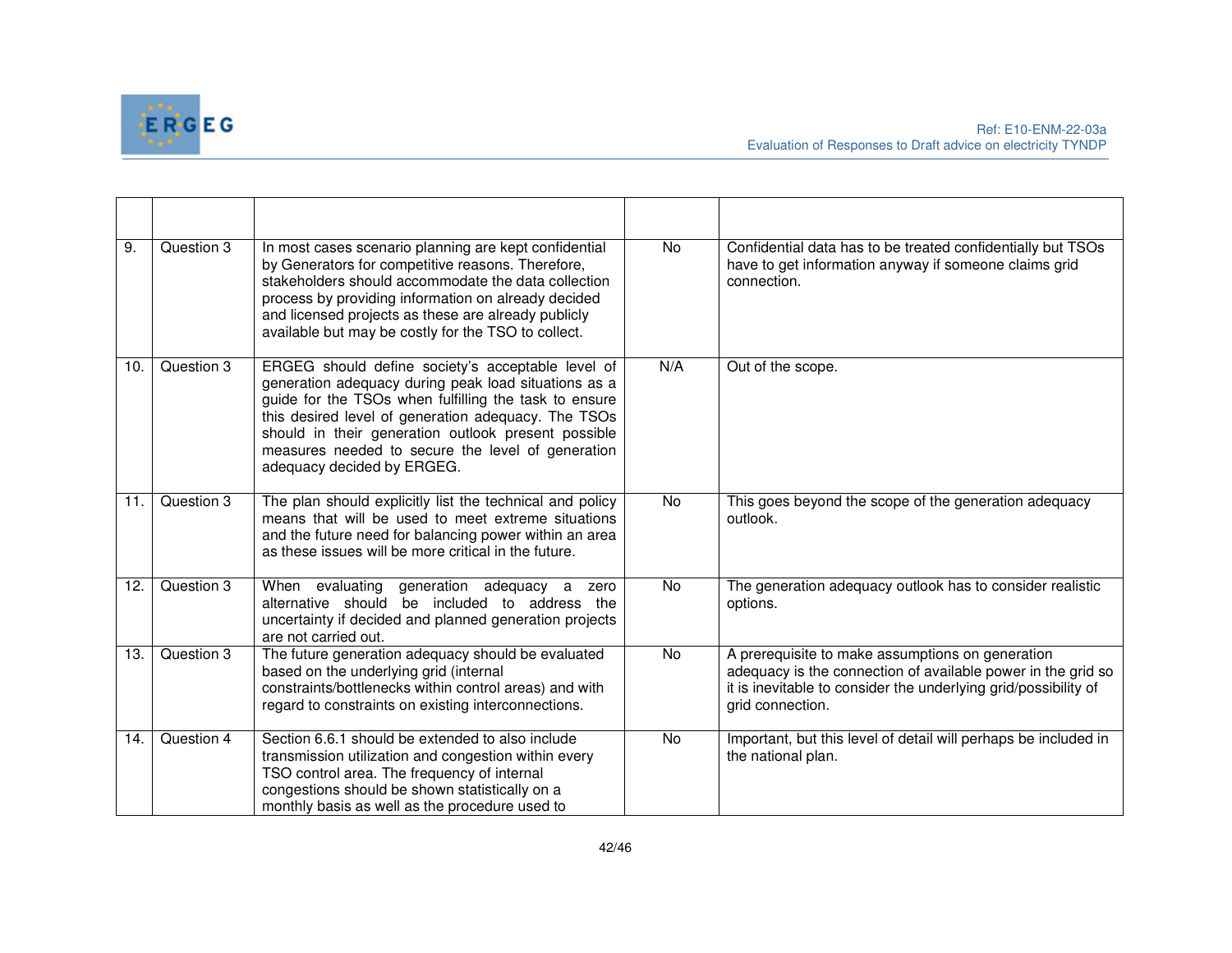

|     |            | alleviate the specific congestion, i.e. market splitting<br>(price differences between price zones), counter trade,<br>reductions of interconnection capacity or re dispatch.                                                                                                                                                                           |     |                                 |
|-----|------------|---------------------------------------------------------------------------------------------------------------------------------------------------------------------------------------------------------------------------------------------------------------------------------------------------------------------------------------------------------|-----|---------------------------------|
| 15. | Question 6 | We therefore strongly recommend ERGEG and the<br>national regulators to strengthen the directive and<br>regulation by requiring the TSO's to work out regular<br>national plans also in member states with ownership<br>unbundled TSOs.                                                                                                                 | N/A | Out of the scope of the advice. |
| 16. | Question 6 | Transmission capacity between every connected area<br>should be presented in order to assess the current<br>need for transmission reinforcements as well as the<br>future development. Furthermore, the plans should<br>comprise a reference to the current situation i.e. load,<br>generation and generation mix within defined<br>geographical areas. | Yes | See chapter 2.2.5 no. 5         |
| 17. | Question 7 | It is important that the regulators ensure transparency<br>regarding congestions and that they are managed<br>efficiently where they physically appear, exposing the<br>locations within the current network where future<br>reinforcements are needed.                                                                                                 | N/A | General comment on the content. |
| 18. | Question 7 | To assist implementation of the TYNDP, investment<br>projects that have been identified as a European<br>priority could benefit from common<br>European<br>authorization procedures to guarantee a speedy<br>execution.                                                                                                                                 | N/A | Not task of the advice.         |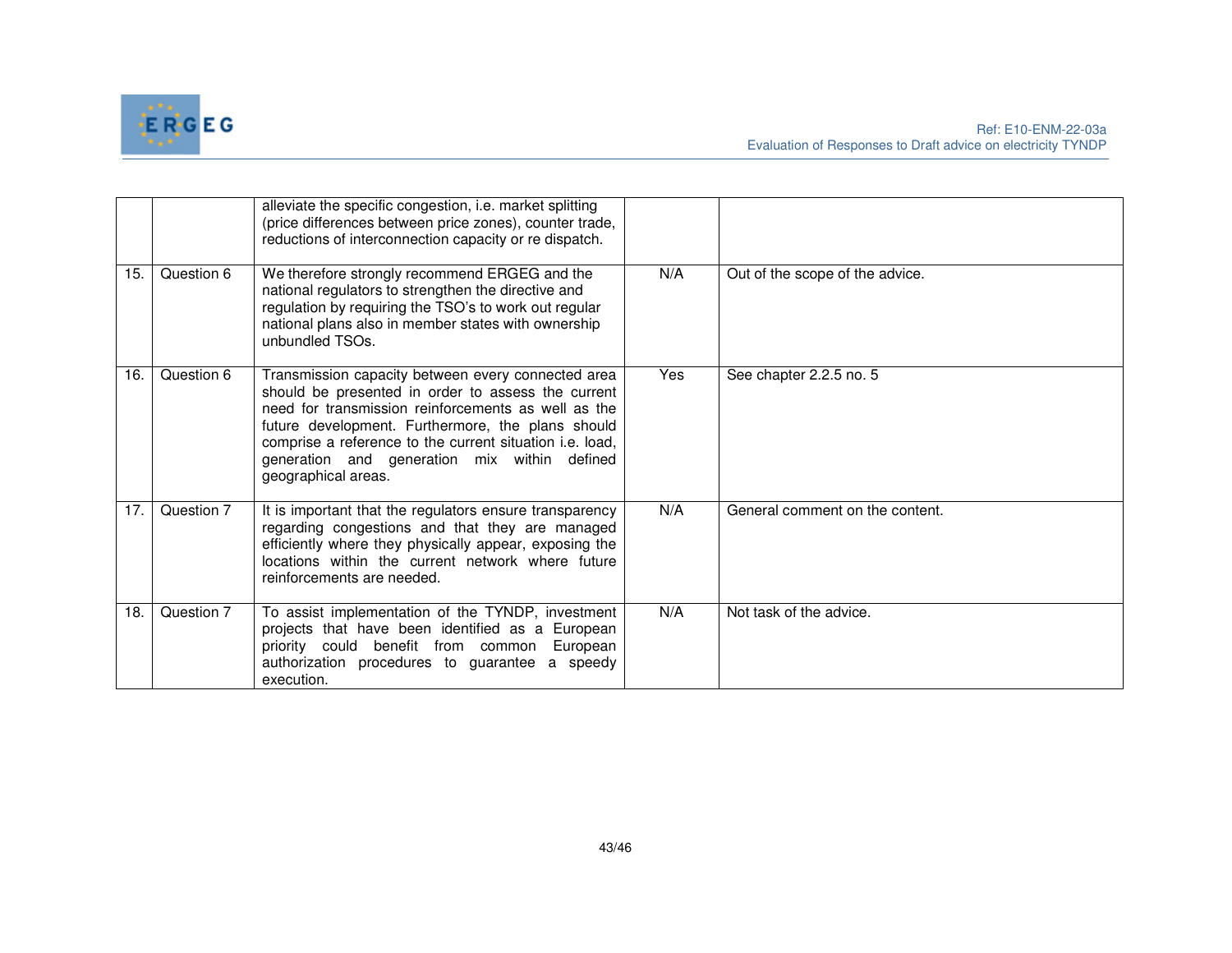

| 2.2.19 Energie Baden-Württemberg AG |                      |                                                                                                                                                                                                                                                                                                                                                                                                                          |                            |                                                                                                                                                                                                                                                                       |
|-------------------------------------|----------------------|--------------------------------------------------------------------------------------------------------------------------------------------------------------------------------------------------------------------------------------------------------------------------------------------------------------------------------------------------------------------------------------------------------------------------|----------------------------|-----------------------------------------------------------------------------------------------------------------------------------------------------------------------------------------------------------------------------------------------------------------------|
| No.                                 | Chapter /<br>section | <b>Comment</b>                                                                                                                                                                                                                                                                                                                                                                                                           | <b>Include</b><br>(Yes/No) | <b>Explanation</b>                                                                                                                                                                                                                                                    |
| $\mathbf{1}$ .                      | General<br>comments  | The document should clearly describe the cost<br>recovery for TSOs in an extra chapter.                                                                                                                                                                                                                                                                                                                                  | No                         | Cost recovery and cost sharing are outside the scope of the<br>advice.                                                                                                                                                                                                |
| 2.                                  | Question 1           | The development plan must notably show how the<br>needs for grid use are matched with the solutions of<br>investment.                                                                                                                                                                                                                                                                                                    | No                         | Already included.                                                                                                                                                                                                                                                     |
| 3.                                  | Question 1<br>5.2    | Concerning the description of the planning process,<br>and for a better understanding, it should be better to<br>split figure 2 in two separated parts: the first for the<br>submission of the national plan; the second for the<br>submission of the Community-wide and regional plans.<br>Moreover, it should be relevant to detail the process<br>between TSO and NRA in regards to the national<br>development plan. | No                         | The advice just relates to the community-wide plan.<br>Therefore national plans need to be provided to ENTSO. If<br>and in what way the national plans are provided to the<br>NRAs depends on the status of the TSO (ISO, ITO, OU)<br>and is not part of this advice. |
| 4.                                  | Question 2           | The content of the Community-wide network<br>development plan is clearly structured. We do not<br>identify additional topics for the plan.                                                                                                                                                                                                                                                                               | N/A                        | General comment.                                                                                                                                                                                                                                                      |
| $\overline{5}$ .                    | Question 3           | The European generation adequacy outlook should<br>cover the overall adequacy of the electricity system to<br>supply current and projected demands for electricity. If<br>demand for electricity should be assessed with less<br>uncertainty, it could be different for generation.                                                                                                                                      | N/A                        | General comment. See also chapter 2.2.18 no 12, 13.<br>This is part of the generation adequacy outlook and (more)<br>the system adequacy forecast not the TYNDP.                                                                                                      |
| 6.                                  | Question 3           | Decisions for installation of new generation plants<br>and/or decommissioning of old power plants depend<br>on several factors (e.g. economic, social and<br>are confidential information.<br>environmental)<br>and<br>Therefore the impact of these uncertainties should be                                                                                                                                             | Yes                        | The advice should state that uncertainties shall be clearly<br>stated as far as possible in the TYNDP.<br>Included in chapter 6.3 as additional bullet point:<br>"Other project uncertainties"                                                                        |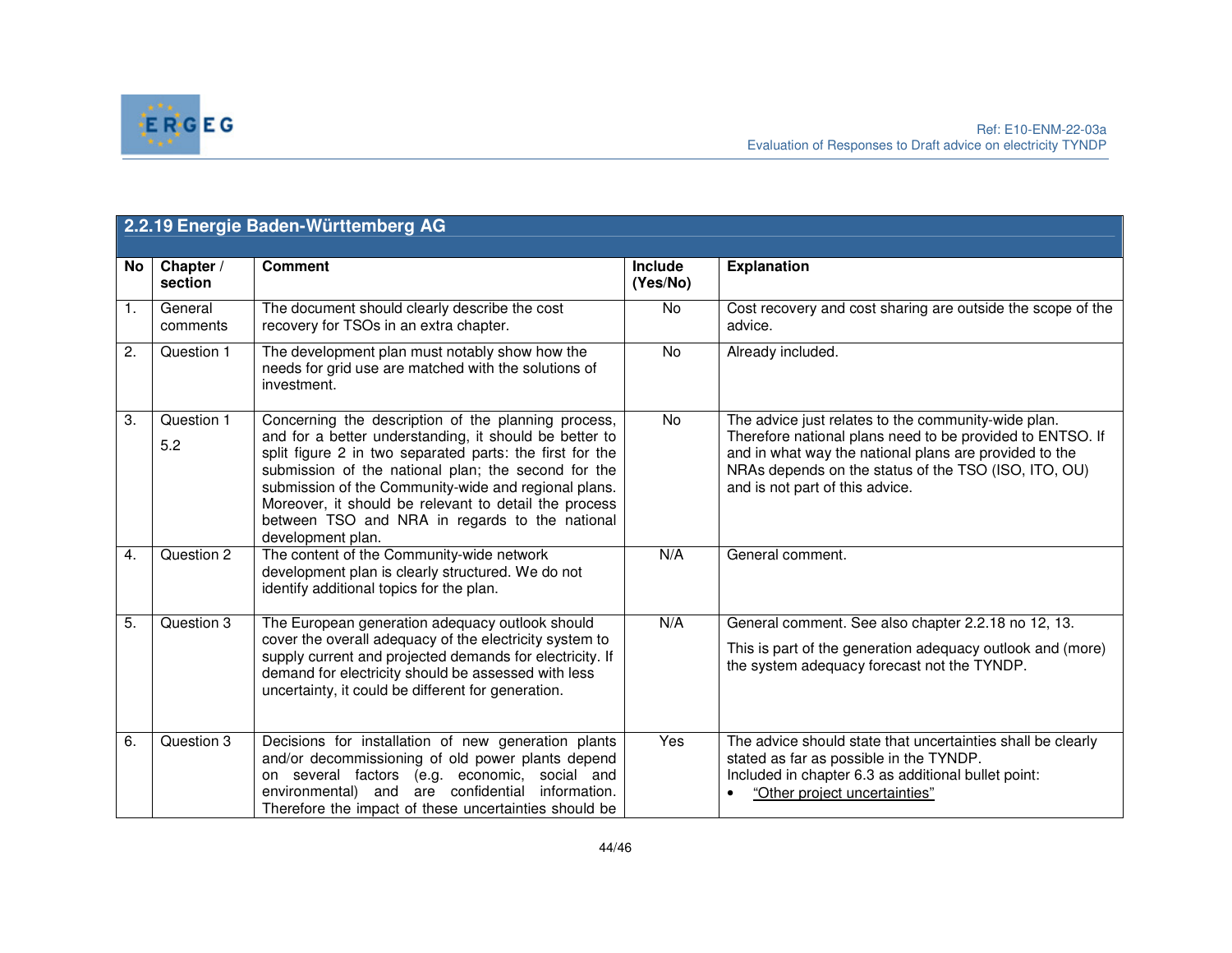

|     |            | indicated and assessed.                                                                                                                                                                                                                                                                                                                                                                                                |           |                                                                                                                                                                                                                         |
|-----|------------|------------------------------------------------------------------------------------------------------------------------------------------------------------------------------------------------------------------------------------------------------------------------------------------------------------------------------------------------------------------------------------------------------------------------|-----------|-------------------------------------------------------------------------------------------------------------------------------------------------------------------------------------------------------------------------|
| 7.  | Question 4 | Concerning the existing and decided infrastructure<br>(section 6.6.1), information can be given on<br>transmission capacity and on additional transmission<br>capacity decided to be built, but not on the rate of<br>transmission capacity use on an annual (and monthly)<br>basis for the previous 5 years. These data are not yet<br>available and in order to obtain them TSOs need to<br>conduct further studies. | <b>No</b> | ERGEG disagrees. These data should be made available.                                                                                                                                                                   |
| 8.  | Question 4 | Until now, the economic models used by TSOs are not<br>so advanced. They do not take into account all the<br>parts suggested in the document (e.g. risk analysis,<br>synergies). Therefore it should be recognised that this<br>would mean a significant effort to address these<br>criteria for all the projects included in the report.                                                                              | N/A       | Work just started and all processes are not fully established<br>now.                                                                                                                                                   |
| 9.  | Question 5 | The national generation outlooks do not lie in the<br>responsibility of the TSOs. This must be accounted<br>for, when checking the consistency of national and<br>European generation outlook. Coherence between the<br>national development plan and the European "Ten-<br>year Electricity Network Development Plan" must be<br>checked by every NRA.                                                                | <b>No</b> | Independent from who is responsible for releasing the<br>outlook and if NRAs have to check consistencies, this is<br>also ACER's duty as the community wide TYNDP will<br>become binding and not all national plans do. |
| 10. | Question 7 | The Community-wide ten-year network development<br>plan should be realized every two years. Each version<br>should include a status review of the previous plan, as<br>mentioned in section 6.1. Therefore, we wonder<br>whether the rather complex proposed monitoring<br>process is necessary. Rather we suggest that the<br>status review should also include the issues indicated<br>in section 9.                 | N/A       | It is task of ACER, stemming from the regulation, to do a<br>monitoring.                                                                                                                                                |